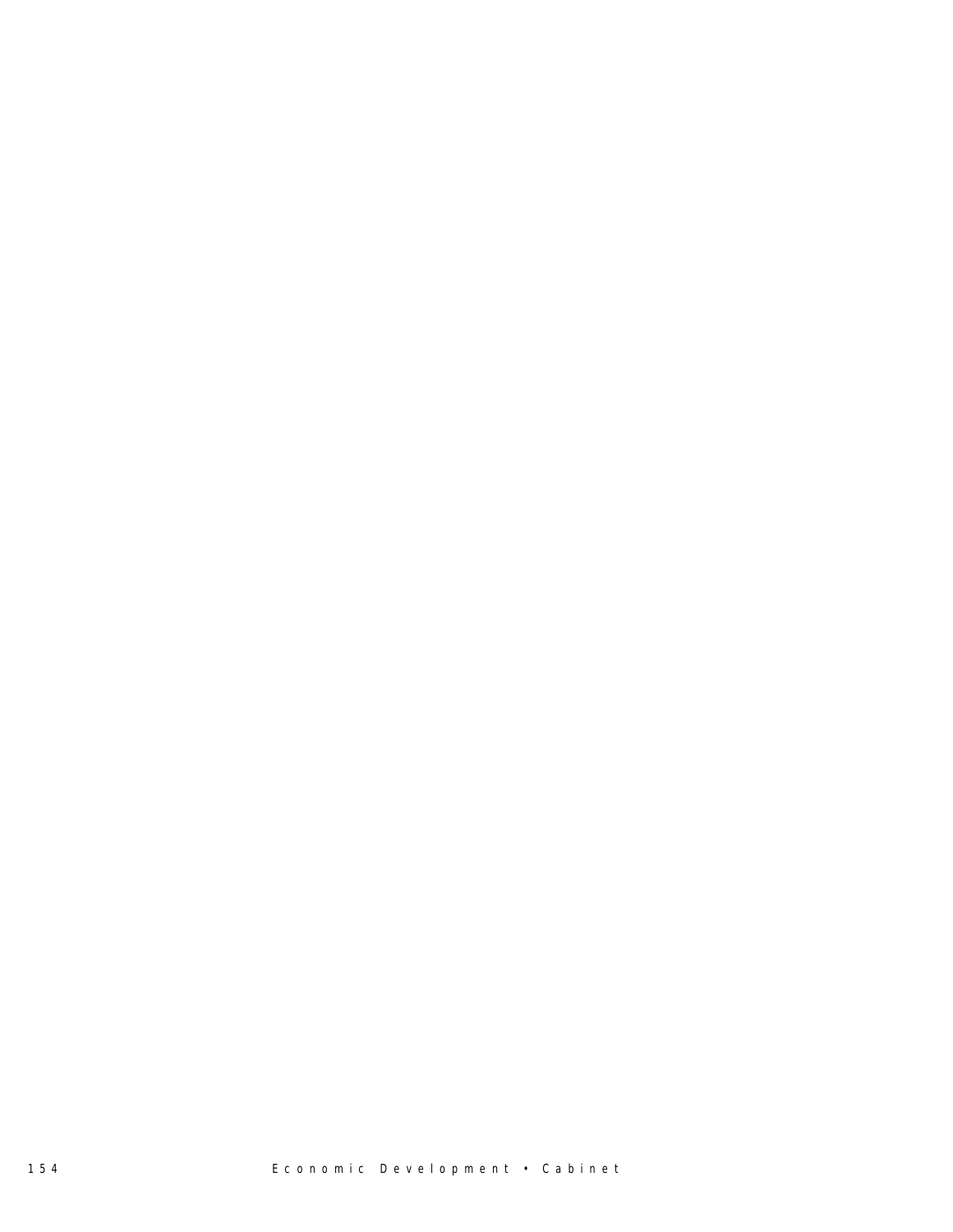# Economic Development

#### *John Barros, Chief of Economic Development*

### *Cabinet Mission*

The mission of the Economic Development Cabinet is to lead a broad effort to streamline and support areas of focus that contribute to Boston's economy including tourism, jobs and employment, business development, and real estate development. The cabinet will concern itself with increasing transparency and promoting accessibility for all Bostonians - especially women- and minority-owned businesses and local businesses -– to share in and benefit from the economic boom in Boston.

| <b>Operating Budget</b>            | Program Name                                                                        | <b>Total Actual '12</b>           | Total Actual '13                  | Total Approp '14                  | <b>Total Budget '15</b>           |
|------------------------------------|-------------------------------------------------------------------------------------|-----------------------------------|-----------------------------------|-----------------------------------|-----------------------------------|
|                                    | Office of Economic Development<br>Consumer Affairs & Licensing<br>Office of Tourism | 1,085,111<br>417.524<br>1,551,411 | 1,036,038<br>446.788<br>1.761.770 | 1.181.411<br>434.168<br>1,910,569 | 1,618,615<br>440.828<br>1,119,719 |
|                                    | <b>Total</b>                                                                        | 3,054,046                         | 3,244,596                         | 3,526,148                         | 3,179,162                         |
| <b>Capital Budget Expenditures</b> |                                                                                     | Actual '12                        | Actual '13                        | <b>Estimated '14</b>              | Projected '15                     |
|                                    | <b>Boston Redevelopment Authority</b>                                               | 1,284,398                         | 3,964,631                         | 4,465,000                         | 3,009,891                         |
|                                    | Total                                                                               | 1,284,398                         | 3,964,631                         | 4,465,000                         | 3,009,891                         |
| <b>External Funds Expenditures</b> |                                                                                     | <b>Total Actual '12</b>           | Total Actual '13                  | Total Approp '14                  | <b>Total Budget '15</b>           |
|                                    | Consumer Affairs & Licensing<br>Office of Tourism                                   | 51,218<br>$\Omega$                | 51.255<br>6,045                   | 51,300<br>100,000                 | 51,300<br>100,000                 |
|                                    | Total Cabinet                                                                       | 51,218                            | <i>57,300</i>                     | 151,300                           | 151,300                           |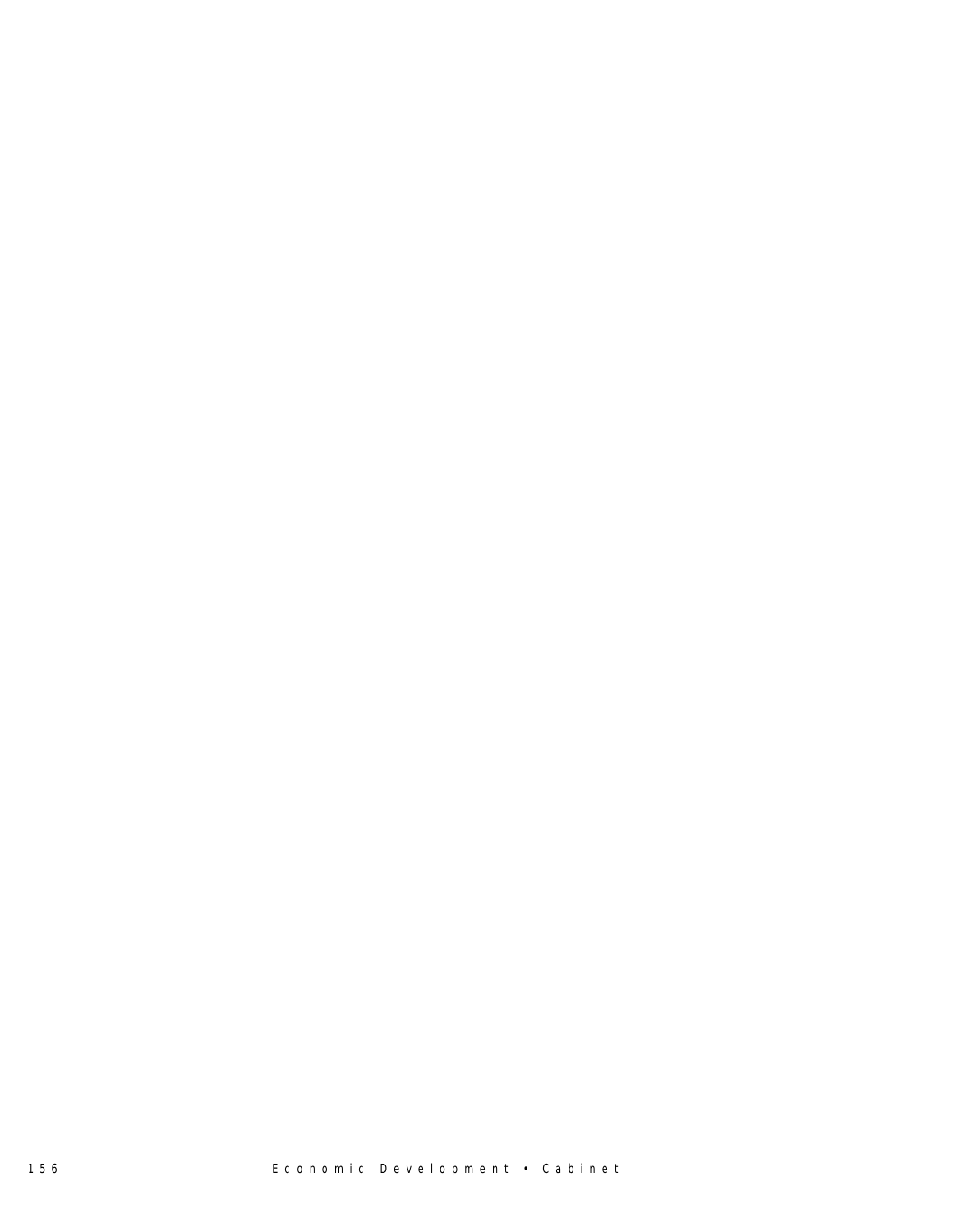# Office of Economic Development Operating Budget

#### *John F. Barros, Director , Appropriation 182*

#### *Department Mission*

The mission of the Office of Economic Development is to increase accessibility for all Bostonians to share in and benefit from the economic boom in Boston. This includes increasing construction employment opportunities for Boston's residents, minorities and women as well as advocating on behalf of minority and women-owned business enterprises (MWBEs) and small and Boston-based business enterprises (SLBEs) to help them compete for City contracts.

#### *Selected Performance Strategies*

#### *Economic Development*

- Encourage an environment that supports and promotes entrepreneurship and new business development.
- To develop pathways to overcome income and wealth disparity.
- To support businesses in Boston through programs that foster an environment for growth and job creation.

#### *Boston Residents Jobs Policy*

- To conduct periodic reviews of all covered projects reviewing statistical performance and Best Efforts to increase BRJP participation.
- To monitor construction contracts, both public and Developmental Impact Projects (DIPs), for compliance with the BRJ Ordinance.
- To report to the Boston Employment Commission (BEC).

#### *Small & Local Business*

- To ensure timely certification of SLBE and MWBE applications.
- To increase the proportion of small, local, minority, and women owned businesses that receive City contracts.

| <b>Operating Budget</b> | Program Name                                                                          | <b>Total Actual '12</b> | Total Actual '13    | Total Approp '14    | Total Budget '15              |
|-------------------------|---------------------------------------------------------------------------------------|-------------------------|---------------------|---------------------|-------------------------------|
|                         | Economic Development<br><b>Boston Residents Jobs Policy</b><br>Small & Local Business | U<br>472,440<br>612,671 | 449,625<br>586,413  | 551.143<br>630,268  | 368,422<br>627,140<br>623,053 |
|                         | <b>Total</b>                                                                          | 1,085,111               | 1,036,038           | 1,181,411           | 1,618,615                     |
| <b>Operating Budget</b> |                                                                                       | Actual '12              | Actual '13          | Approp '14          | <b>Budget '15</b>             |
|                         | <b>Personnel Services</b><br>Non Personnel                                            | 1.077.109<br>8.002      | 1,015,035<br>21,003 | 1.165.130<br>16.281 | 1,593,411<br>25,204           |
|                         | Total                                                                                 | 1,085,111               | 1,036,038           | 1,181,411           | 1,618,615                     |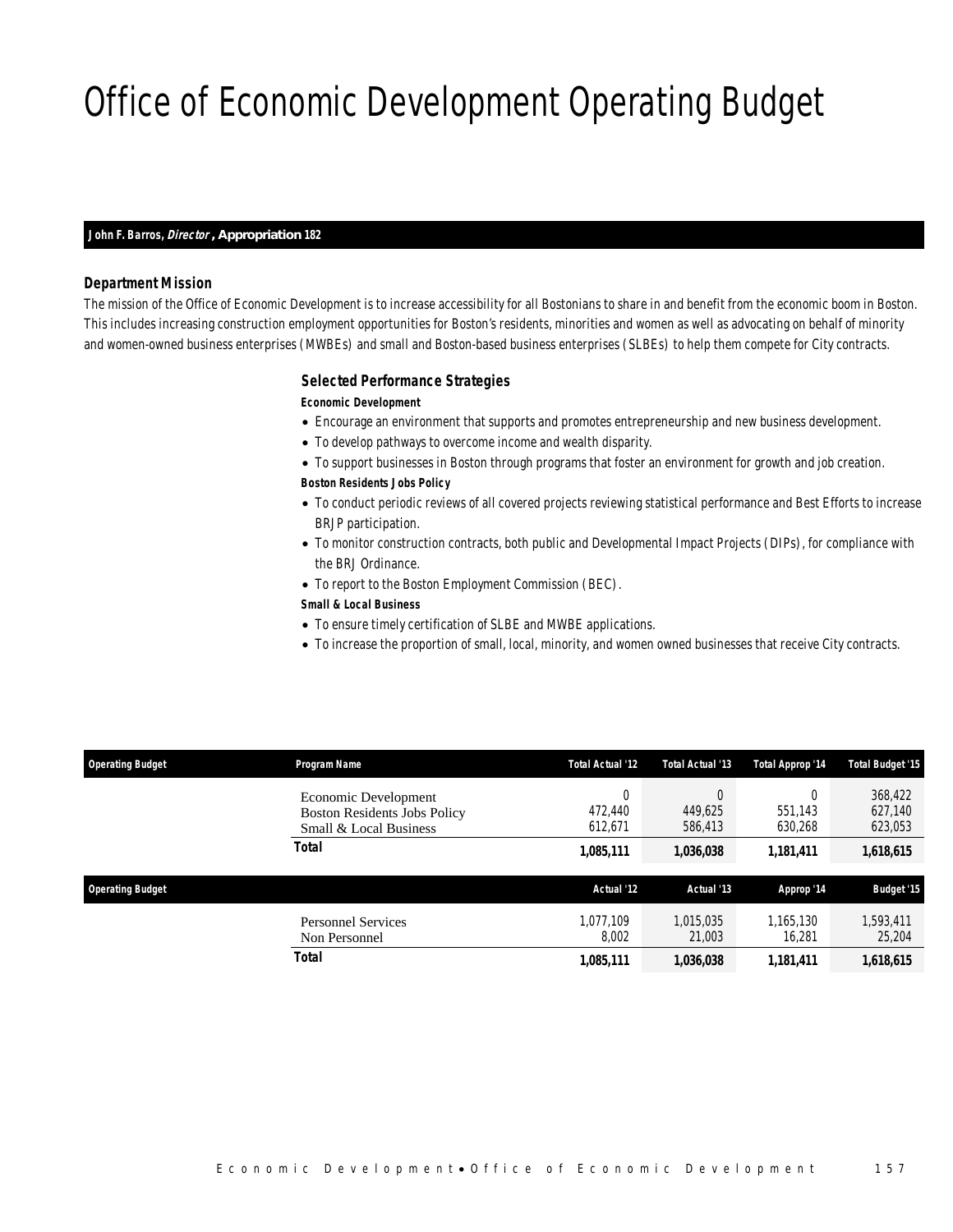# Office of Economic Development Operating Budget



#### *Description of Services*

The Office of Economic Development helps support new business development, ensures pathways to careers and seeks to streamline business permitting and licensing. The Office monitors compliance with the Boston Residents Jobs Policy (BRJP) to increase the level of Boston residents working on construction projects. The Jobs Bank assists Boston residents, minorities and women who are seeking construction employment and contractors who are seeking to employ Boston residents, minorities and women on monitored projects. The Small and Local Business Enterprise program assists City departments to contract with minority and womenowned businesses and small and Boston-based businesses. The Office provides outreach to minority, women, small and local businesses and assistance to City departments. It also monitors the performance of City departments and produces quarterly and annual performance reports. The Office promotes MWBE and SLBE participation on all City of Boston construction projects.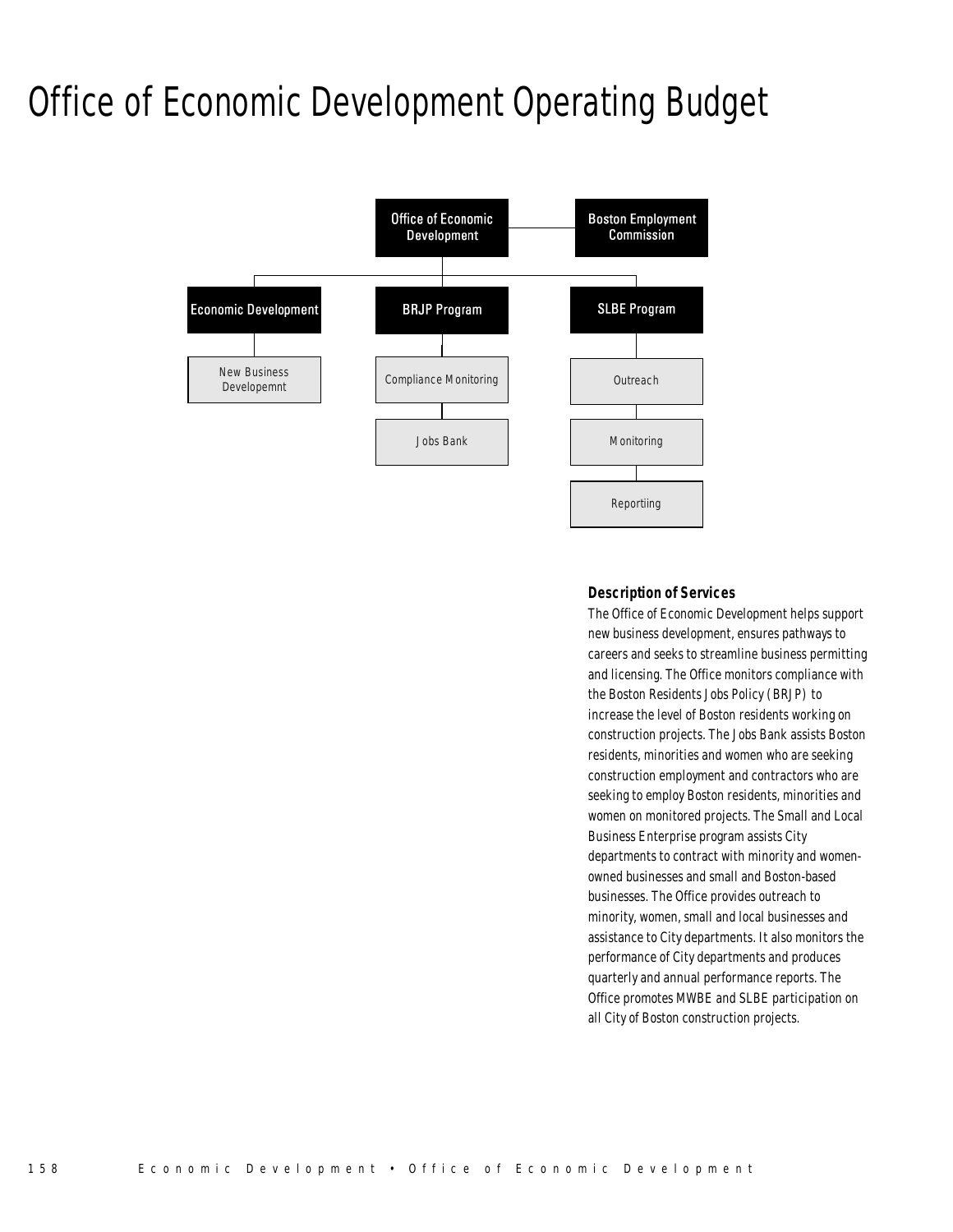# Department History

| <b>Personnel Services</b>       |                                                                                                                                                                                                                                                                                                      | <b>FY12 Expenditure</b>                                                                      | <b>FY13 Expenditure</b>                                                                                            | <b>FY14 Appropriation</b>                                                | <b>FY15 Adopted</b>                                                                                        | Inc/Dec 14 vs 15                                                                                                 |
|---------------------------------|------------------------------------------------------------------------------------------------------------------------------------------------------------------------------------------------------------------------------------------------------------------------------------------------------|----------------------------------------------------------------------------------------------|--------------------------------------------------------------------------------------------------------------------|--------------------------------------------------------------------------|------------------------------------------------------------------------------------------------------------|------------------------------------------------------------------------------------------------------------------|
|                                 | 51000 Permanent Employees<br>51100 Emergency Employees<br>51200 Overtime<br>51600 Unemployment Compensation<br>51700 Workers' Compensation<br><b>Total Personnel Services</b>                                                                                                                        | 1,077,109<br>$\mathbf{0}$<br>$\mathbf 0$<br>0<br>0<br>1,077,109                              | 1,015,035<br>0<br>$\mathbf 0$<br>$\mathbf{0}$<br>0<br>1,015,035                                                    | 1,165,130<br>$\overline{0}$<br>$\mathbf 0$<br>0<br>0<br>1,165,130        | 1,593,411<br>$\mathbf{0}$<br>$\mathbf 0$<br>$\mathbf{0}$<br>$\mathbf{0}$<br>1,593,411                      | 428,281<br>$\mathbf{0}$<br>$\Omega$<br>$\mathbf{0}$<br>$\Omega$<br>428,281                                       |
| <b>Contractual Services</b>     |                                                                                                                                                                                                                                                                                                      | FY12 Expenditure                                                                             | <b>FY13 Expenditure</b>                                                                                            | <b>FY14 Appropriation</b>                                                | FY15 Adopted                                                                                               | Inc/Dec 14 vs 15                                                                                                 |
|                                 | 52100 Communications<br>52200 Utilities<br>52400 Snow Removal<br>52500 Garbage/Waste Removal<br>52600 Repairs Buildings & Structures<br>52700 Repairs & Service of Equipment<br>52800 Transportation of Persons<br>52900 Contracted Services<br><b>Total Contractual Services</b>                    | 2,907<br>0<br>$\Omega$<br>0<br>0<br>847<br>567<br>1,324<br>5,645                             | 3,001<br>0<br>0<br>$\overline{0}$<br>$\mathbf{0}$<br>$\mathbf 0$<br>1,553<br>206<br>4,760                          | 4,500<br>0<br>$\Omega$<br>0<br>0<br>1,150<br>3,131<br>2,500<br>11,281    | 4,500<br>$\mathbf 0$<br>$\Omega$<br>$\mathbf{0}$<br>$\mathbf 0$<br>1,150<br>3,304<br>5,500<br>14,454       | 0<br>$\mathbf{0}$<br>$\overline{0}$<br>$\overline{0}$<br>$\mathbf{0}$<br>$\overline{0}$<br>173<br>3,000<br>3,173 |
| <b>Supplies &amp; Materials</b> |                                                                                                                                                                                                                                                                                                      | <b>FY12 Expenditure</b>                                                                      | FY13 Expenditure                                                                                                   | <b>FY14 Appropriation</b>                                                | FY15 Adopted                                                                                               | Inc/Dec 14 vs 15                                                                                                 |
|                                 | 53000 Auto Energy Supplies<br>53200 Food Supplies<br>53400 Custodial Supplies<br>53500 Med, Dental, & Hosp Supply<br>53600 Office Supplies and Materials<br>53700 Clothing Allowance<br>53800 Educational Supplies & Mat<br>53900 Misc Supplies & Materials<br><b>Total Supplies &amp; Materials</b> | $\boldsymbol{0}$<br>$\boldsymbol{0}$<br>0<br>$\overline{0}$<br>2,260<br>0<br>0<br>0<br>2,260 | $\boldsymbol{0}$<br>$\mathbf{0}$<br>$\mathbf{0}$<br>$\mathbf 0$<br>2,428<br>$\mathbf{0}$<br>0<br>$\Omega$<br>2,428 | 0<br>$\overline{0}$<br>0<br>$\mathbf 0$<br>3,100<br>0<br>0<br>0<br>3,100 | $\mathbf 0$<br>2,000<br>0<br>$\mathbf{0}$<br>3,600<br>$\mathbf{0}$<br>$\mathbf{0}$<br>$\mathbf 0$<br>5,600 | $\mathbf 0$<br>2,000<br>$\Omega$<br>$\Omega$<br>500<br>$\mathbf{0}$<br>$\mathbf{0}$<br>$\Omega$<br>2,500         |
| <b>Current Chgs &amp; Oblig</b> |                                                                                                                                                                                                                                                                                                      | FY12 Expenditure                                                                             | FY13 Expenditure                                                                                                   | <b>FY14 Appropriation</b>                                                | FY15 Adopted                                                                                               | Inc/Dec 14 vs 15                                                                                                 |
|                                 | 54300 Workers' Comp Medical<br>54400 Legal Liabilities<br>54500 Aid To Veterans<br>54600 Current Charges H&I<br>54700 Indemnification<br>54900 Other Current Charges<br>Total Current Chgs & Oblig                                                                                                   | $\boldsymbol{0}$<br>$\boldsymbol{0}$<br>0<br>$\boldsymbol{0}$<br>$\mathbf{0}$<br>97<br>97    | 0<br>$\mathbf 0$<br>$\mathbf{0}$<br>$\mathbf{0}$<br>$\overline{0}$<br>2,370<br>2,370                               | $\mathbf 0$<br>$\mathbf 0$<br>0<br>0<br>0<br>1,900<br>1,900              | $\mathbf 0$<br>$\mathbf 0$<br>$\mathbf{0}$<br>$\overline{0}$<br>$\overline{0}$<br>3,150<br>3,150           | 0<br>$\mathbf{0}$<br>$\mathbf{0}$<br>$\Omega$<br>$\overline{0}$<br>1,250<br>1,250                                |
| Equipment                       |                                                                                                                                                                                                                                                                                                      | <b>FY12 Expenditure</b>                                                                      | <b>FY13 Expenditure</b>                                                                                            | <b>FY14 Appropriation</b>                                                | FY15 Adopted                                                                                               | Inc/Dec 14 vs 15                                                                                                 |
|                                 | 55000 Automotive Equipment<br>55400 Lease/Purchase<br>55600 Office Furniture & Equipment<br>55900 Misc Equipment<br><b>Total Equipment</b>                                                                                                                                                           | $\boldsymbol{0}$<br>$\mathbf{0}$<br>$\boldsymbol{0}$<br>0<br>0                               | 0<br>$\mathbf 0$<br>5,220<br>6,225<br>11,445                                                                       | $\mathbf 0$<br>$\overline{0}$<br>$\boldsymbol{0}$<br>0<br>0              | $\mathbf 0$<br>$\mathbf{0}$<br>$\boldsymbol{0}$<br>2,000<br>2,000                                          | $\mathbf 0$<br>$\mathbf{0}$<br>0<br>2,000<br>2,000                                                               |
| <b>Other</b>                    |                                                                                                                                                                                                                                                                                                      | FY12 Expenditure                                                                             | FY13 Expenditure                                                                                                   | <b>FY14 Appropriation</b>                                                | FY15 Adopted                                                                                               | Inc/Dec 14 vs 15                                                                                                 |
|                                 | 56200 Special Appropriation<br>57200 Structures & Improvements<br>58000 Land & Non-Structure<br><b>Total Other</b>                                                                                                                                                                                   | $\boldsymbol{0}$<br>$\boldsymbol{0}$<br>0<br>$\pmb{0}$                                       | 0<br>0<br>0<br>0                                                                                                   | $\pmb{0}$<br>0<br>0<br>0                                                 | $\boldsymbol{0}$<br>$\mathbf 0$<br>$\mathbf 0$<br>0                                                        | 0<br>0<br>0<br>0                                                                                                 |
|                                 | <b>Grand Total</b>                                                                                                                                                                                                                                                                                   | 1,085,111                                                                                    | 1,036,038                                                                                                          | 1,181,411                                                                | 1,618,615                                                                                                  | 437,204                                                                                                          |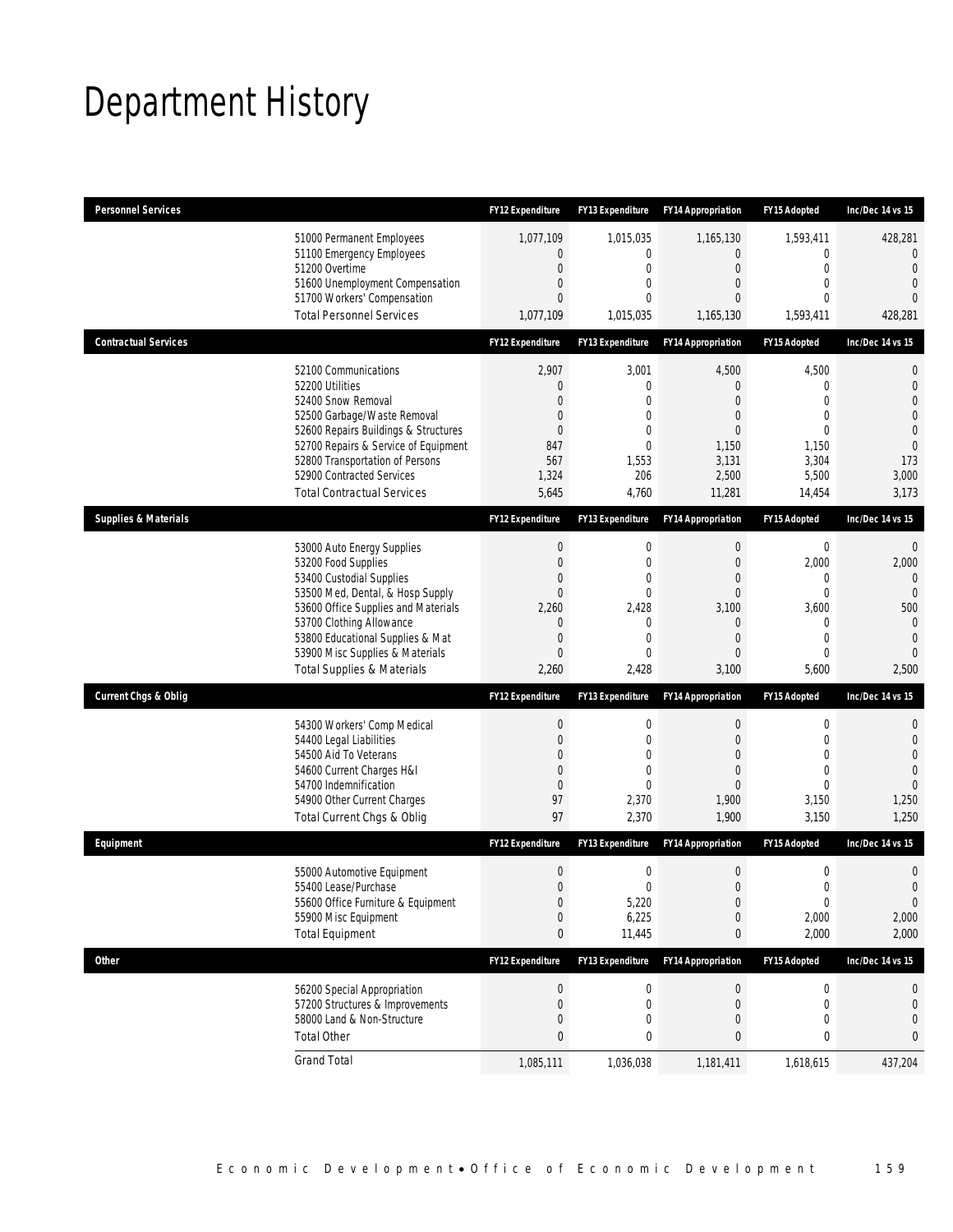# Department Personnel

| Union<br>Code   | Grade     | Position | FY15 Salary | Title                      | Union<br>Code   | Grade | Position | FY15 Salary  |
|-----------------|-----------|----------|-------------|----------------------------|-----------------|-------|----------|--------------|
|                 |           |          |             |                            |                 |       |          |              |
| MY <sub>0</sub> | 12        | 1.00     | 89,521      | Prin Admin Assistant       | <b>EXM</b>      | 08    | 1.00     | 93,533       |
| SU4             | 15        | 1.00     | 54,245      | Prin Admin Assistant       | SE <sub>1</sub> | 08    | 2.00     | 187,068      |
| SU <sub>4</sub> | 16        | 2.00     | 132,806     | Prin Research Analyst      | SE <sub>1</sub> | 06    | 1.00     | 53,310       |
| CDH             | <b>NG</b> | 1.00     | 135,371     | Principal Clerk            | SU <sub>4</sub> | 10    | 1.00     | 44,915       |
| <b>CDH</b>      | <b>NG</b> | 1.00     | 107,756     | Special Asst II            | MY <sub>0</sub> | 11    | 1.00     | 92,932       |
| SU <sub>4</sub> | 16        | 1.00     | 58,286      | Sr Adm Analyst             | SE <sub>1</sub> | 06    | 1.00     | 60,678       |
| SU <sub>4</sub> | 16        | 1.00     | 66,403      | Sr Research Analyst (BRJP) | SU4             | 18    | 4.00     | 301,290      |
|                 |           |          |             | <b>Total</b>               |                 |       | 19       | 1,478,112    |
|                 |           |          |             | <b>Adjustments</b>         |                 |       |          |              |
|                 |           |          |             | Differential Payments      |                 |       |          | $\mathbf{0}$ |
|                 |           |          |             | Other                      |                 |       |          | 115,299      |
|                 |           |          |             | Chargebacks                |                 |       |          | $\mathbf{0}$ |
|                 |           |          |             | Salary Savings             |                 |       |          | 0            |
|                 |           |          |             | <b>FY15 Total Request</b>  |                 |       |          | 1,593,411    |
|                 |           |          |             |                            |                 |       |          |              |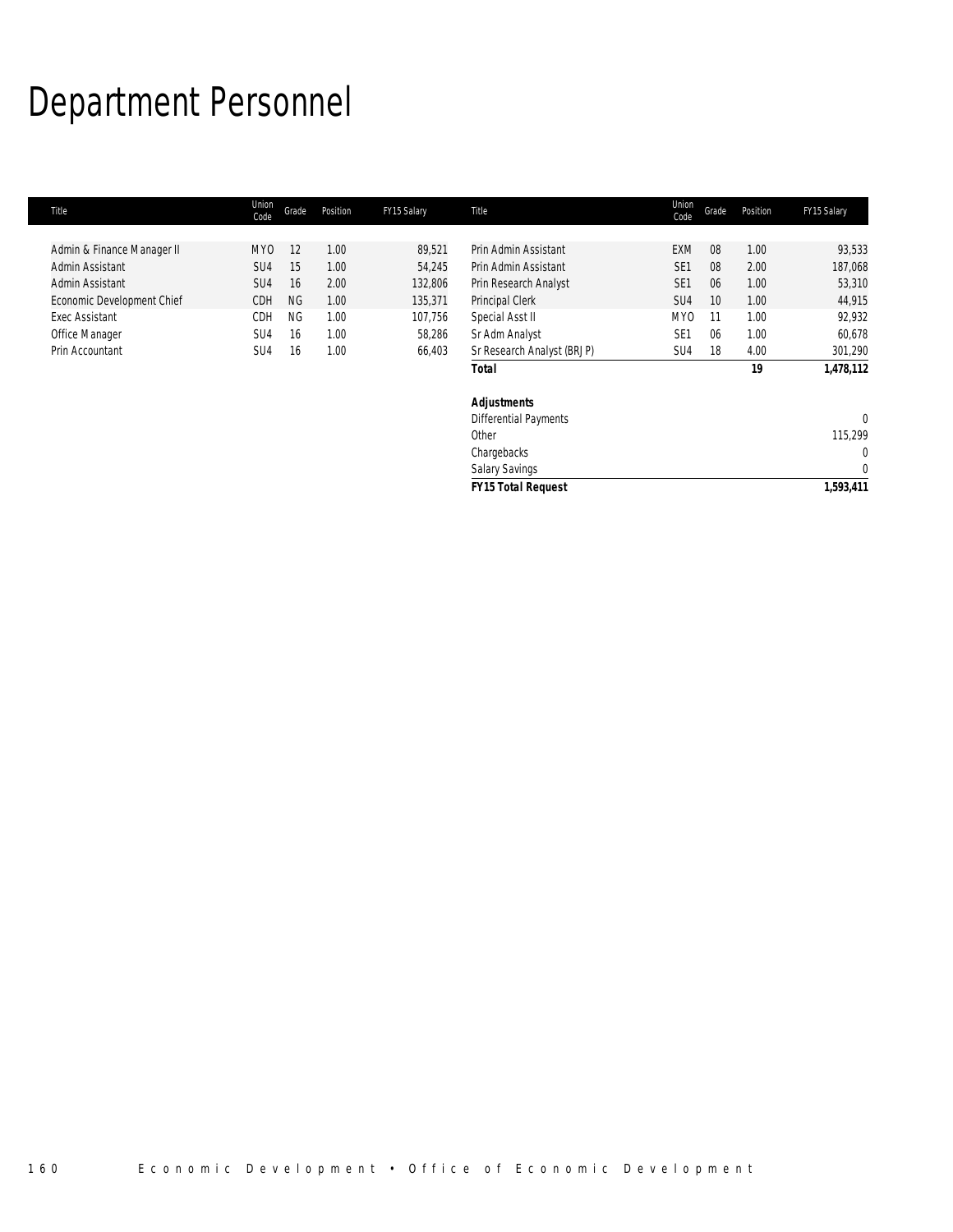# Program 1. Economic Development

### *John Barros, Manager , Organization 182100*

#### *Program Description*

The Economic Development Program will focus on fostering economic development in all of Boston's neighborhoods through marketing Boston on a national and international scale; ensuring access to employment, pathways to careers, and strong job growth; streamlining licensing and permitting processes; and supporting small businesses.

| <b>Operating Budget</b>                    | Actual '12 | Actual '13 | Approp '14 | <b>Budget '15</b> |
|--------------------------------------------|------------|------------|------------|-------------------|
| <b>Personnel Services</b><br>Non Personnel |            |            |            | 368,422           |
| Total                                      | U          |            |            | 368,422           |

#### *Performance*

*Strategy:* Encourage an environment that supports and promotes entrepreneurship and new business development.

|                                                                               | <b>Performance Measures</b>                                  | Actual '12 | Actual '13 | Projected '14 | Target '15 |
|-------------------------------------------------------------------------------|--------------------------------------------------------------|------------|------------|---------------|------------|
|                                                                               | Number of new businesses licensed in Boston<br>$\bullet$     |            |            |               | <b>TBR</b> |
| <b>Strategy:</b> To develop pathways to overcome income and wealth disparity. |                                                              |            |            |               |            |
|                                                                               | <b>Performance Measures</b>                                  | Actual '12 | Actual '13 | Projected '14 | Target '15 |
|                                                                               | Number of MWBEs doing business with the<br>city<br>$\bullet$ |            |            |               | <b>TBR</b> |

*Strategy:* To support businesses in Boston through programs that foster an environment for growth and job creation.

| <b>Performance Measures</b>       | Actual '12 | Actual '13 | <b>Projected '14</b> | Target '15 |
|-----------------------------------|------------|------------|----------------------|------------|
| Square footage of incubator space |            |            |                      | <b>TBR</b> |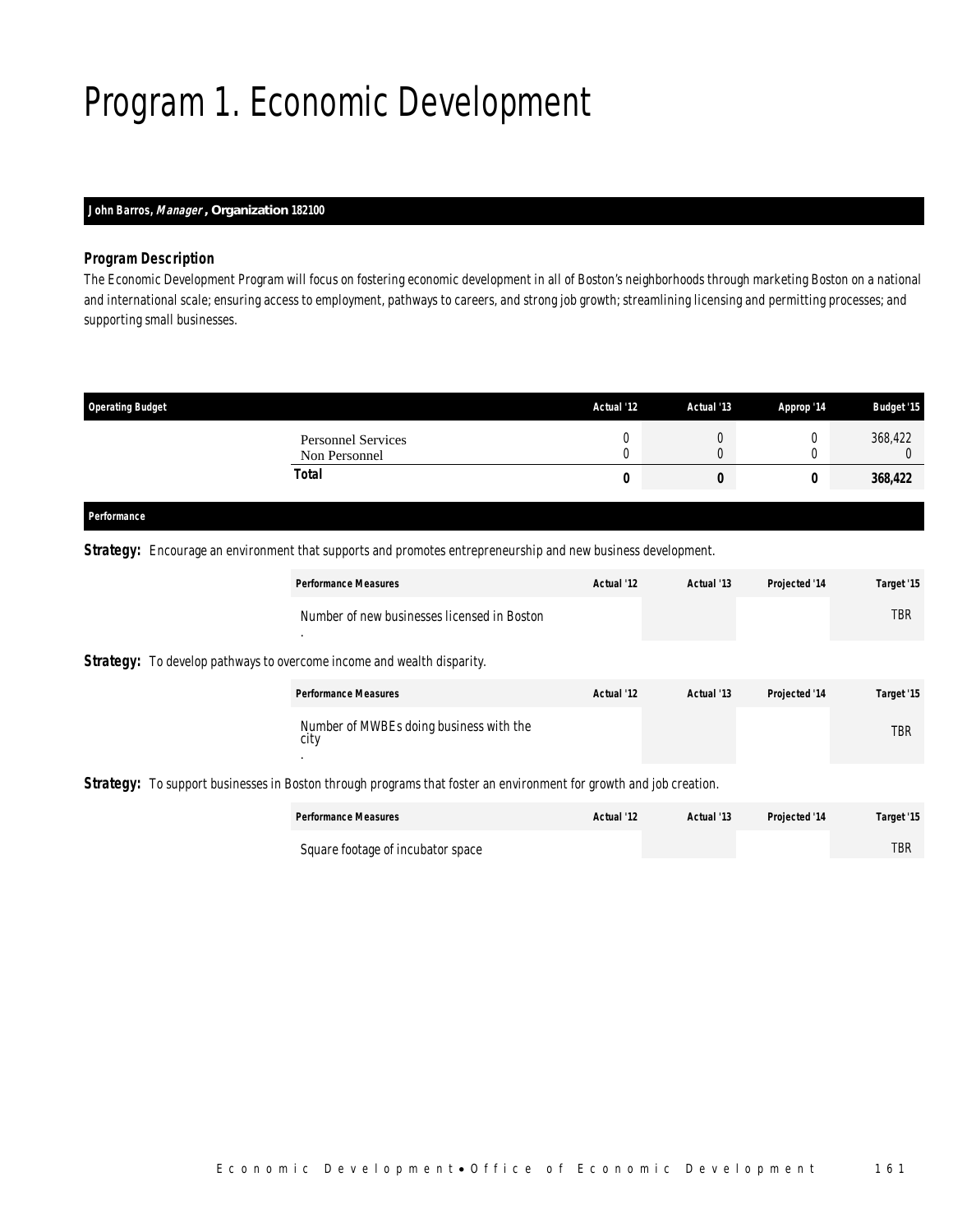# Program 2. Boston Residents Jobs Policy

### *Keith Williams, Manager , Organization 182200*

#### *Program Description*

The mission of the Boston Residents Jobs Policy is to increase the employment opportunities for Boston's residents, minorities, and women. The Boston Residents Jobs Ordinance sets goals on construction-related projects funded by or approved by the City. These goals aim to have 50% of the work hours performed by Boston residents, 50% by minorities, and 10% by women on a trade-by-trade basis.

| <b>Operating Budget</b>                    | Actual '12      | Actual '13       | Approp '14       | <b>Budget '15</b> |
|--------------------------------------------|-----------------|------------------|------------------|-------------------|
| <b>Personnel Services</b><br>Non Personnel | 470,689<br>.751 | 440,161<br>9,464 | 544,889<br>6,254 | 620,886<br>6,254  |
| Total                                      | 472,440         | 449,625          | 551,143          | 627,140           |
|                                            |                 |                  |                  |                   |
| Performance                                |                 |                  |                  |                   |

**Strategy:** To conduct periodic reviews of all covered projects reviewing statistical performance and Best Efforts to increase BRJP participation.

| <b>Performance Measures</b>        | Actual '12 | Actual '13 | Projected '14 | Target '15 |
|------------------------------------|------------|------------|---------------|------------|
| Periodic project reviews conducted |            |            |               |            |

**Strategy:** To monitor construction contracts, both public and Developmental Impact Projects (DIPs), for compliance with the BRJ Ordinance.

| <b>Performance Measures</b> | Actual '12                                                                                                                               | Actual '13       | <b>Projected '14</b> | Target '15        |
|-----------------------------|------------------------------------------------------------------------------------------------------------------------------------------|------------------|----------------------|-------------------|
| residents                   | % of work hours performed by Boston<br>37%<br>38%<br>% of work hours performed by minorities<br>6%<br>% of work hours performed by women | 41%<br>45%<br>5% | 41%<br>44%<br>5%     | 50%<br>50%<br>10% |

**Strategy:** To report to the Boston Employment Commission (BEC).

| <b>Performance Measures</b>                                              | Actual '12 | Actual '13 | Projected '14 | Target '15 |
|--------------------------------------------------------------------------|------------|------------|---------------|------------|
| Corrective action meetings held<br>Project reviews and presentations for | 107        | 221        | 284           | 120        |
| contractors/developers                                                   | 42         | 39         | 25            | 50         |
| Site visits conducted                                                    | 294        | 255        | 261           | 250        |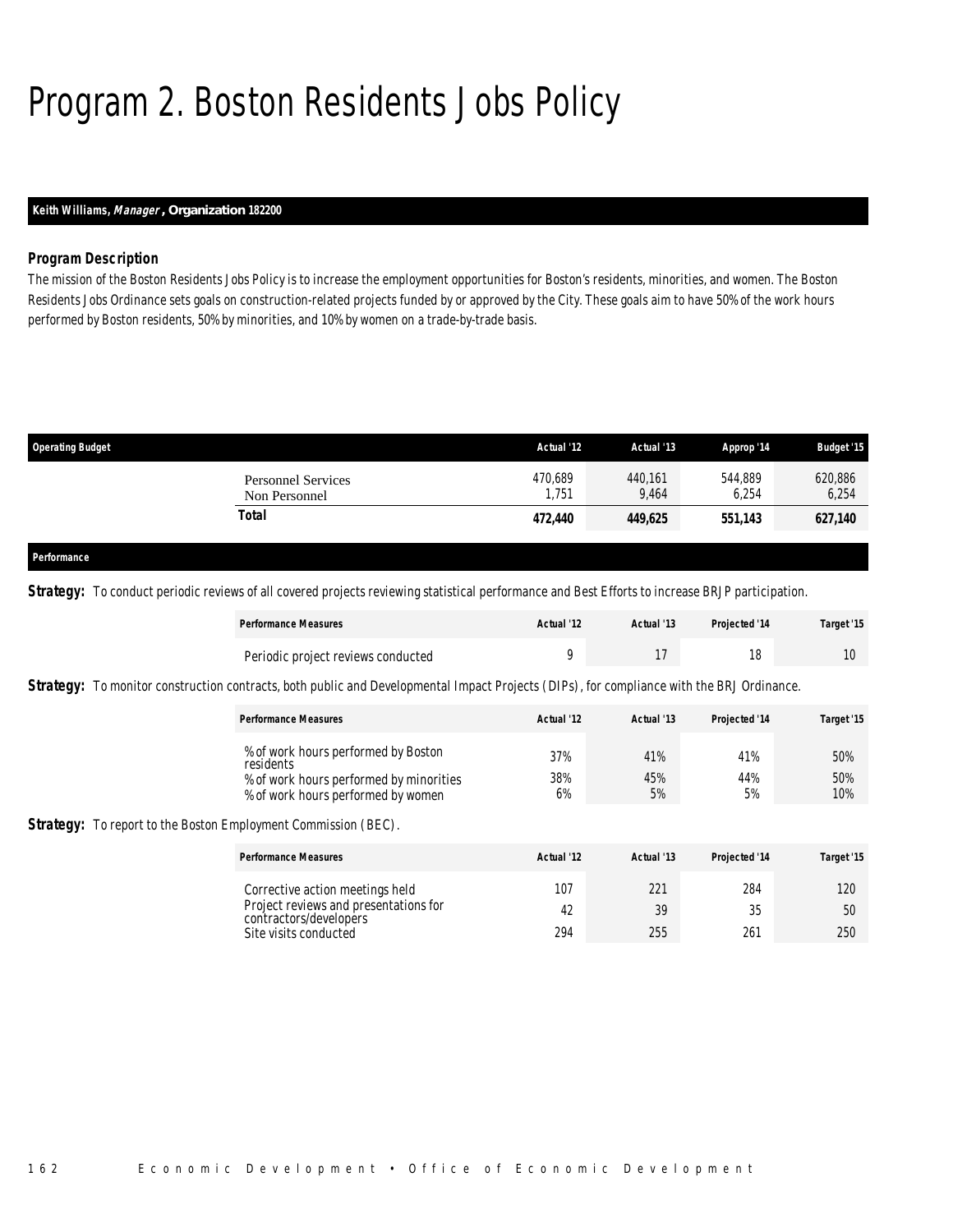# Program 3. Small & Local Business

### *Keith Williams, Manager , Organization 182300*

#### *Program Description*

The Small and Local Business Program encourages, assists, and provides opportunities for minority and women-owned businesses and small and Bostonbased businesses to participate in the City's contracting arena as well as in the broader Boston area economy. The program assists City departments to increase both the number of City contracts and the dollars awarded to those businesses on goods and services contracts and construction contracts.

| <b>Operating Budget</b>                    | Actual '12       | Actual '13        | Approp '14        | <b>Budget '15</b> |
|--------------------------------------------|------------------|-------------------|-------------------|-------------------|
| <b>Personnel Services</b><br>Non Personnel | 606.420<br>6,251 | 574.874<br>11.539 | 620.241<br>10.027 | 604,103<br>18,950 |
| Total                                      | 612,671          | 586,413           | 630,268           | 623,053           |
|                                            |                  |                   |                   |                   |

## *Performance*

#### **Strategy:** To ensure timely certification of SLBE and MWBE applications.

| <b>Performance Measures</b>                            | Actual '12 | Actual '13 | <b>Projected '14</b> | Target '15     |
|--------------------------------------------------------|------------|------------|----------------------|----------------|
| % of applications processed within 60<br>business days | 25%        | 73%        | 60%                  | 60%            |
| MWBE firms certified                                   | n          |            |                      |                |
| SLBE firms certified                                   | n          | 10         |                      | $\Omega$<br>ŽŪ |

**Strategy:** To increase the proportion of small, local, minority, and women owned businesses that receive City contracts.

| <b>Performance Measures</b>                                       | Actual '12       | Actual '13 | Projected '14 | Target '15                              |
|-------------------------------------------------------------------|------------------|------------|---------------|-----------------------------------------|
| MBE firms certified<br>SBE firms certified<br>WBE firms certified | ⌒<br>$\sim$<br>ັ | 10<br>14   | 20            | ገር<br>∠∪<br>30<br>1 <sub>5</sub><br>ں ا |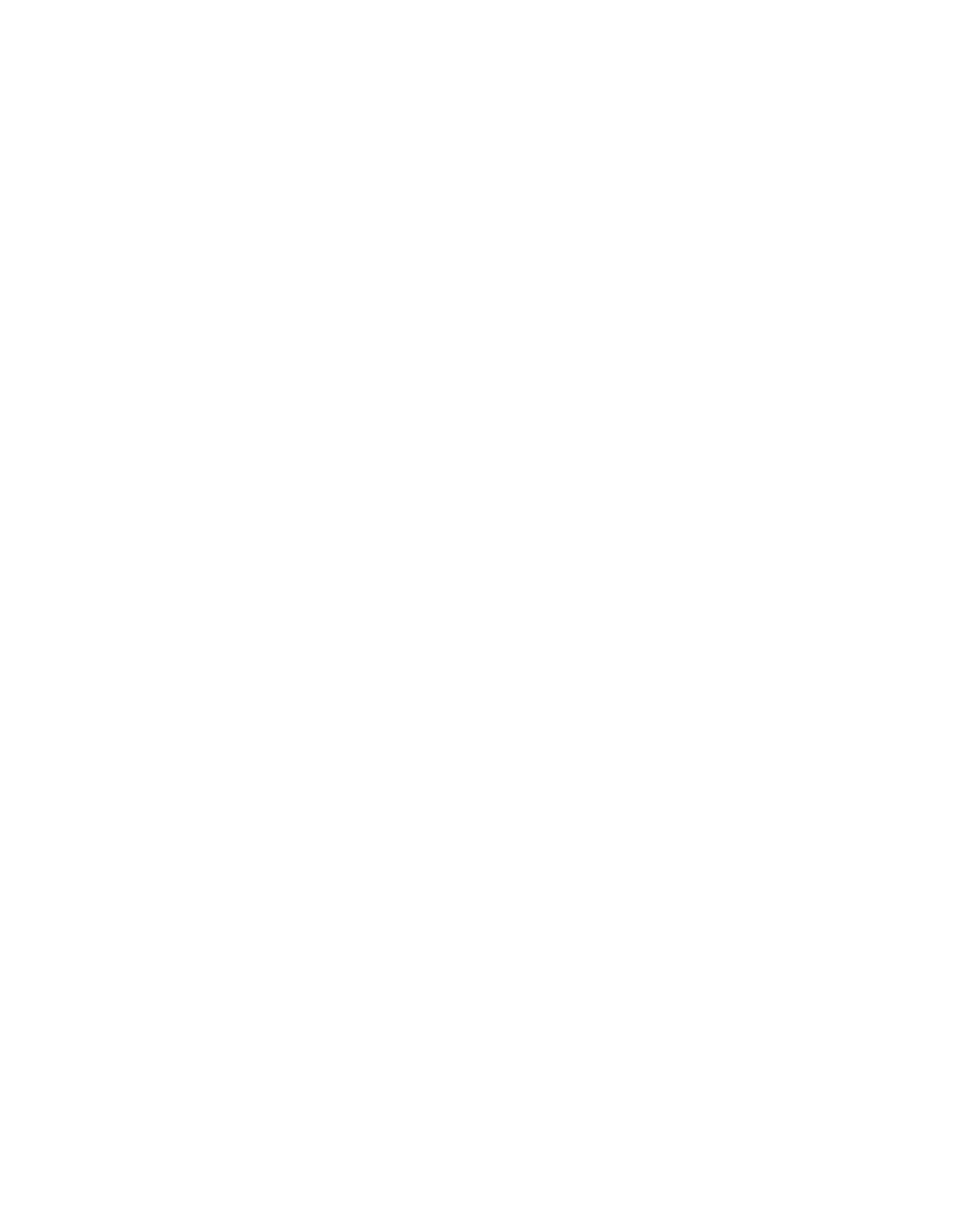# Boston Redevelopment Authority Operating Budget

#### *Bnan Golden, Acting Director , Appropriation 171*

### *Department Mission*

In partnership with communities, the BRA plans Boston's future while respecting its past. We prepare our residents for new opportunities through training, human services and job creation. The BRA guides physical, social, and economic change in Boston's neighborhoods and its downtown to shape a more prosperous, comfortable, and beautiful city for all.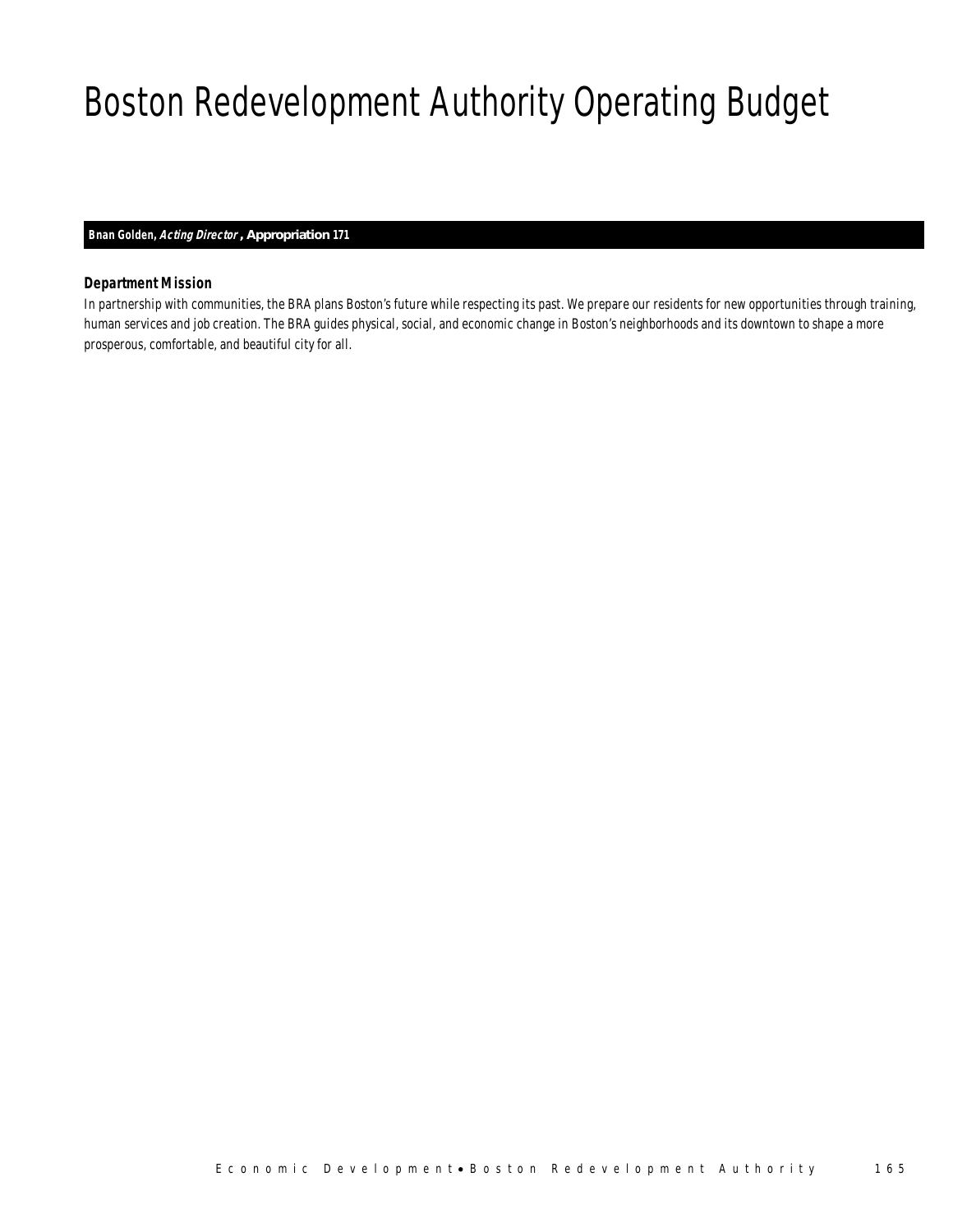# Boston Redevelopment Authority Capital Budget

### *Overview*

The Boston Redevelopment Authority, functioning as Boston's central planning organization, will continue providing in-house planning expertise and will also help leverage external resources necessary to shape Boston's future. The Capital Plan will support opportunities in the city-owned development areas such as the Charlestown Navy Yard and Boston Marine Industrial Park.

### *FY15 Major Initiatives*

- Design for several pier improvement and marine infrastructure projects in the Charlestown Navy Yard and Boston Marine Industrial Park will begin.
- Construction of the East Boston Narrow Gauge Greenway will begin, completing a key connection point on the path.
- The BRA is also working with Public Works to support design plans that will improve the sidewalks and public realm along Boylston Street, from Arlington Street to Massachusetts Ave.

| Capital Budget Expenditures | Total Actual '12 | Total Actual '13 |           | <b>Estimated '14 Total Projected '15</b> |
|-----------------------------|------------------|------------------|-----------|------------------------------------------|
| <b>Total Department</b>     | 1.284.398        | 3.964.631        | 4.465.000 | 3.009.891                                |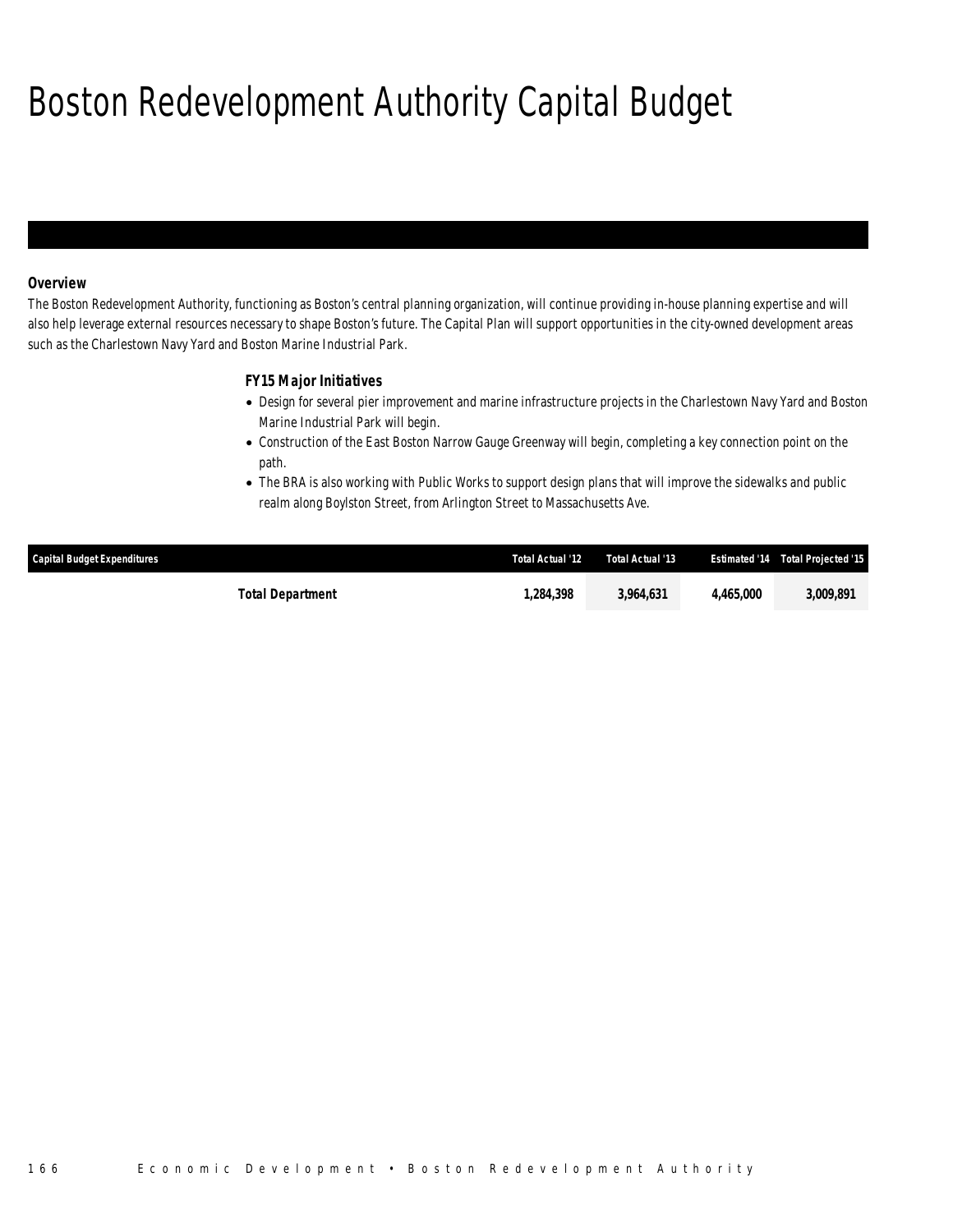#### *BMIP: BLACK FALCON AVENUE AND TERMINAL STREET*

*Project Mission*

 Resurface Black Falcon Avenue and Terminal Street. Replace sidewalk and improve street lighting. *Managing Department,* Boston Redevelopment Authority *Status,* To Be Scheduled*Location,* South Boston *Operating Impact,* No

| <b>Authorizations</b>                    |                  |             |             |                |           |
|------------------------------------------|------------------|-------------|-------------|----------------|-----------|
|                                          |                  |             |             | Non Capital    |           |
| Source                                   | Existing         | <b>FY15</b> | Future      | Fund           | Total     |
| City Capital                             | $\left( \right)$ | 0           | 1,400,000   | $\overline{0}$ | 1,400,000 |
| Grants/Other                             | 0                |             | 0           | 0              | 0         |
| Total                                    | $\mathbf 0$      | 0           | 1,400,000   | $\mathbf 0$    | 1,400,000 |
| <b>Expenditures (Actual and Planned)</b> |                  |             |             |                |           |
|                                          | Thru             |             |             |                |           |
| Source                                   | 6/30/13          | <b>FY14</b> | <b>FY15</b> | FY16-19        | Total     |
| City Capital                             | 0                | 0           | 0           | 1.400.000      | 1,400,000 |
| Grants/Other                             | 0                | 0           | 0           |                | 0         |
| Total                                    | $\mathbf 0$      | $\mathbf 0$ | $\mathbf 0$ | 1.400.000      | 1,400,000 |

#### *BMIP: BULKHEAD RESTORATION ALONG FID KENNEDY AVE.*

*Project Mission*

 Replace bulkhead along Fid Kennedy Ave. at the Marine Industrial Park. *Managing Department,* Boston Redevelopment Authority *Status,* To Be Scheduled*Location,* South Boston *Operating Impact,* No

| <b>Authorizations</b>                    |          |             |                  |             |           |
|------------------------------------------|----------|-------------|------------------|-------------|-----------|
|                                          |          |             |                  | Non Capital |           |
| Source                                   | Existing | <b>FY15</b> | Future           | Fund        | Total     |
| City Capital                             | 0        | 0           | 1,500,000        | 0           | 1,500,000 |
| Grants/Other                             | 0        |             | $\left( \right)$ | 0           | 0         |
| Total                                    | 0        | 0           | 1.500.000        | 0           | 1,500,000 |
| <b>Expenditures (Actual and Planned)</b> |          |             |                  |             |           |
|                                          | Thru     |             |                  |             |           |
| Source                                   | 6/30/13  | <b>FY14</b> | <b>FY15</b>      | FY16-19     | Total     |
| City Capital                             | 0        | 0           | 0                | 1,500,000   | 1,500,000 |
| Grants/Other                             | 0        | 0           | 0                |             | 0         |
| Total                                    | $\theta$ | $\theta$    | 0                | 1,500,000   | 1,500,000 |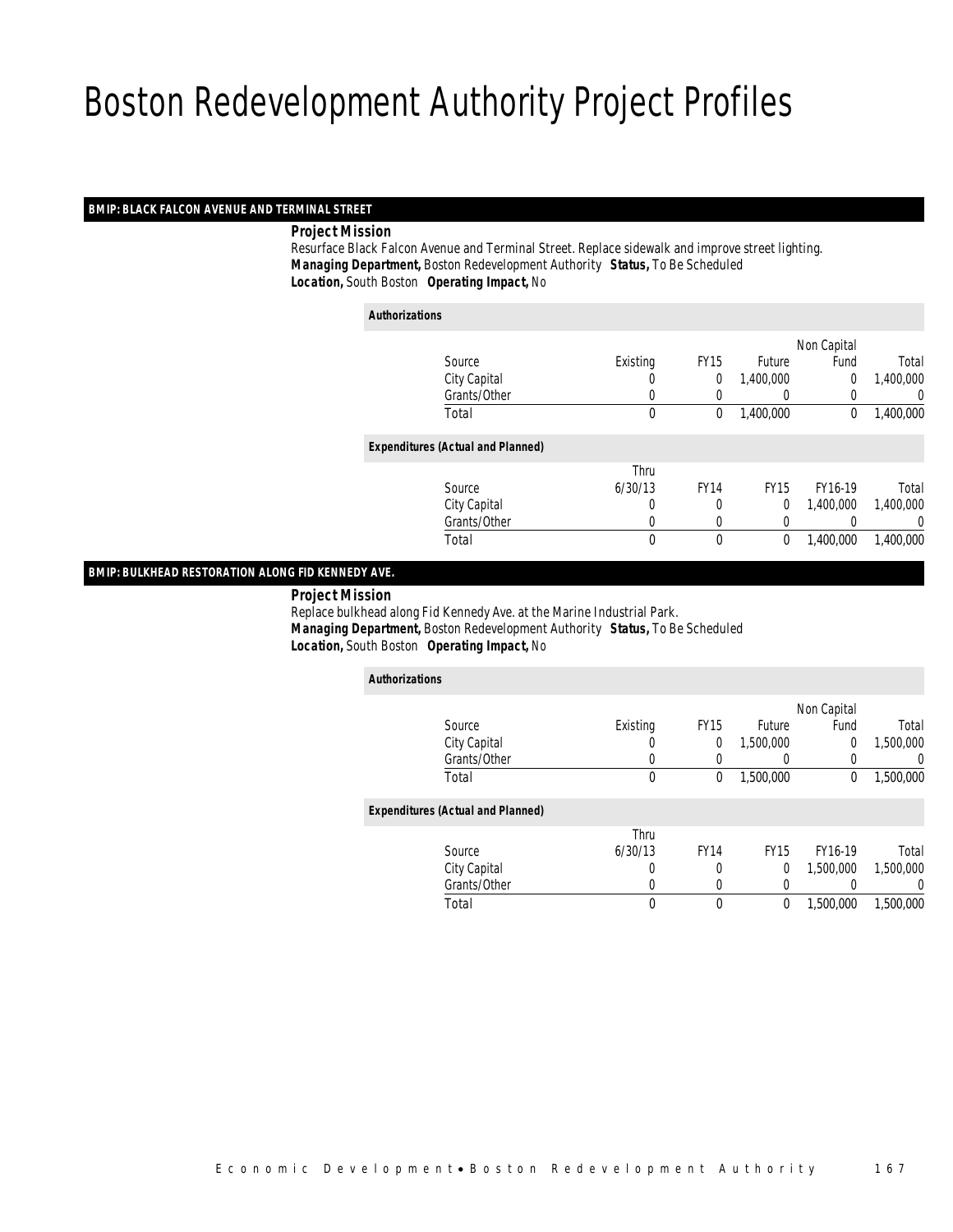#### *BMIP: DRAINAGE SYSTEM IMPROVEMENTS*

*Project Mission* 

Perform drainage system improvements.*Managing Department,* Boston Redevelopment Authority *Status,* To Be Scheduled

*Location,* South Boston *Operating Impact,* No

| <b>Authorizations</b>                    |          |             |                  |             |          |
|------------------------------------------|----------|-------------|------------------|-------------|----------|
|                                          |          |             |                  | Non Capital |          |
| Source                                   | Existing | <b>FY15</b> | <b>Future</b>    | Fund        | Total    |
| City Capital                             | 0        | 0           | 610,000          | 0           | 610,000  |
| Grants/Other                             | 0        | 0           | $\left( \right)$ | 0           | 0        |
| Total                                    | 0        | 0           | 610,000          | $\theta$    | 610,000  |
| <b>Expenditures (Actual and Planned)</b> |          |             |                  |             |          |
|                                          | Thru     |             |                  |             |          |
| Source                                   | 6/30/13  | <b>FY14</b> | <b>FY15</b>      | FY16-19     | Total    |
| City Capital                             | 0        | 0           | 0                | 610.000     | 610,000  |
| Grants/Other                             | 0        | 0           | 0                | 0           | $\Omega$ |
| Total                                    | 0        | 0           | 0                | 610,000     | 610,000  |

### *BMIP: PIER 5 / DRYDOCK 4 IMPROVEMENTS*

 *Project Mission* Pier and drydock repairs. *Managing Department,* Boston Redevelopment Authority *Status,* New Project*Location,* South Boston *Operating Impact,* No

| <b>Authorizations</b>                    |          |             |             |             |         |
|------------------------------------------|----------|-------------|-------------|-------------|---------|
|                                          |          |             |             | Non Capital |         |
| Source                                   | Existing | <b>FY15</b> | Future      | Fund        | Total   |
| City Capital                             | O        | 100,000     | 875,000     | 0           | 975,000 |
| Grants/Other                             | 0        | 0           | 0           | 0           |         |
| Total                                    | $\theta$ | 100,000     | 875,000     | 0           | 975,000 |
| <b>Expenditures (Actual and Planned)</b> |          |             |             |             |         |
|                                          | Thru     |             |             |             |         |
| Source                                   | 6/30/13  | <b>FY14</b> | <b>FY15</b> | FY16-19     | Total   |
| City Capital                             | 0        | $\Omega$    | 50,000      | 925,000     | 975,000 |
| Grants/Other                             | 0        | 0           | 0           | 0           |         |
| Total                                    | 0        | $\Omega$    | 50,000      | 925,000     | 975,000 |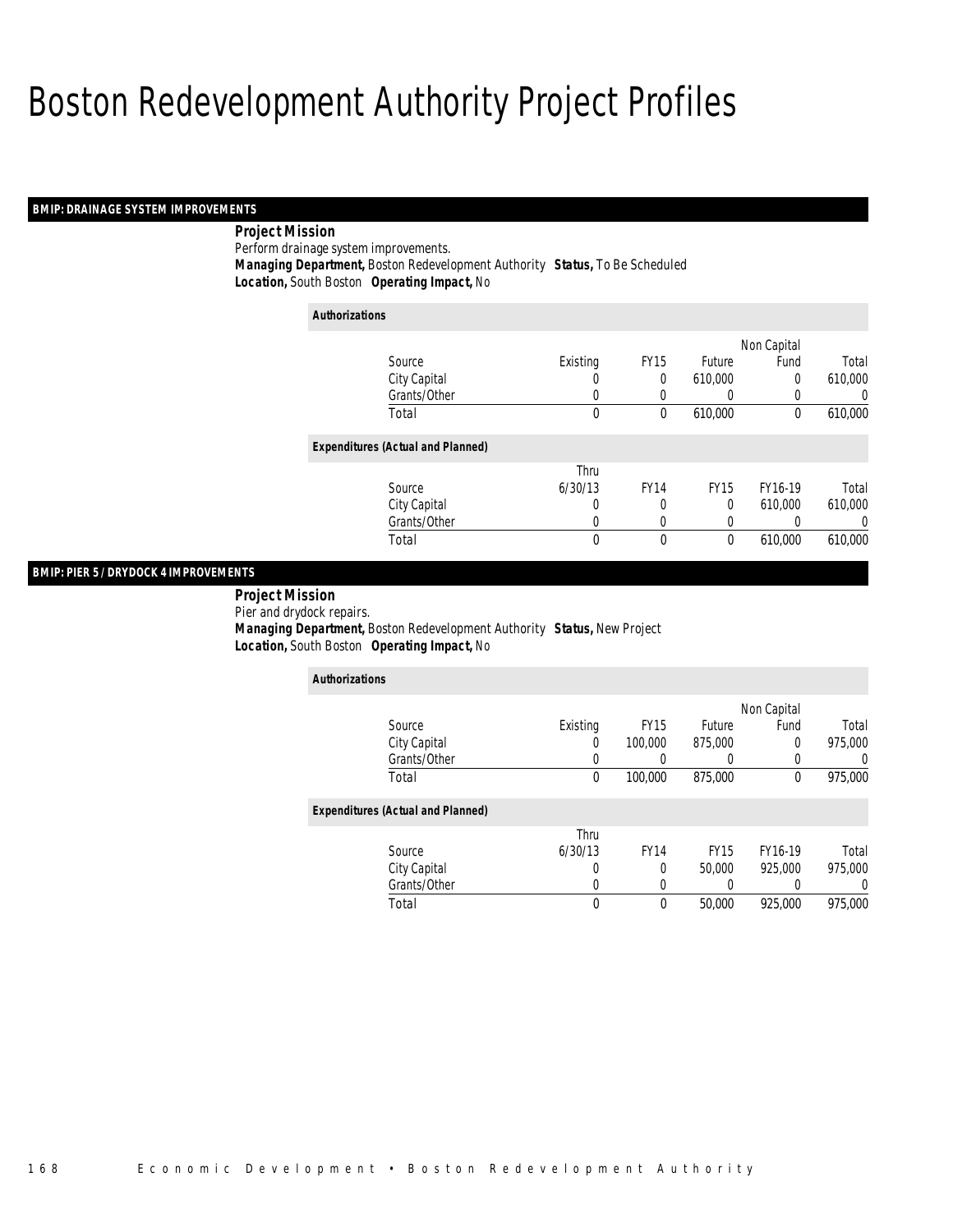#### *BMIP: SOUTH AND EAST JETTY REPAIRS*

#### *Project Mission*

 Repair area adjacent to the bulkhead and secure safety and security barriers around the jetties. *Managing Department,* Boston Redevelopment Authority *Status,* In Construction*Location,* South Boston *Operating Impact,* No

| <b>Authorizations</b>                    |          |             |              |             |         |
|------------------------------------------|----------|-------------|--------------|-------------|---------|
|                                          |          |             |              | Non Capital |         |
| Source                                   | Existing | <b>FY15</b> | Future       | Fund        | Total   |
| City Capital                             | 650,000  | 0           | 0            | 0           | 650,000 |
| Grants/Other                             | 0        | 0           | 0            | 0           | 0       |
| Total                                    | 650,000  | $\theta$    | $\mathbf{0}$ | $\theta$    | 650,000 |
| <b>Expenditures (Actual and Planned)</b> |          |             |              |             |         |
|                                          | Thru     |             |              |             |         |
| Source                                   | 6/30/13  | <b>FY14</b> | <b>FY15</b>  | FY16-19     | Total   |
| City Capital                             | 0        | 0           | 450,000      | 200,000     | 650,000 |
| Grants/Other                             | 0        |             | 0            |             | 0       |
| Total                                    | 0        | 0           | 450,000      | 200,000     | 650,000 |

#### *BMIP: WHARF 8 BULKHEAD REHABILITATION*

 *Project Mission* Replace the existing bulkhead. *Managing Department,* Boston Redevelopment Authority *Status,* In Design*Location,* South Boston *Operating Impact,* No

| <b>Authorizations</b>                    |              |          |             |             |             |           |
|------------------------------------------|--------------|----------|-------------|-------------|-------------|-----------|
|                                          |              |          |             |             | Non Capital |           |
| Source                                   |              | Existing | <b>FY15</b> | Future      | Fund        | Total     |
| City Capital                             |              | 200,000  | 1,800,000   | 0           | 0           | 2,000,000 |
|                                          | Grants/Other | 0        | 0           | 0           | 0           | 0         |
| Total                                    |              | 200,000  | 1,800,000   | $\mathbf 0$ | 0           | 2,000,000 |
| <b>Expenditures (Actual and Planned)</b> |              |          |             |             |             |           |
|                                          |              | Thru     |             |             |             |           |
| Source                                   |              | 6/30/13  | <b>FY14</b> | <b>FY15</b> | FY16-19     | Total     |
| City Capital                             |              | $\Omega$ | 50,000      | 900.000     | 1,050,000   | 2,000,000 |
|                                          | Grants/Other | 0        | $\Omega$    |             |             | 0         |
| Total                                    |              | $\theta$ | 50,000      | 900.000     | 1,050,000   | 2.000.000 |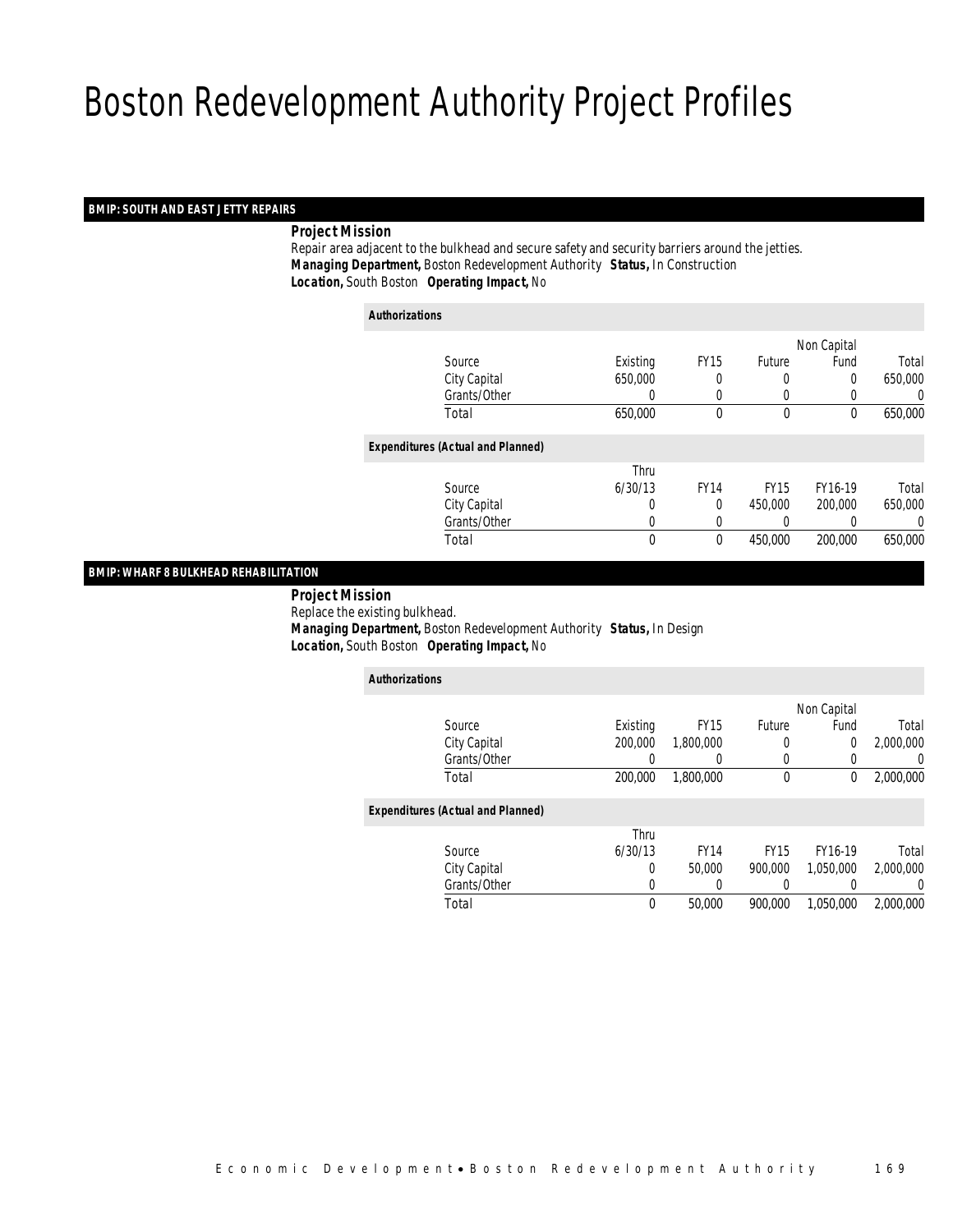#### *BOYLSTON STREET DESIGN*

#### *Project Mission*

Preliminary design services for improvements to sidewalks and public realm on the north side and south side of Boylston Street from Arlington Street to Massachusetts Avenue. *Managing Department,* Boston Redevelopment Authority *Status,* In Design

*Location,* Back Bay *Operating Impact,* No

| <b>Authorizations</b>                    |          |             |             |             |         |
|------------------------------------------|----------|-------------|-------------|-------------|---------|
|                                          |          |             |             | Non Capital |         |
| Source                                   | Existing | <b>FY15</b> | Future      | Fund        | Total   |
| City Capital                             | 300,000  | 0           | 0           | 0           | 300,000 |
| Grants/Other                             |          | 0           |             | 0           | 0       |
| Total                                    | 300,000  | 0           | $\mathbf 0$ | $\mathbf 0$ | 300,000 |
| <b>Expenditures (Actual and Planned)</b> |          |             |             |             |         |
|                                          | Thru     |             |             |             |         |
| Source                                   | 6/30/13  | <b>FY14</b> | <b>FY15</b> | FY16-19     | Total   |
| City Capital                             | 0        | 50,000      | 250,000     | 0           | 300,000 |
| Grants/Other                             | 0        |             | 0           | 0           | 0       |
| Total                                    | 0        | 50,000      | 250,000     | 0           | 300,000 |

#### *CNY: PIER 11 FENDER SYSTEM IMPROVEMENTS*

*Project Mission* 

Install new fender piles and wales at Pier 11.

 *Managing Department,* Boston Redevelopment Authority *Status,* New Project*Location,* Charlestown *Operating Impact,* No

| <b>Authorizations</b>                    |          |             |             |             |         |
|------------------------------------------|----------|-------------|-------------|-------------|---------|
|                                          |          |             |             | Non Capital |         |
| Source                                   | Existing | <b>FY15</b> | Future      | Fund        | Total   |
| City Capital                             | 0        | 375,000     | 0           | $\Omega$    | 375,000 |
| Grants/Other                             |          |             |             | 0           |         |
| Total                                    | 0        | 375,000     | 0           | 0           | 375,000 |
| <b>Expenditures (Actual and Planned)</b> |          |             |             |             |         |
|                                          | Thru     |             |             |             |         |
| Source                                   | 6/30/13  | <b>FY14</b> | <b>FY15</b> | FY16-19     | Total   |
| City Capital                             | 0        | 0           | 50,000      | 325,000     | 375,000 |
| Grants/Other                             |          |             |             |             |         |
| Total                                    | 0        | $\theta$    | 50,000      | 325,000     | 375,000 |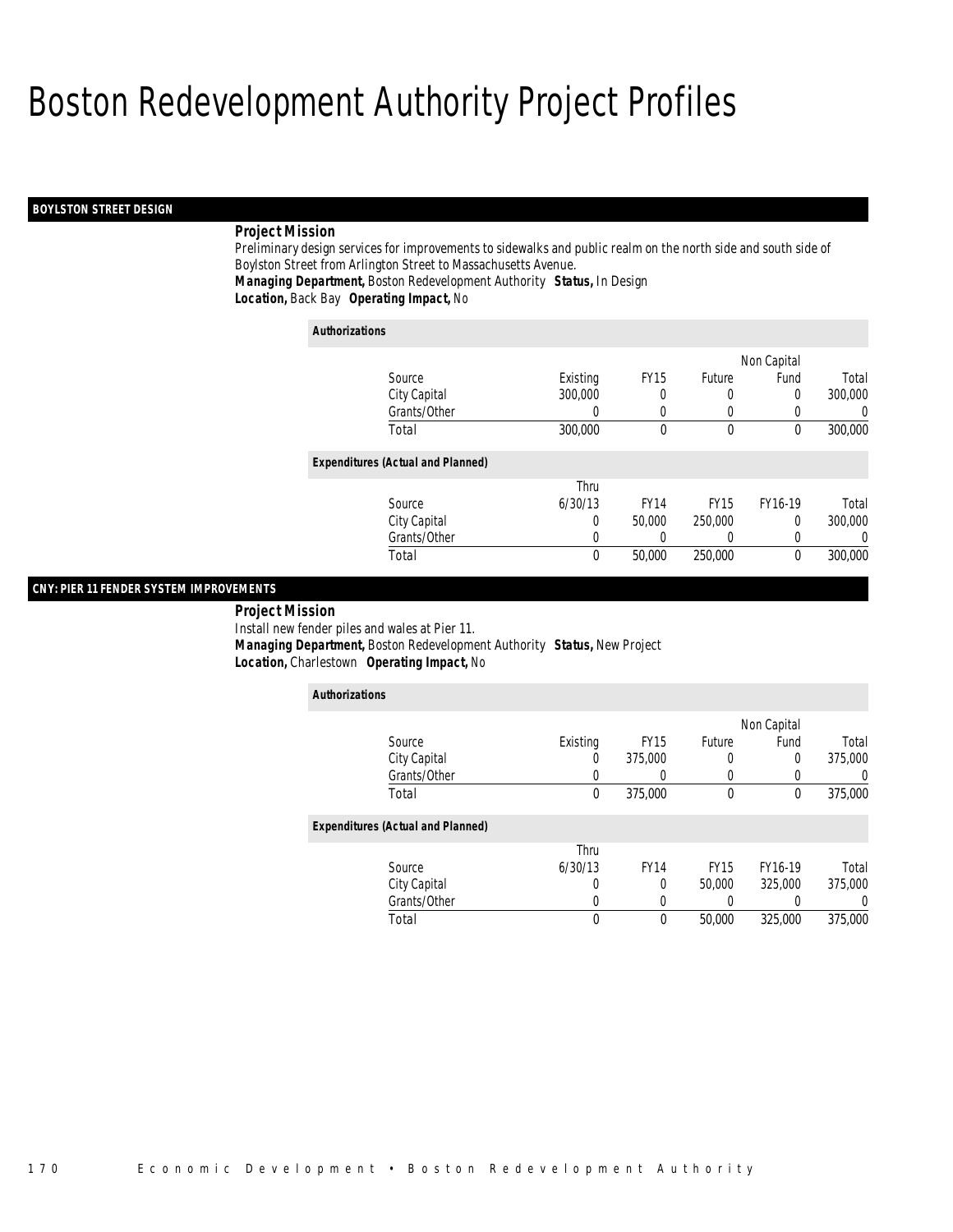#### *CNY: PIER 4 IMPROVEMENTS*

#### *Project Mission*

 Design and install pier infrastructure improvements at Pier 4 at the Charlestown Navy Yard. External marine facility construction funding anticipated.

*Managing Department,* Boston Redevelopment Authority *Status,* To Be Scheduled*Location,* Charlestown *Operating Impact,* No

#### *Authorizations*

|                                          |          |             |               | Non Capital |           |
|------------------------------------------|----------|-------------|---------------|-------------|-----------|
| Source                                   | Existing | <b>FY15</b> | <b>Future</b> | Fund        | Total     |
| City Capital                             | 627,500  | 0           | 300,000       | 0           | 927,500   |
| Grants/Other                             | 0        |             | 0             | 1,583,500   | 1,583,500 |
| Total                                    | 627,500  | $\theta$    | 300,000       | 1,583,500   | 2,511,000 |
| <b>Expenditures (Actual and Planned)</b> |          |             |               |             |           |
|                                          | Thru     |             |               |             |           |
| Source                                   | 6/30/13  | <b>FY14</b> | <b>FY15</b>   | FY16-19     | Total     |
| City Capital                             | 82,608   | 0           | 50,000        | 794.892     | 927,500   |
| Grants/Other                             | 0        | 0           | 0             |             | 0         |
| Total                                    | 82,608   | $\theta$    | 50,000        | 794,892     | 927,500   |
|                                          |          |             |               |             |           |

#### *CNY: SHIPYARD PARK PUBLIC FOUNTAIN*

*Project Mission*

Replace fountain pump system and gratings.

*Managing Department,* Boston Redevelopment Authority *Status,* In Construction

*Location,* Charlestown *Operating Impact,* No

| <b>Authorizations</b> |                                          |          |             |             |          |         |
|-----------------------|------------------------------------------|----------|-------------|-------------|----------|---------|
|                       |                                          |          | Non Capital |             |          |         |
|                       | Source                                   | Existing | <b>FY15</b> | Future      | Fund     | Total   |
|                       | City Capital                             | 195,000  |             |             | 0        | 195,000 |
|                       | Grants/Other                             | 0        |             |             |          | 0       |
|                       | Total                                    | 195,000  | $\theta$    | $\theta$    | 0        | 195,000 |
|                       | <b>Expenditures (Actual and Planned)</b> |          |             |             |          |         |
|                       |                                          | Thru     |             |             |          |         |
|                       | Source                                   | 6/30/13  | <b>FY14</b> | <b>FY15</b> | FY16-19  | Total   |
|                       | City Capital                             | $\Omega$ | 155,000     | 40,000      | 0        | 195,000 |
|                       | Grants/Other                             | 0        |             | 0           |          | 0       |
|                       | Total                                    | 0        | 155,000     | 40,000      | $\theta$ | 195,000 |
|                       |                                          |          |             |             |          |         |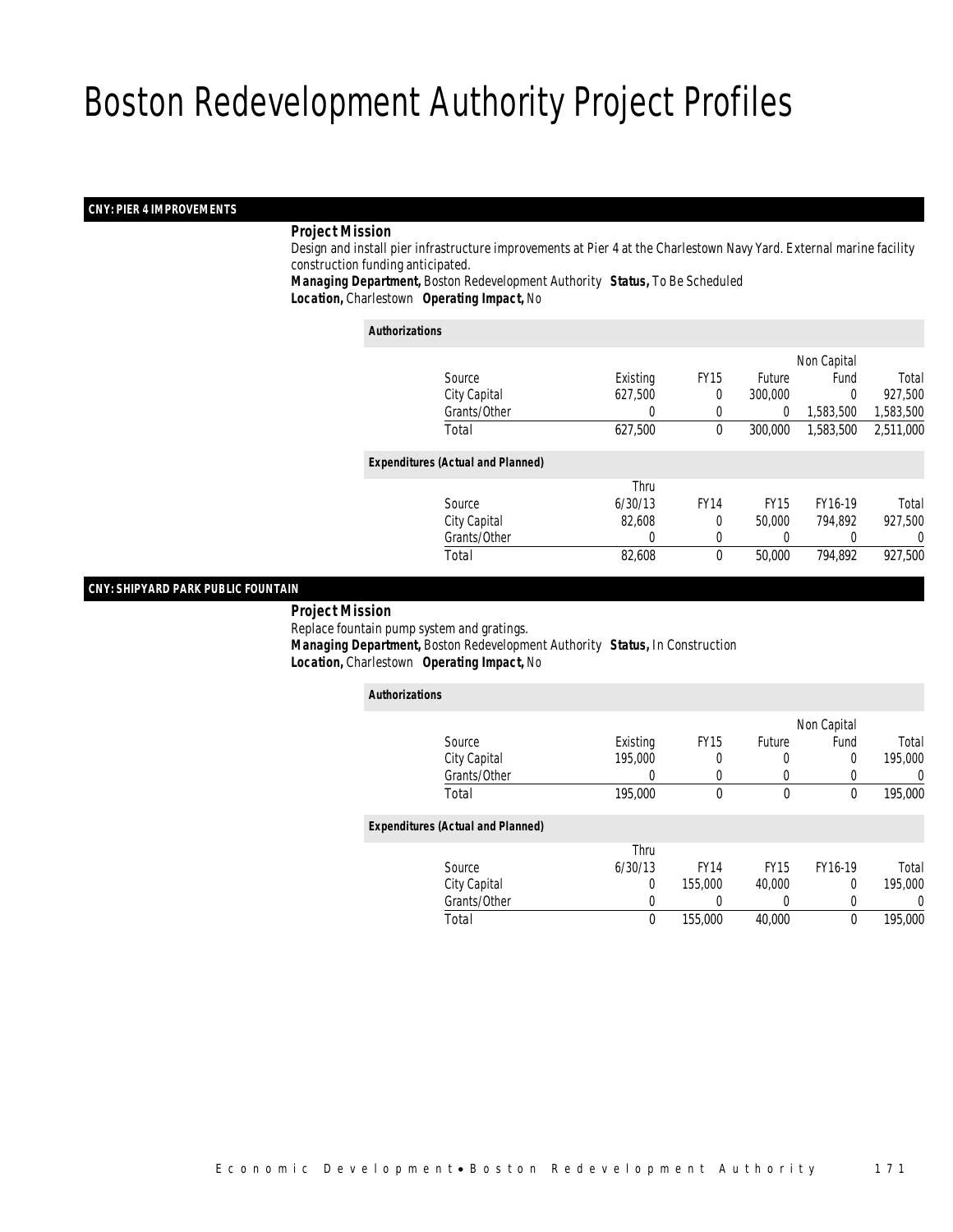#### *EAST BOSTON GREENWAY*

## *Project Mission*

Design and construction for the final segment of the East Boston Greenway. *Managing Department,* Boston Redevelopment Authority *Status,* In Design*Location,* East Boston *Operating Impact,* No

| <b>Authorizations</b>                    |          |             |             |             |          |  |  |
|------------------------------------------|----------|-------------|-------------|-------------|----------|--|--|
|                                          |          |             |             | Non Capital |          |  |  |
| Source                                   | Existing | <b>FY15</b> | Future      | Fund        | Total    |  |  |
| City Capital                             | 965,000  | 0           | 0           | 0           | 965,000  |  |  |
| Grants/Other                             | 0        | $\left($    | 0           | $\left($    | $\Omega$ |  |  |
| Total                                    | 965,000  | 0           | $\mathbf 0$ | $\theta$    | 965,000  |  |  |
| <b>Expenditures (Actual and Planned)</b> |          |             |             |             |          |  |  |
|                                          | Thru     |             |             |             |          |  |  |
| Source                                   | 6/30/13  | <b>FY14</b> | <b>FY15</b> | FY16-19     | Total    |  |  |
| City Capital                             | 5.468    | 100,000     | 669.891     | 189.641     | 965,000  |  |  |
| Grants/Other                             | 0        | 0           | 0           |             | $\Omega$ |  |  |
| Total                                    | 5,468    | 100,000     | 669.891     | 189,641     | 965,000  |  |  |

## *HARRISON AVENUE IMPROVEMENTS*

*Project Mission* 

Road reconstruction improvements to Harrison Avenue between Berkeley Street and Herald Street. *Managing Department,* Public Works Department *Status,* In Design*Location,* South End *Operating Impact,* No

| <b>Authorizations</b>                    |             |             |             |           |                  |  |  |  |  |
|------------------------------------------|-------------|-------------|-------------|-----------|------------------|--|--|--|--|
|                                          | Non Capital |             |             |           |                  |  |  |  |  |
| Source                                   | Existing    | <b>FY15</b> | Future      | Fund      | Total            |  |  |  |  |
| City Capital                             | 100,000     | 3,720,000   | 0           | 0         | 3,820,000        |  |  |  |  |
| Grants/Other                             |             |             | 0           | 0         | 0                |  |  |  |  |
| Total                                    | 100,000     | 3,720,000   | $\mathbf 0$ | 0         | 3,820,000        |  |  |  |  |
| <b>Expenditures (Actual and Planned)</b> |             |             |             |           |                  |  |  |  |  |
|                                          | Thru        |             |             |           |                  |  |  |  |  |
| Source                                   | 6/30/13     | <b>FY14</b> | <b>FY15</b> | FY16-19   | Total            |  |  |  |  |
| City Capital                             | 0           | 20,000      | 500,000     | 3.300.000 | 3,820,000        |  |  |  |  |
| Grants/Other                             | 0           |             |             |           | $\left( \right)$ |  |  |  |  |
| Total                                    | 0           | 20,000      | 500,000     | 3,300,000 | 3.820.000        |  |  |  |  |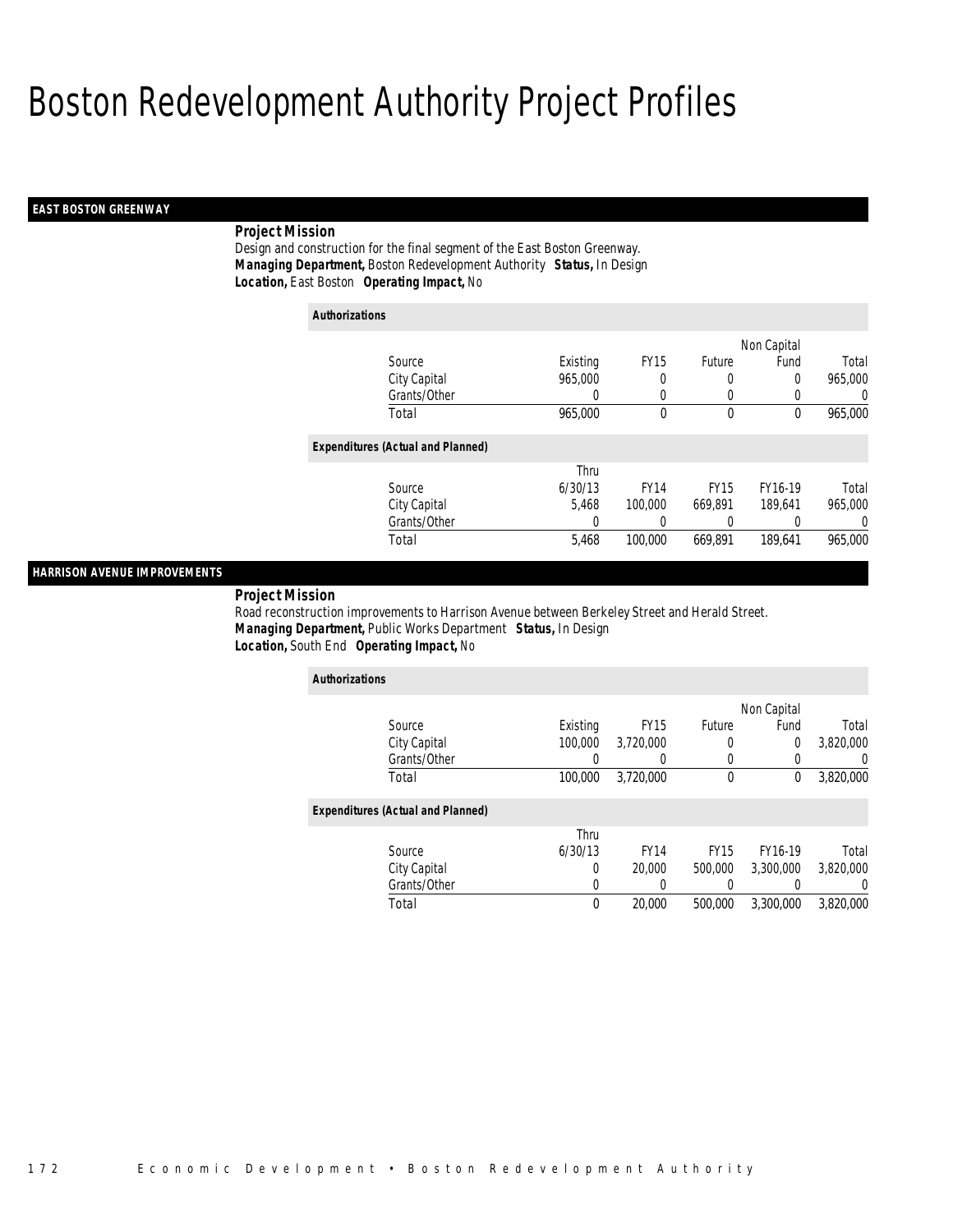#### *MT. VERNON STREET DESIGN*

#### *Project Mission*

 Preliminary design services to bring design to a complete street standard with a cycle track including but not limited to reconstruction of roadway and sidewalk.

*Managing Department,* Boston Redevelopment Authority *Status,* In Design*Location,* Dorchester *Operating Impact,* No

#### *Authorizations*

|                                          |                  |             |               | Non Capital |         |
|------------------------------------------|------------------|-------------|---------------|-------------|---------|
| Source                                   | Existing         | <b>FY15</b> | <b>Future</b> | Fund        | Total   |
| City Capital                             | 500,000          | 0           | $\left($      | 0           | 500,000 |
| Grants/Other                             | $\left( \right)$ | 0           | $\left($      |             | 0       |
| Total                                    | 500,000          | 0           | $\mathbf 0$   | 0           | 500,000 |
| <b>Expenditures (Actual and Planned)</b> |                  |             |               |             |         |
|                                          | Thru             |             |               |             |         |
| Source                                   | 6/30/13          | <b>FY14</b> | <b>FY15</b>   | FY16-19     | Total   |
| City Capital                             | 0                | 20,000      | 50,000        | 430,000     | 500,000 |
| Grants/Other                             | 0                |             | 0             |             | 0       |
| Total                                    | 0                | 20,000      | 50,000        | 430,000     | 500,000 |
|                                          |                  |             |               |             |         |

#### *WASHINGTON STREET/ TRAVELER STREET DESIGN*

#### *Project Mission*

 Design services for roadway improvements to Washington Street and Traveler Street including resurfacing, pavement markings and traffic signal improvements.

*Managing Department,* Transportation Department *Status,* To Be Scheduled*Location,* South End *Operating Impact,* No

| <b>Authorizations</b>                    |          |             |               |                  |                  |
|------------------------------------------|----------|-------------|---------------|------------------|------------------|
|                                          |          |             |               | Non Capital      |                  |
| Source                                   | Existing | <b>FY15</b> | <b>Future</b> | Fund             | Total            |
| City Capital                             | 200,000  | 0           | 0             | $\Omega$         | 200,000          |
| Grants/Other                             | 0        | 0           | 0             | $\left( \right)$ | $\left( \right)$ |
| Total                                    | 200,000  | 0           | 0             | 0                | 200,000          |
| <b>Expenditures (Actual and Planned)</b> |          |             |               |                  |                  |
|                                          | Thru     |             |               |                  |                  |
| Source                                   | 6/30/13  | <b>FY14</b> | <b>FY15</b>   | FY16-19          | Total            |
| City Capital                             | 0        | 0           | 0             | 200,000          | 200,000          |
| Grants/Other                             | 0        | 0           | 0             |                  | 0                |
| Total                                    | 0        | 0           | 0             | 200,000          | 200,000          |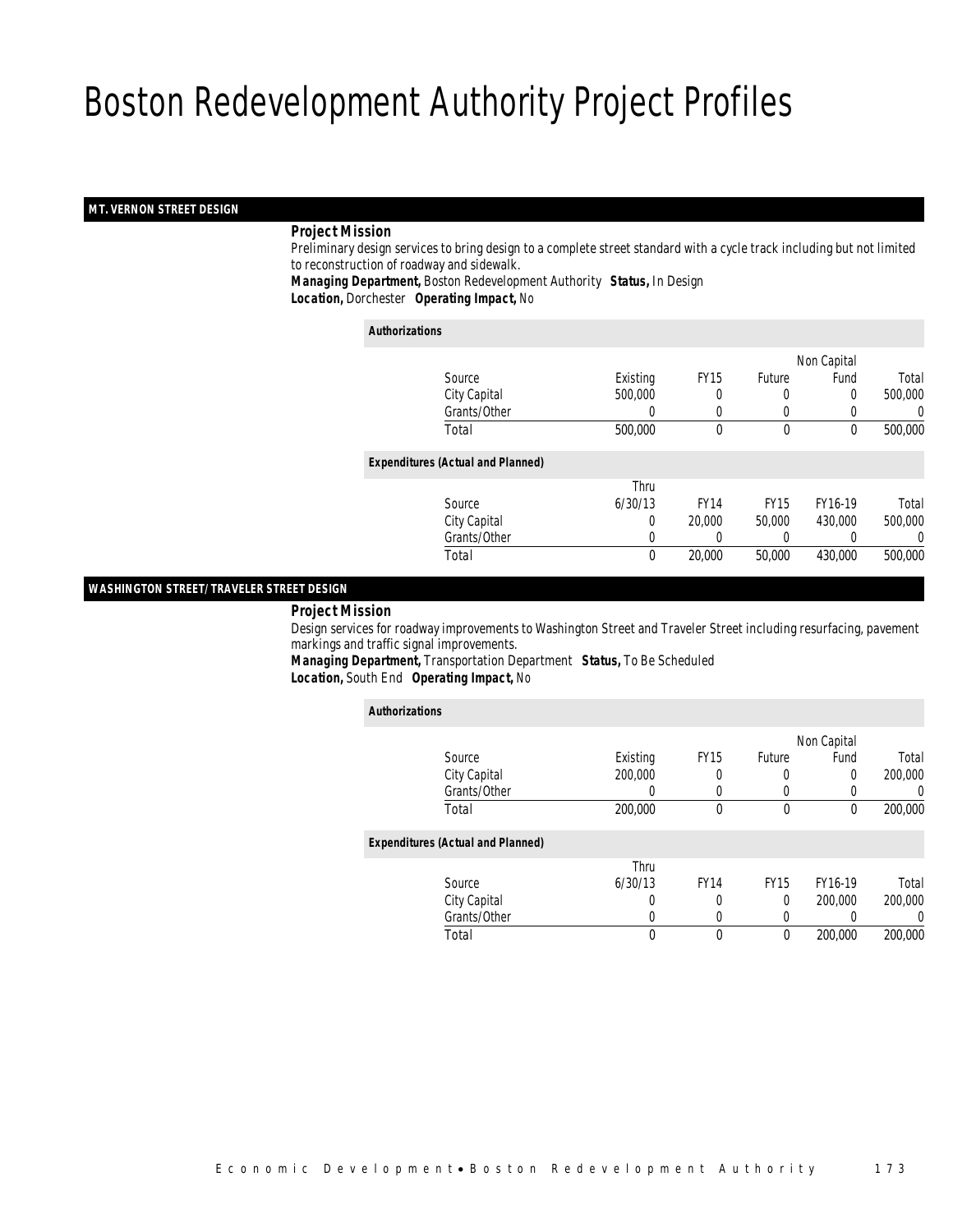## *WINTHROP SQUARE GARAGE*

## *Project Mission*

Demolish the existing municipal parking garage. *Managing Department,* Boston Redevelopment Authority *Status,* New Project*Location,* Financial District/Downtown *Operating Impact,* No

| <b>Authorizations</b>                    |          |                  |             |             |           |  |  |
|------------------------------------------|----------|------------------|-------------|-------------|-----------|--|--|
|                                          |          |                  |             | Non Capital |           |  |  |
| Source                                   | Existing | FY <sub>15</sub> | Future      | Fund        | Total     |  |  |
| City Capital                             | 0        | 0                | 0           | 0           | $\Omega$  |  |  |
| Grants/Other                             | $\theta$ | 3,500,000        | 0           | 0           | 3,500,000 |  |  |
| Total                                    | 0        | 3.500.000        | 0           | 0           | 3,500,000 |  |  |
| <b>Expenditures (Actual and Planned)</b> |          |                  |             |             |           |  |  |
|                                          | Thru     |                  |             |             |           |  |  |
| Source                                   | 6/30/13  | <b>FY14</b>      | <b>FY15</b> | FY16-19     | Total     |  |  |
| City Capital                             | 0        | 0                | 0           | 0           | $\Omega$  |  |  |
| Grants/Other                             | 0        |                  | 0           | 3,500,000   | 3,500,000 |  |  |
| Total                                    | 0        | $\Omega$         | 0           | 3,500,000   | 3,500,000 |  |  |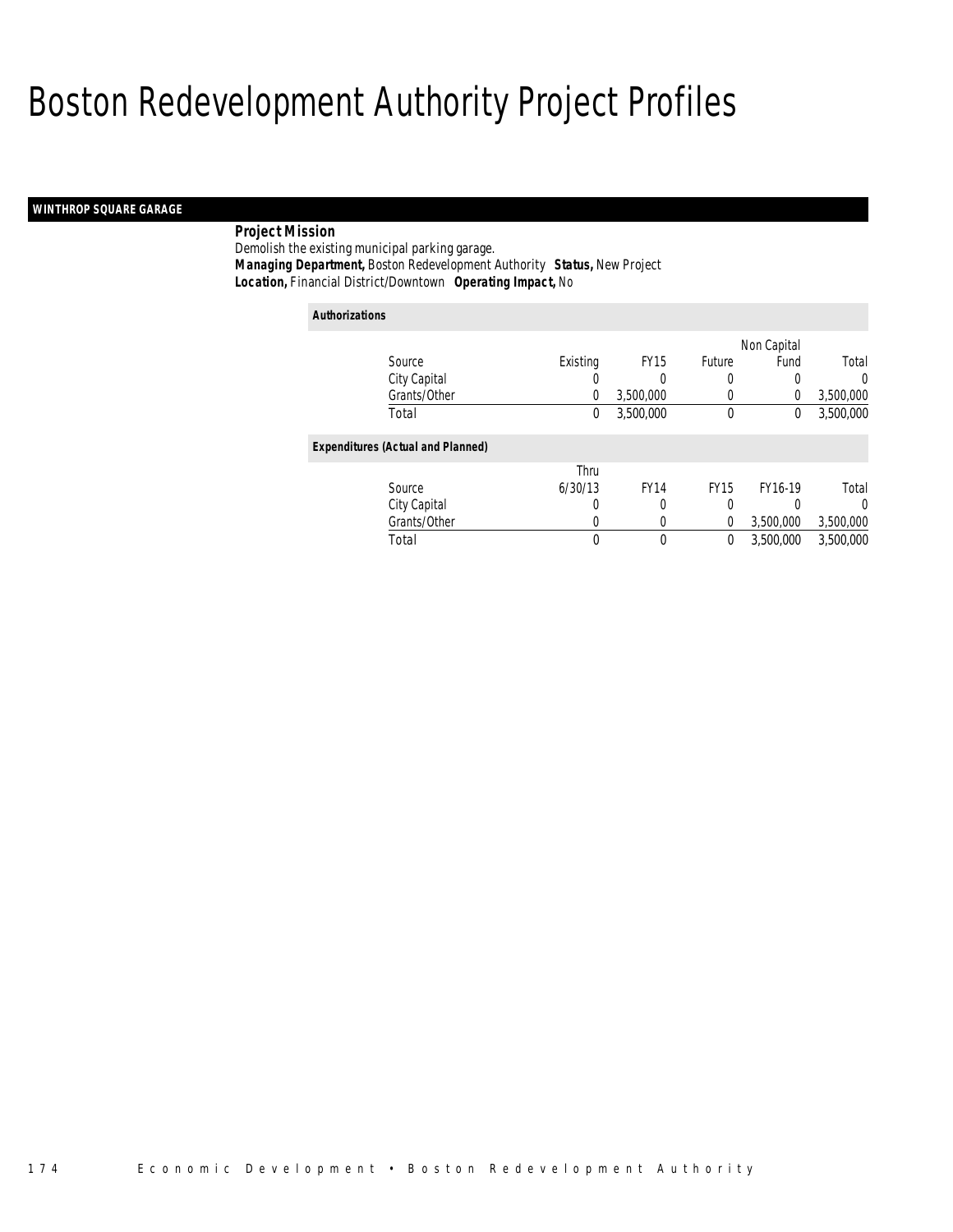# Consumer Affairs & Licensing Operating Budget

#### *Patricia Malone, Director , Appropriation 114*

#### *Department Mission*

The Consumer Affairs & Licensing Department contributes to the overall mission of improving the quality of life in the City of Boston by maintaining safety and order in the restaurant community through the licensing of entertainment activities and monitoring compliance with relevant laws. The office also educates and mediates on behalf of Boston area consumers in order to facilitate successful resolution of consumer related complaints.

#### *Selected Performance Strategies*

*Licensing* 

- To address incidents impacting health, safety and order in licensed premises.
- To issue annual and event entertainment licenses within the statutory timeframe.
- To provide high quality service.

*Consumer Affairs* 

- To keep citizens aware of consumer rights.
- To protect consumers from fraud through investigation and interaction with appropriate authorities.

| <b>Operating Budget</b>      | Program Name                               | <b>Total Actual '12</b> | Total Actual '13  | Total Approp '14  | <b>Total Budget '15</b> |
|------------------------------|--------------------------------------------|-------------------------|-------------------|-------------------|-------------------------|
|                              | Licensing<br>Consumer Affairs              | 324,712<br>92,812       | 368,568<br>78,220 | 345,397<br>88,771 | 348,552<br>92,276       |
|                              | <b>Total</b>                               | 417,524                 | 446,788           | 434,168           | 440,828                 |
| <b>External Funds Budget</b> | <b>Fund Name</b>                           | <b>Total Actual '12</b> | Total Actual '13  | Total Approp '14  | <b>Total Budget '15</b> |
|                              | Local Consumer Aid Fund                    | 51,218                  | 51,255            | 51,300            | 51,300                  |
|                              | <b>Total</b>                               | 51,218                  | 51,255            | 51,300            | 51,300                  |
| <b>Operating Budget</b>      |                                            | Actual '12              | Actual '13        | Approp '14        | <b>Budget '15</b>       |
|                              | <b>Personnel Services</b><br>Non Personnel | 398.883<br>18,641       | 421.514<br>25,274 | 396.174<br>37,994 | 409.234<br>31,594       |
|                              | <b>Total</b>                               | 417,524                 | 446,788           | 434,168           | 440,828                 |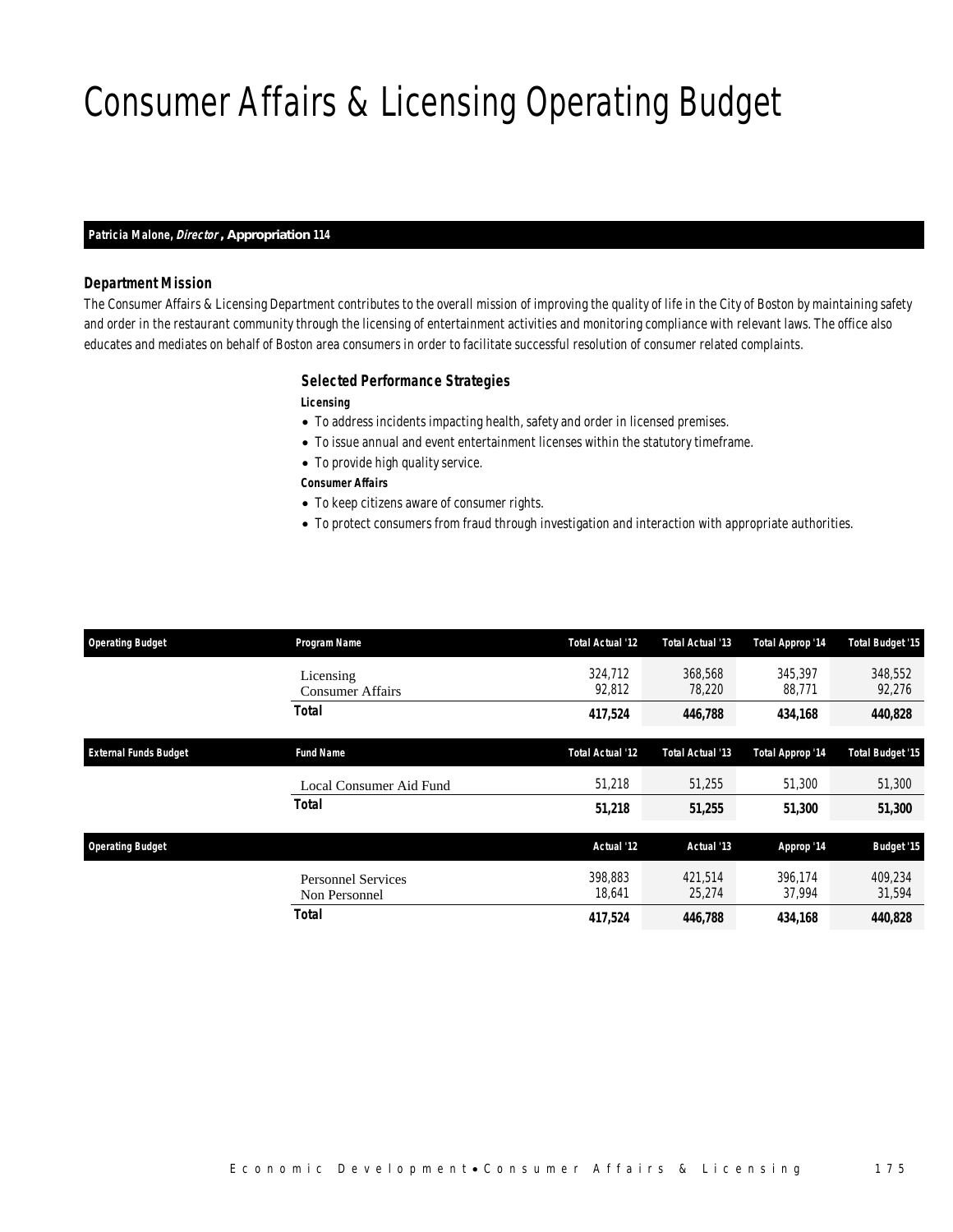## Consumer Affairs & Licensing Operating Budget



### *Authorizing Statutes*

- Enabling Legislation, CBC Ord. §§ 15-5.1-15-5.2.
- Dancing Halls, M.G.L.A. c. 136, § 4.
- Commonly Used Provisions, M.G.L.A. c.140, §§ 177A, 181, 183A, 185H.
- Theatrical Exhibitions and Public Amusements, CBC Ord. §§ 17-13.1-17-13.5.
- Consumer Protection, M.G.L.A. c.93A, § 9.

#### *Description of Services*

The Office of Consumer Affairs and Licensing is responsible for licensing and regulating all forms of entertainment within Boston. The Office processes new applications and renewals, inspects premises, and holds hearings on licensing requests and violations. The Office also educates and mediates on behalf of Boston area consumers.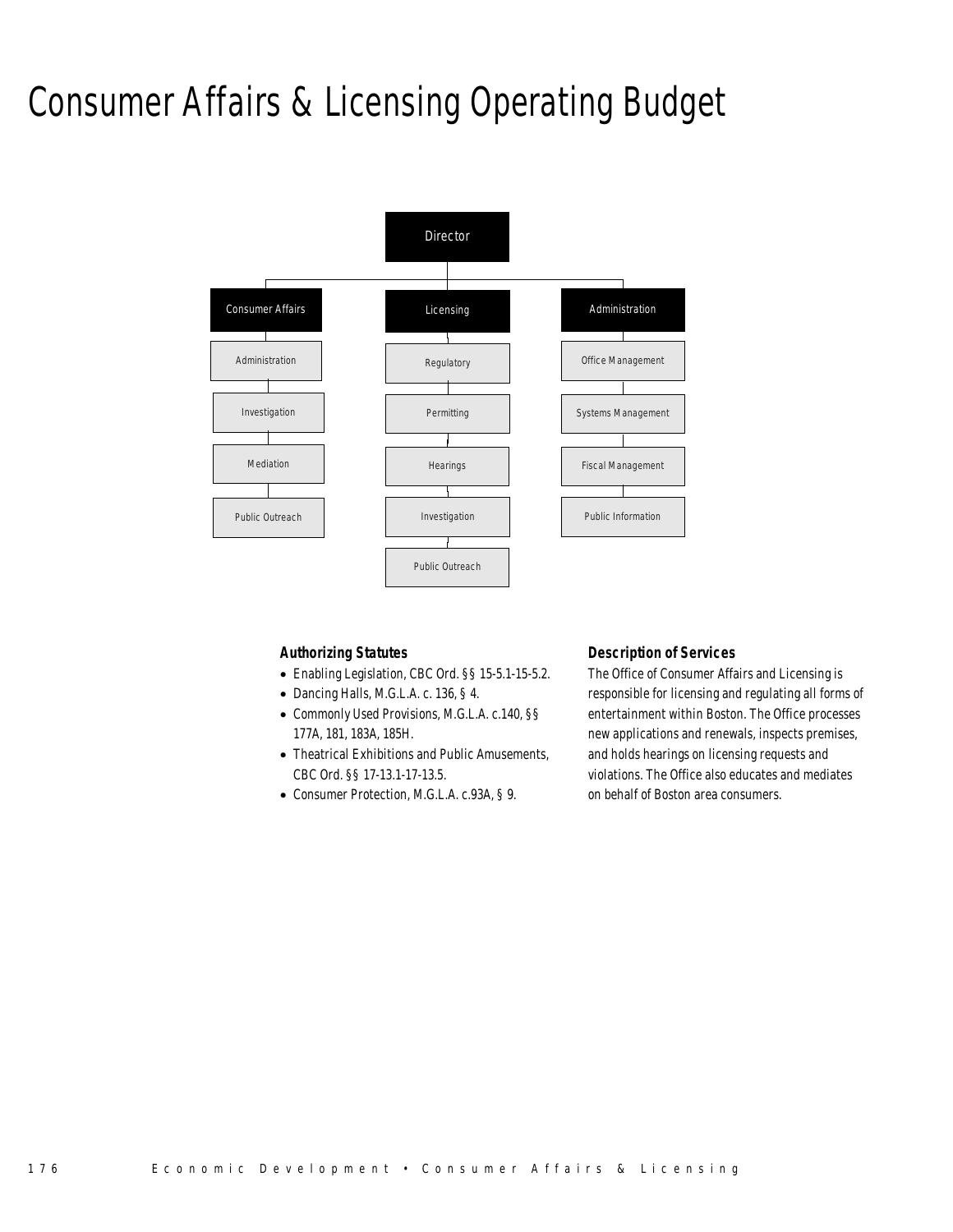# Department History

| <b>Personnel Services</b>                                                                                                                                                                                                                                                                            | <b>FY12 Expenditure</b>                                                                      | <b>FY13 Expenditure</b>                                                                            | <b>FY14 Appropriation</b>                                                  | FY15 Adopted                                                                                                                | Inc/Dec 14 vs 15                                                                                                                                     |
|------------------------------------------------------------------------------------------------------------------------------------------------------------------------------------------------------------------------------------------------------------------------------------------------------|----------------------------------------------------------------------------------------------|----------------------------------------------------------------------------------------------------|----------------------------------------------------------------------------|-----------------------------------------------------------------------------------------------------------------------------|------------------------------------------------------------------------------------------------------------------------------------------------------|
| 51000 Permanent Employees<br>51100 Emergency Employees<br>51200 Overtime<br>51600 Unemployment Compensation<br>51700 Workers' Compensation<br><b>Total Personnel Services</b>                                                                                                                        | 398,883<br>$\mathbf{0}$<br>$\boldsymbol{0}$<br>0<br>0<br>398,883                             | 421,514<br>0<br>$\boldsymbol{0}$<br>$\mathbf{0}$<br>$\Omega$<br>421,514                            | 396,174<br>0<br>$\mathbf 0$<br>0<br>0<br>396,174                           | 409,234<br>0<br>$\mathbf 0$<br>$\mathbf{0}$<br>$\theta$<br>409,234                                                          | 13,060<br>$\mathbf{0}$<br>$\overline{0}$<br>$\overline{0}$<br>$\Omega$<br>13,060                                                                     |
| <b>Contractual Services</b>                                                                                                                                                                                                                                                                          | FY12 Expenditure                                                                             | <b>FY13 Expenditure</b>                                                                            | <b>FY14 Appropriation</b>                                                  | FY15 Adopted                                                                                                                | Inc/Dec 14 vs 15                                                                                                                                     |
| 52100 Communications<br>52200 Utilities<br>52400 Snow Removal<br>52500 Garbage/Waste Removal<br>52600 Repairs Buildings & Structures<br>52700 Repairs & Service of Equipment<br>52800 Transportation of Persons<br>52900 Contracted Services<br><b>Total Contractual Services</b>                    | 4,961<br>$\mathbf 0$<br>$\Omega$<br>0<br>0<br>452<br>$\mathbf 0$<br>2,494<br>7,907           | 3,758<br>0<br>0<br>0<br>$\mathbf{0}$<br>791<br>0<br>9,800<br>14,349                                | 5,916<br>0<br>0<br>0<br>0<br>1,796<br>$\mathbf{0}$<br>18,300<br>26,012     | 5,916<br>$\mathbf{0}$<br>$\mathbf{0}$<br>$\mathbf{0}$<br>$\mathbf{0}$<br>1,796<br>0<br>11,900<br>19,612                     | $\mathbf 0$<br>$\mathbf 0$<br>$\overline{0}$<br>$\overline{0}$<br>$\overline{0}$<br>$\overline{0}$<br>$\overline{0}$<br>$-6,400$<br>$-6,400$         |
| <b>Supplies &amp; Materials</b>                                                                                                                                                                                                                                                                      | <b>FY12 Expenditure</b>                                                                      | FY13 Expenditure                                                                                   | <b>FY14 Appropriation</b>                                                  | FY15 Adopted                                                                                                                | Inc/Dec 14 vs 15                                                                                                                                     |
| 53000 Auto Energy Supplies<br>53200 Food Supplies<br>53400 Custodial Supplies<br>53500 Med, Dental, & Hosp Supply<br>53600 Office Supplies and Materials<br>53700 Clothing Allowance<br>53800 Educational Supplies & Mat<br>53900 Misc Supplies & Materials<br><b>Total Supplies &amp; Materials</b> | $\boldsymbol{0}$<br>$\boldsymbol{0}$<br>0<br>$\overline{0}$<br>6,844<br>0<br>0<br>0<br>6,844 | 0<br>$\mathbf 0$<br>$\mathbf{0}$<br>$\mathbf 0$<br>8,633<br>0<br>$\mathbf{0}$<br>$\Omega$<br>8,633 | 0<br>$\mathbf 0$<br>0<br>$\overline{0}$<br>11,235<br>0<br>0<br>0<br>11,235 | $\mathbf 0$<br>$\mathbf{0}$<br>$\mathbf{0}$<br>$\mathbf{0}$<br>11,235<br>$\mathbf{0}$<br>$\mathbf{0}$<br>$\theta$<br>11,235 | $\mathbf{0}$<br>$\mathbf 0$<br>$\overline{0}$<br>$\overline{0}$<br>$\mathbf 0$<br>$\overline{0}$<br>$\overline{0}$<br>$\overline{0}$<br>$\mathbf{0}$ |
| <b>Current Chgs &amp; Oblig</b>                                                                                                                                                                                                                                                                      | FY12 Expenditure                                                                             | FY13 Expenditure                                                                                   | <b>FY14 Appropriation</b>                                                  | FY15 Adopted                                                                                                                | Inc/Dec 14 vs 15                                                                                                                                     |
| 54300 Workers' Comp Medical<br>54400 Legal Liabilities<br>54500 Aid To Veterans<br>54600 Current Charges H&I<br>54700 Indemnification<br>54900 Other Current Charges<br>Total Current Chgs & Oblig                                                                                                   | $\boldsymbol{0}$<br>$\boldsymbol{0}$<br>0<br>$\mathbf 0$<br>$\overline{0}$<br>782<br>782     | 0<br>$\mathbf 0$<br>$\mathbf{0}$<br>$\mathbf{0}$<br>0<br>757<br>757                                | 0<br>$\mathbf 0$<br>0<br>0<br>0<br>747<br>747                              | 0<br>$\mathbf 0$<br>$\mathbf{0}$<br>$\mathbf{0}$<br>$\mathbf{0}$<br>747<br>747                                              | 0<br>$\mathbf{0}$<br>$\overline{0}$<br>$\Omega$<br>$\overline{0}$<br>$\overline{0}$<br>$\overline{0}$                                                |
| Equipment                                                                                                                                                                                                                                                                                            | <b>FY12 Expenditure</b>                                                                      | <b>FY13 Expenditure</b>                                                                            | <b>FY14 Appropriation</b>                                                  | FY15 Adopted                                                                                                                | Inc/Dec 14 vs 15                                                                                                                                     |
| 55000 Automotive Equipment<br>55400 Lease/Purchase<br>55600 Office Furniture & Equipment<br>55900 Misc Equipment<br><b>Total Equipment</b>                                                                                                                                                           | $\boldsymbol{0}$<br>$\boldsymbol{0}$<br>$\boldsymbol{0}$<br>3,108<br>3,108                   | 0<br>$\mathbf 0$<br>0<br>1,535<br>1,535                                                            | $\mathbf 0$<br>$\overline{0}$<br>0<br>0<br>0                               | $\boldsymbol{0}$<br>$\mathbf 0$<br>$\boldsymbol{0}$<br>$\boldsymbol{0}$<br>0                                                | $\mathbf 0$<br>$\overline{0}$<br>$\mathbf 0$<br>$\mathbf 0$<br>0                                                                                     |
| <b>Other</b>                                                                                                                                                                                                                                                                                         | FY12 Expenditure                                                                             | FY13 Expenditure                                                                                   | <b>FY14 Appropriation</b>                                                  | FY15 Adopted                                                                                                                | Inc/Dec 14 vs 15                                                                                                                                     |
| 56200 Special Appropriation<br>57200 Structures & Improvements<br>58000 Land & Non-Structure<br><b>Total Other</b>                                                                                                                                                                                   | $\boldsymbol{0}$<br>$\boldsymbol{0}$<br>0<br>0                                               | 0<br>0<br>0<br>0                                                                                   | 0<br>0<br>$\mathbf 0$<br>0                                                 | 0<br>0<br>$\mathbf 0$<br>0                                                                                                  | 0<br>$\mathbf 0$<br>$\mathbf 0$<br>0                                                                                                                 |
| <b>Grand Total</b>                                                                                                                                                                                                                                                                                   | 417,524                                                                                      | 446,788                                                                                            | 434,168                                                                    | 440,828                                                                                                                     | 6,660                                                                                                                                                |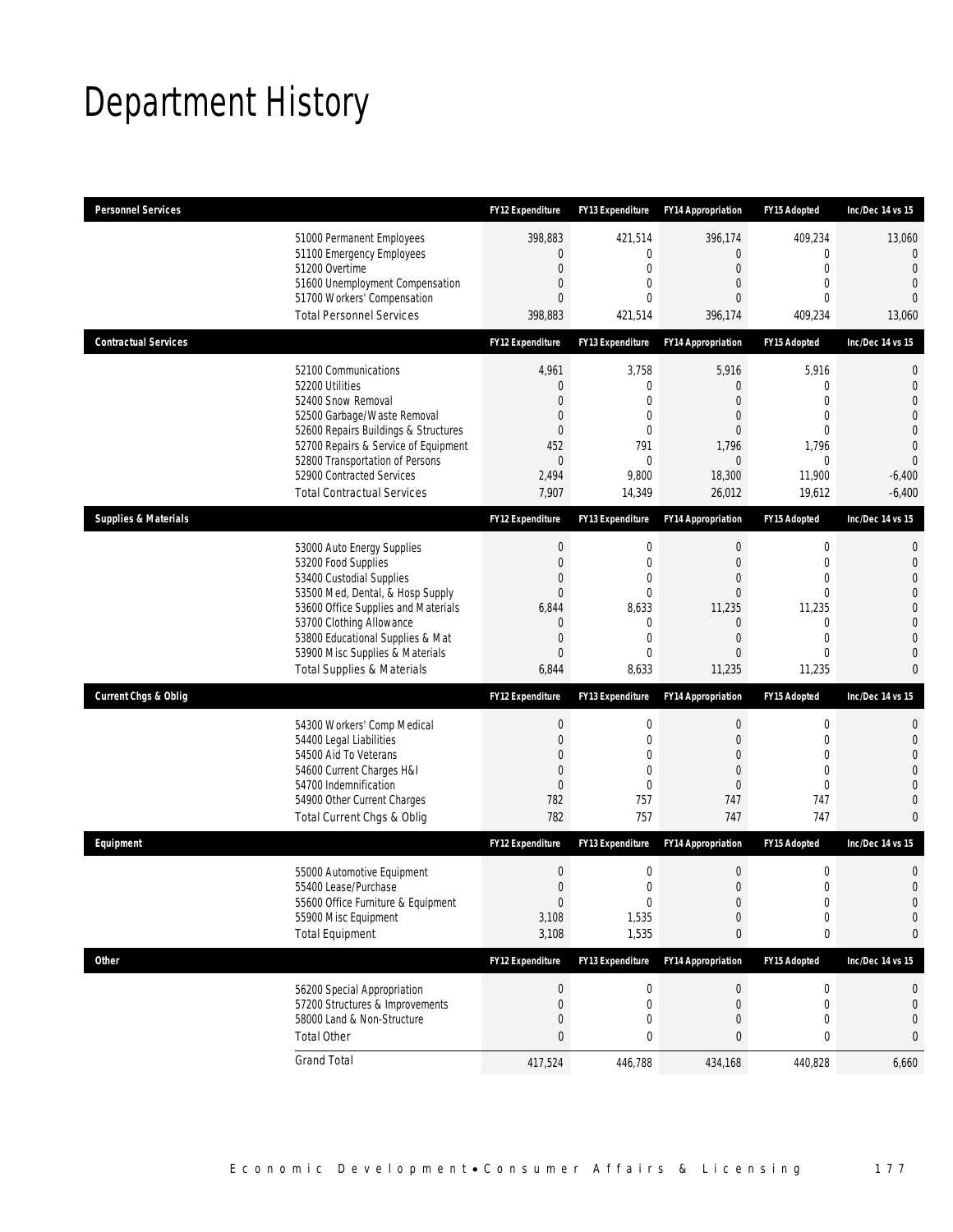# Department Personnel

| Title                                   | Union<br>Code   | Grade | Position | FY15 Salary | Title                     | Union<br>Code | Grade     | Position | FY15 Salary    |
|-----------------------------------------|-----------------|-------|----------|-------------|---------------------------|---------------|-----------|----------|----------------|
|                                         |                 |       |          |             |                           |               |           |          |                |
| <b>Assistant Director of Operations</b> | MY <sub>0</sub> | 08    | 1.00     | 75,103      | <b>Exec Director</b>      | <b>CDH</b>    | <b>NG</b> | 1.00     | 111,786        |
| Consumer Investigator                   | <b>MYG</b>      | -17   | 1.00     | 42,312      | Licensing Investigator II | <b>MYG</b>    | 17        | 1.00     | 48,607         |
| Dep Dir/Legal Advisor                   | MY <sub>0</sub> | 09    | 1.00     | 80,765      | Receptionist/Secretary    | <b>MYG</b>    | 14        | 1.00     | 39,453         |
|                                         |                 |       |          |             | <b>Staff Asst</b>         | MY0           | 05        | 1.00     | 57,060         |
|                                         |                 |       |          |             | <b>Total</b>              |               |           |          | 455,087        |
|                                         |                 |       |          |             | <b>Adjustments</b>        |               |           |          |                |
|                                         |                 |       |          |             | Differential Payments     |               |           |          | $\overline{0}$ |
|                                         |                 |       |          |             | Other                     |               |           |          | 6,147          |
|                                         |                 |       |          |             | Chargebacks               |               |           |          | $-51,300$      |
|                                         |                 |       |          |             | <b>Salary Savings</b>     |               |           |          | $\mathbf 0$    |
|                                         |                 |       |          |             | <b>FY15 Total Request</b> |               |           |          | 409,234        |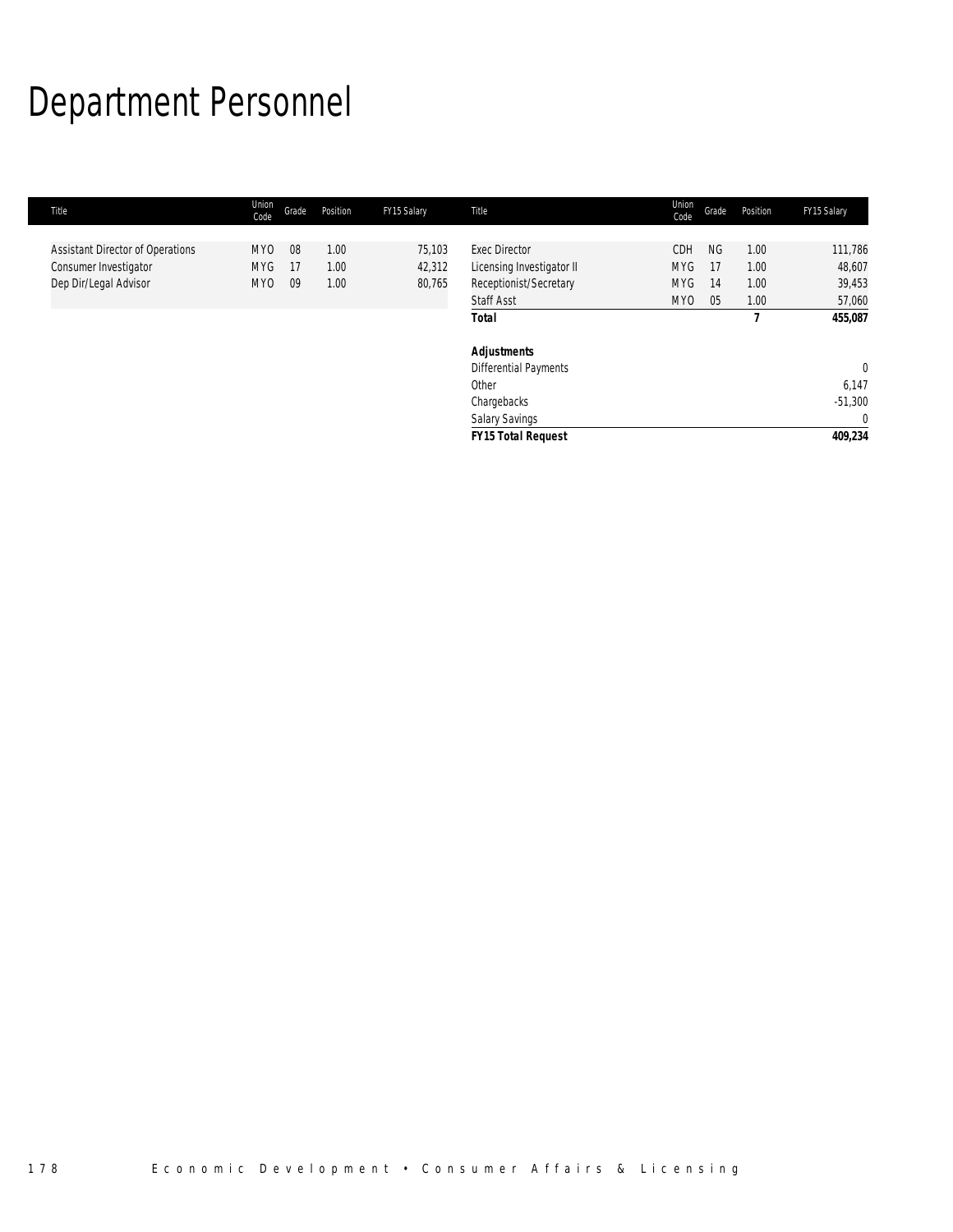# External Funds History

| <b>Personnel Services</b>       |                                                                                                                                                                                                                                                                                                            | <b>FY12 Expenditure</b>                                                                   | <b>FY13 Expenditure</b>                                                                                                             | <b>FY14 Appropriation</b>                                                                                   | FY15 Adopted                                                                                                                     | Inc/Dec 14 vs 15                                                                                                                                                   |
|---------------------------------|------------------------------------------------------------------------------------------------------------------------------------------------------------------------------------------------------------------------------------------------------------------------------------------------------------|-------------------------------------------------------------------------------------------|-------------------------------------------------------------------------------------------------------------------------------------|-------------------------------------------------------------------------------------------------------------|----------------------------------------------------------------------------------------------------------------------------------|--------------------------------------------------------------------------------------------------------------------------------------------------------------------|
|                                 | 51000 Permanent Employees<br>51100 Emergency Employees<br>51200 Overtime<br>51300 Part Time Employees<br>51400 Health Insurance<br>51500 Pension & Annunity<br>51600 Unemployment Compensation<br>51700 Workers' Compensation<br>51800 Indirect Costs<br>51900 Medicare<br><b>Total Personnel Services</b> | 51,218<br>0<br>$\boldsymbol{0}$<br>0<br>0<br>0<br>0<br>0<br>0<br>$\overline{0}$<br>51,218 | 51,255<br>$\mathbf{0}$<br>$\mathbf 0$<br>0<br>$\Omega$<br>$\mathbf{0}$<br>$\mathbf 0$<br>$\mathbf 0$<br>0<br>$\mathbf{0}$<br>51,255 | 51,300<br>$\overline{0}$<br>$\mathbf 0$<br>0<br>0<br>0<br>0<br>$\mathbf 0$<br>0<br>$\overline{0}$<br>51,300 | 51,300<br>0<br>$\mathbf{0}$<br>$\mathbf 0$<br>$\Omega$<br>0<br>$\Omega$<br>$\mathbf{0}$<br>$\mathbf 0$<br>$\mathbf{0}$<br>51,300 | $\overline{0}$<br>$\mathbf{0}$<br>$\overline{0}$<br>$\Omega$<br>$\Omega$<br>$\overline{0}$<br>$\overline{0}$<br>$\overline{0}$<br>$\Omega$<br>$\Omega$<br>$\Omega$ |
| <b>Contractual Services</b>     |                                                                                                                                                                                                                                                                                                            | <b>FY12 Expenditure</b>                                                                   | FY13 Expenditure                                                                                                                    | <b>FY14 Appropriation</b>                                                                                   | FY15 Adopted                                                                                                                     | Inc/Dec 14 vs 15                                                                                                                                                   |
|                                 | 52100 Communications<br>52200 Utilities<br>52400 Snow Removal<br>52500 Garbage/Waste Removal<br>52600 Repairs Buildings & Structures<br>52700 Repairs & Service of Equipment<br>52800 Transportation of Persons<br>52900 Contracted Services<br><b>Total Contractual Services</b>                          | $\boldsymbol{0}$<br>$\boldsymbol{0}$<br>0<br>0<br>0<br>0<br>0<br>0<br>0                   | 0<br>$\mathbf 0$<br>$\Omega$<br>$\mathbf 0$<br>$\Omega$<br>$\mathbf 0$<br>0<br>$\mathbf 0$<br>0                                     | $\boldsymbol{0}$<br>0<br>$\overline{0}$<br>0<br>0<br>$\mathbf 0$<br>0<br>0<br>0                             | $\boldsymbol{0}$<br>$\mathbf{0}$<br>$\Omega$<br>$\mathbf 0$<br>$\mathbf 0$<br>$\mathbf{0}$<br>$\mathbf 0$<br>$\mathbf 0$<br>0    | $\mathbf{0}$<br>$\mathbf{0}$<br>$\Omega$<br>$\overline{0}$<br>$\overline{0}$<br>$\Omega$<br>$\overline{0}$<br>$\overline{0}$<br>$\mathbf{0}$                       |
| <b>Supplies &amp; Materials</b> |                                                                                                                                                                                                                                                                                                            | <b>FY12 Expenditure</b>                                                                   | <b>FY13 Expenditure</b>                                                                                                             | <b>FY14 Appropriation</b>                                                                                   | FY15 Adopted                                                                                                                     | Inc/Dec 14 vs 15                                                                                                                                                   |
|                                 | 53000 Auto Energy Supplies<br>53200 Food Supplies<br>53400 Custodial Supplies<br>53500 Med, Dental, & Hosp Supply<br>53600 Office Supplies and Materials<br>53700 Clothing Allowance<br>53800 Educational Supplies & Mat<br>53900 Misc Supplies & Materials<br><b>Total Supplies &amp; Materials</b>       | $\boldsymbol{0}$<br>$\boldsymbol{0}$<br>0<br>0<br>0<br>0<br>0<br>0<br>0                   | $\boldsymbol{0}$<br>$\mathbf{0}$<br>$\mathbf 0$<br>0<br>0<br>$\mathbf 0$<br>$\mathbf 0$<br>$\mathbf 0$<br>0                         | $\pmb{0}$<br>$\mathbf 0$<br>0<br>0<br>0<br>$\overline{0}$<br>0<br>0<br>0                                    | $\mathbf 0$<br>$\mathbf{0}$<br>$\mathbf 0$<br>$\mathbf 0$<br>$\Omega$<br>$\mathbf{0}$<br>$\mathbf{0}$<br>$\mathbf 0$<br>0        | 0<br>$\overline{0}$<br>$\Omega$<br>$\Omega$<br>$\overline{0}$<br>$\Omega$<br>$\Omega$<br>$\Omega$<br>$\Omega$                                                      |
| <b>Current Chgs &amp; Oblig</b> |                                                                                                                                                                                                                                                                                                            | <b>FY12 Expenditure</b>                                                                   | FY13 Expenditure                                                                                                                    | <b>FY14 Appropriation</b>                                                                                   | FY15 Adopted                                                                                                                     | Inc/Dec 14 vs 15                                                                                                                                                   |
|                                 | 54300 Workers' Comp Medical<br>54400 Legal Liabilities<br>54600 Current Charges H&I<br>54700 Indemnification<br>54900 Other Current Charges<br>Total Current Chgs & Oblig                                                                                                                                  | $\boldsymbol{0}$<br>$\boldsymbol{0}$<br>0<br>0<br>0<br>$\mathbf{0}$                       | $\boldsymbol{0}$<br>$\mathbf 0$<br>$\Omega$<br>0<br>$\mathbf 0$<br>0                                                                | $\pmb{0}$<br>0<br>0<br>0<br>0<br>0                                                                          | $\mathbf 0$<br>$\mathbf{0}$<br>$\Omega$<br>$\mathbf 0$<br>0<br>0                                                                 | 0<br>$\mathbf{0}$<br>$\Omega$<br>$\Omega$<br>0<br>$\mathbf{0}$                                                                                                     |
| Equipment                       |                                                                                                                                                                                                                                                                                                            | FY12 Expenditure                                                                          | FY13 Expenditure                                                                                                                    | <b>FY14 Appropriation</b>                                                                                   | FY15 Adopted                                                                                                                     | Inc/Dec 14 vs 15                                                                                                                                                   |
|                                 | 55000 Automotive Equipment<br>55400 Lease/Purchase<br>55600 Office Furniture & Equipment<br>55900 Misc Equipment<br><b>Total Equipment</b>                                                                                                                                                                 | $\mathbf 0$<br>$\mathbf 0$<br>0<br>0<br>0                                                 | 0<br>$\boldsymbol{0}$<br>$\mathbf{0}$<br>$\mathbf 0$<br>0                                                                           | $\pmb{0}$<br>$\mathbf 0$<br>0<br>0<br>0                                                                     | $\boldsymbol{0}$<br>$\boldsymbol{0}$<br>$\mathbf{0}$<br>$\mathbf 0$<br>0                                                         | 0<br>$\overline{0}$<br>0<br>$\overline{0}$<br>$\bf{0}$                                                                                                             |
| <b>Other</b>                    |                                                                                                                                                                                                                                                                                                            | FY12 Expenditure                                                                          | <b>FY13 Expenditure</b>                                                                                                             | <b>FY14 Appropriation</b>                                                                                   | FY15 Adopted                                                                                                                     | Inc/Dec 14 vs 15                                                                                                                                                   |
|                                 | 56200 Special Appropriation<br>57200 Structures & Improvements<br>58000 Land & Non-Structure<br><b>Total Other</b>                                                                                                                                                                                         | $\boldsymbol{0}$<br>$\mathbf 0$<br>0<br>$\mathbf{0}$                                      | $\boldsymbol{0}$<br>$\boldsymbol{0}$<br>$\mathbf 0$<br>$\mathbf 0$                                                                  | $\boldsymbol{0}$<br>$\mathbf 0$<br>0<br>$\overline{0}$                                                      | $\boldsymbol{0}$<br>$\boldsymbol{0}$<br>$\mathbf 0$<br>0                                                                         | $\mathbf 0$<br>$\boldsymbol{0}$<br>$\mathbf{0}$<br>0                                                                                                               |
|                                 | <b>Grand Total</b>                                                                                                                                                                                                                                                                                         | 51,218                                                                                    | 51,255                                                                                                                              | 51,300                                                                                                      | 51,300                                                                                                                           | $\mathbf 0$                                                                                                                                                        |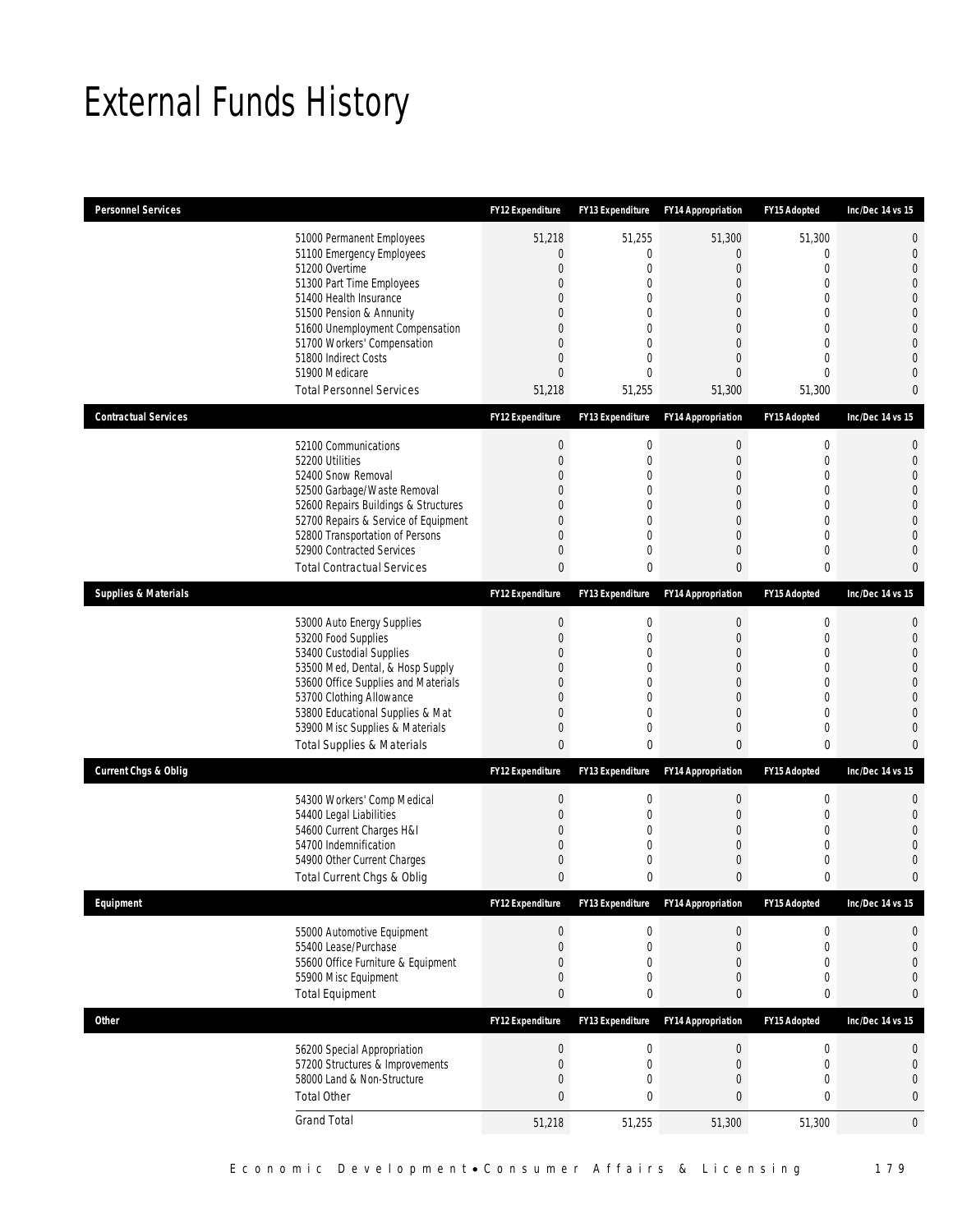# Program 1. Licensing

## *Patricia Malone, Director , Organization 114100*

#### *Program Description*

The Licensing Program maintains safety and order throughout the City neighborhoods by licensing entertainment activities and maintaining compliance with relevant laws. The Licensing Division processes new applications and renewals, inspects premises and holds hearings on licensing requests and violations. The Licensing Division works closely with the Boston Police Department and neighborhood organizations.

| <b>Operating Budget</b> |                                            | Actual '12        | Actual '13        | Approp '14        | <b>Budget '15</b> |
|-------------------------|--------------------------------------------|-------------------|-------------------|-------------------|-------------------|
|                         | <b>Personnel Services</b><br>Non Personnel | 307,030<br>17.682 | 344,267<br>24,301 | 314,903<br>30.494 | 322,408<br>26,144 |
|                         | <b>Total</b>                               | 324,712           | 368,568           | 345,397           | 348,552           |
|                         |                                            |                   |                   |                   |                   |
| Performance             |                                            |                   |                   |                   |                   |

### **Strategy:** To address incidents impacting health, safety and order in licensed premises.

|                                                   | <b>Performance Measures</b>                                                                                                                         | Actual '12   | Actual '13   | Projected '14      | Target '15         |
|---------------------------------------------------|-----------------------------------------------------------------------------------------------------------------------------------------------------|--------------|--------------|--------------------|--------------------|
|                                                   | % of case results communicated to<br>complainant within 14 days of hearing                                                                          | 100%         | 100%         | 100%               | 100%               |
|                                                   | Hearings held for Licensed Premises<br>Citations                                                                                                    | 297          | 211          | 112                | 250                |
|                                                   | <b>Licensed Premises Citations</b>                                                                                                                  | 2,639        | 2,550        | 1,503              | 750                |
|                                                   | <b>Strategy:</b> To issue annual and event entertainment licenses within the statutory timeframe.                                                   |              |              |                    |                    |
|                                                   | <b>Performance Measures</b>                                                                                                                         | Actual '12   | Actual '13   | Projected '14      | Target '15         |
|                                                   | Live entertainment licenses granted with<br>conditions<br>Non-live entertainment licenses applied for<br>Special event and one day licenses granted | 214<br>2,806 | 182<br>2,229 | 68<br>108<br>2,757 | 84<br>240<br>2,500 |
| <b>Strategy:</b> To provide high quality service. |                                                                                                                                                     |              |              |                    |                    |
|                                                   | <b>Performance Measures</b>                                                                                                                         | Actual '12   | Actual '13   | Projected '14      | Target '15         |
|                                                   | New annual licenses granted meeting<br>state/local standards                                                                                        | 214          | 173          | 173                | 200                |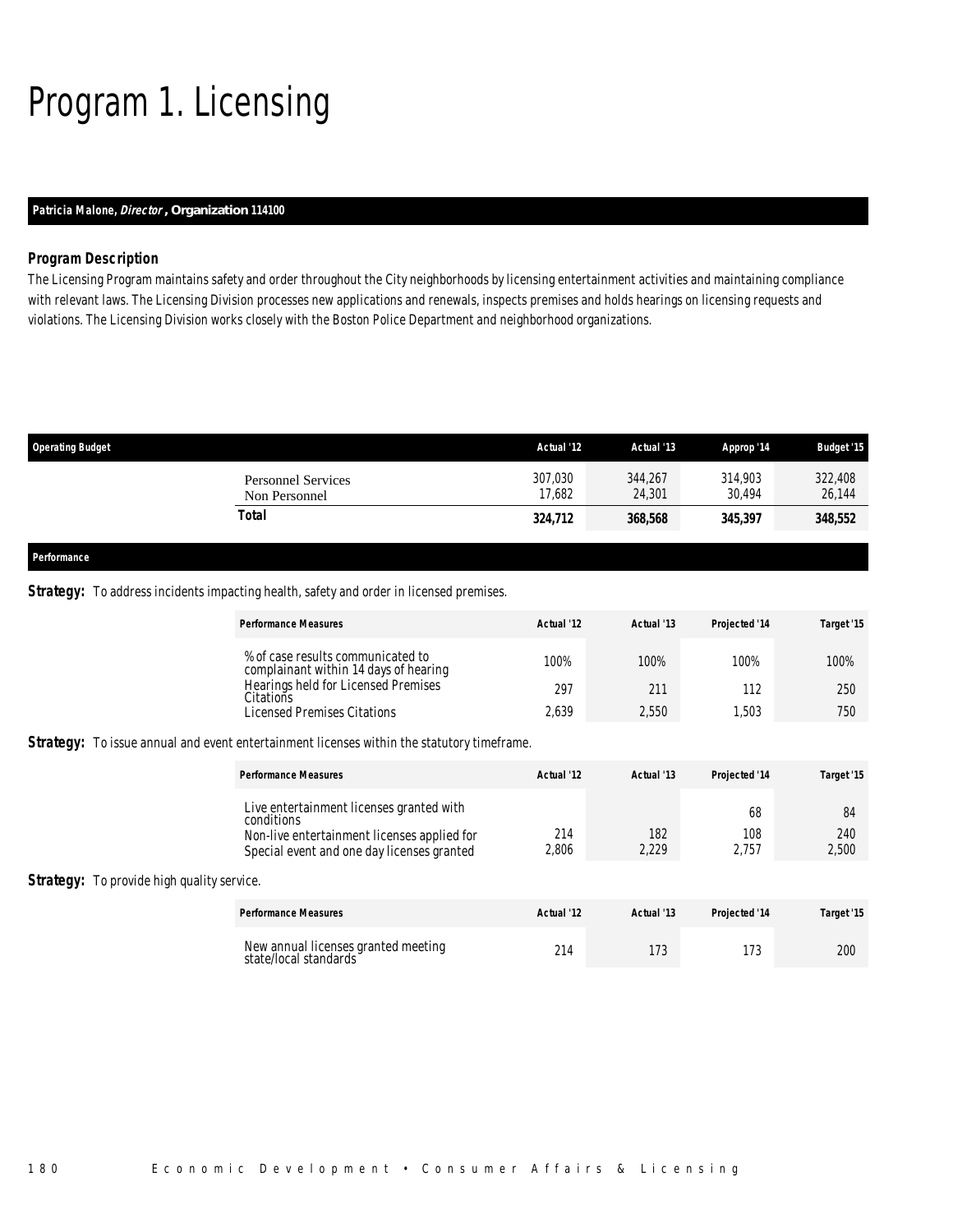# Program 2. Consumer Affairs

## *Patricia Malone, Director , Organization 114200*

#### *Program Description*

The Consumer Affairs Program educates, advocates, and mediates on behalf of Boston consumers. The office monitors businesses to deter unfair and deceptive business practices affecting consumers and serves as a resource to the Mayor's Office on consumer issues. The office works closely with the Office of the Attorney General.

| <b>Operating Budget</b>                    | Actual '12    | Actual '13    | Approp '14      | <b>Budget '15</b> |
|--------------------------------------------|---------------|---------------|-----------------|-------------------|
| <b>Personnel Services</b><br>Non Personnel | 91,853<br>959 | 77,247<br>973 | 81,271<br>7,500 | 86,826<br>5,450   |
| Total                                      | 92,812        | 78,220        | 88,771          | 92,276            |
|                                            |               |               |                 |                   |

## *Performance*

### **Strategy:** To keep citizens aware of consumer rights.

| <b>Performance Measures</b>                                                                                          | Actual '12 | Actual '13 | Projected '14 | Target '15 |
|----------------------------------------------------------------------------------------------------------------------|------------|------------|---------------|------------|
| Information calls received                                                                                           | 2.652      | 2,058      | 2.545         | 2,700      |
| <b>Strategy:</b> To protect consumers from fraud through investigation and interaction with appropriate authorities. |            |            |               |            |
| <b>Performance Measures</b>                                                                                          | Actual '12 | Actual '13 | Projected '14 | Target '15 |

| Money refunded to consumers through CAL<br>mediătion | 278.710 | 289,348 | 246.875 | 275,000 |
|------------------------------------------------------|---------|---------|---------|---------|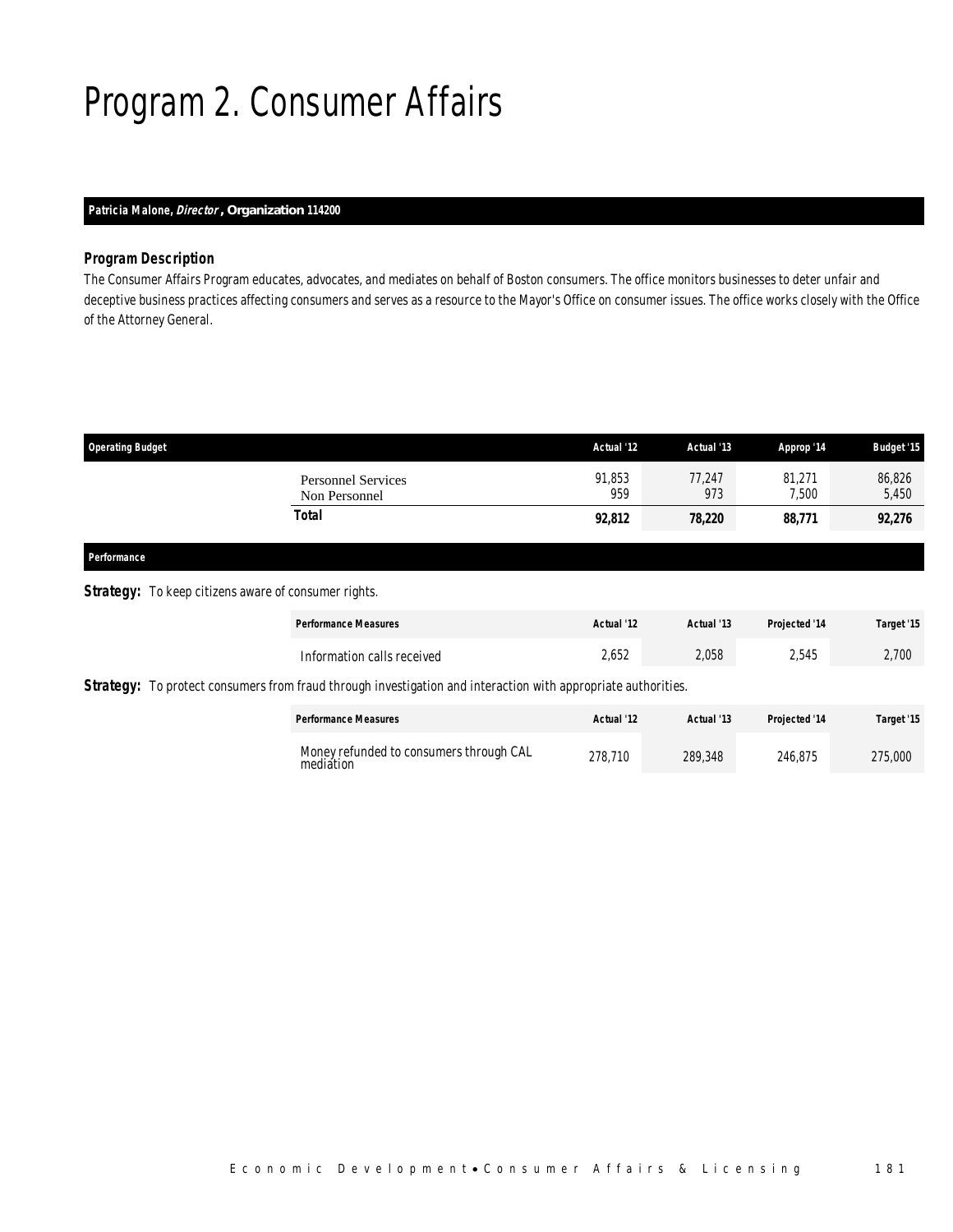## External Funds Projects

*Local Consumer Aid Fund Grant* 

### *Project Mission*

This grant from the Massachusetts Attorney General's Office is issued annually to the Mayor's Office of Consumer Affairs and Licensing for mediation and resolution of consumer complaints for residents of the City of Boston.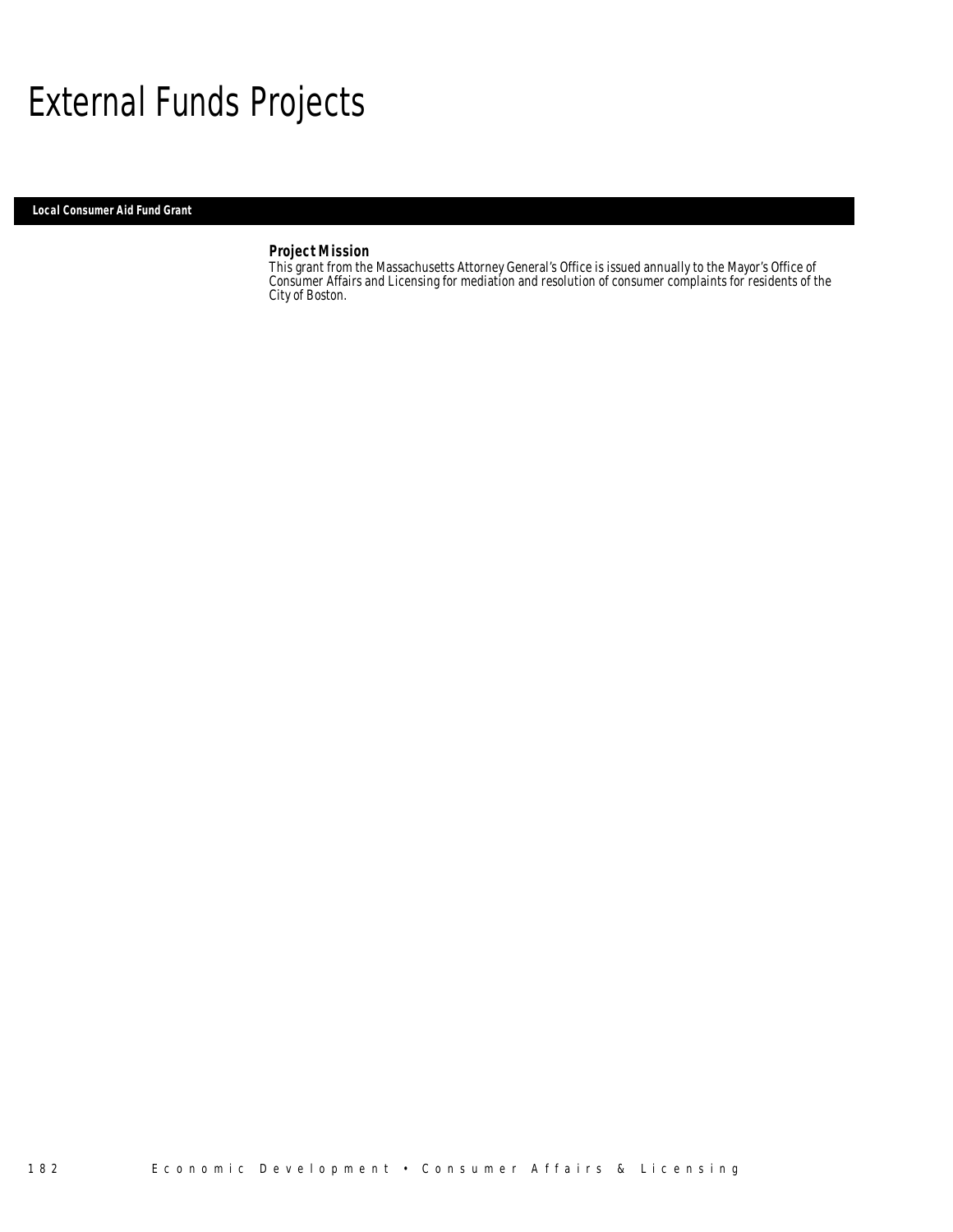# Office of Tourism Operating Budget

*Kenneth J. Brissette, Director , Appropriation 416* 

#### *Department Mission*

The mission of the Office of Tourism is to advance tourism in Boston and promote participation in public celebrations.

#### *Selected Performance Strategies*

#### *Film & Special Events*

- To produce public celebrations, parades, concerts and festivals in all districts.
- To provide constituents, groups and events promoters with guidance on the City of Boston special event permit application process.
- To support film and television productions with permitting and location assistance. *Tourism*
- To increase visitor accessibility to tourism information through the COB website.
- To work with the hospitality industry to increase visitors and conventions.

| <b>Operating Budget</b>      | Program Name                               | Total Actual '12        | Total Actual '13     | Total Approp '14        | <b>Total Budget '15</b> |
|------------------------------|--------------------------------------------|-------------------------|----------------------|-------------------------|-------------------------|
|                              | Administration                             | 561,303                 | 699,193              | 765,898                 | 402,486                 |
|                              | <b>Arts Promotion</b>                      | 302,568                 | 336,806              | 366,347                 | $\Omega$                |
|                              | Film & Special Events                      | 517,948                 | 542,804              | 601,618                 | 535,414                 |
|                              | Tourism                                    | 169,592                 | 182,967              | 176,706                 | 181,819                 |
|                              | Total                                      | 1,551,411               | 1,761,770            | 1,910,569               | 1,119,719               |
| <b>External Funds Budget</b> | <b>Fund Name</b>                           | <b>Total Actual '12</b> | Total Actual '13     | <b>Total Approp '14</b> | <b>Total Budget '15</b> |
|                              | Tourism/Special Events Fund                | 0                       | 6,045                | 100,000                 | 100,000                 |
|                              | <b>Total</b>                               | 0                       | 6,045                | 100,000                 | 100,000                 |
| <b>Operating Budget</b>      |                                            | Actual '12              | Actual '13           | Approp '14              | <b>Budget '15</b>       |
|                              | <b>Personnel Services</b><br>Non Personnel | 1.008.751<br>542,660    | 1.214.740<br>547,030 | 1.325.141<br>585,428    | 793.839<br>325,880      |
|                              | Total                                      | 1,551,411               | 1,761,770            | 1,910,569               | 1,119,719               |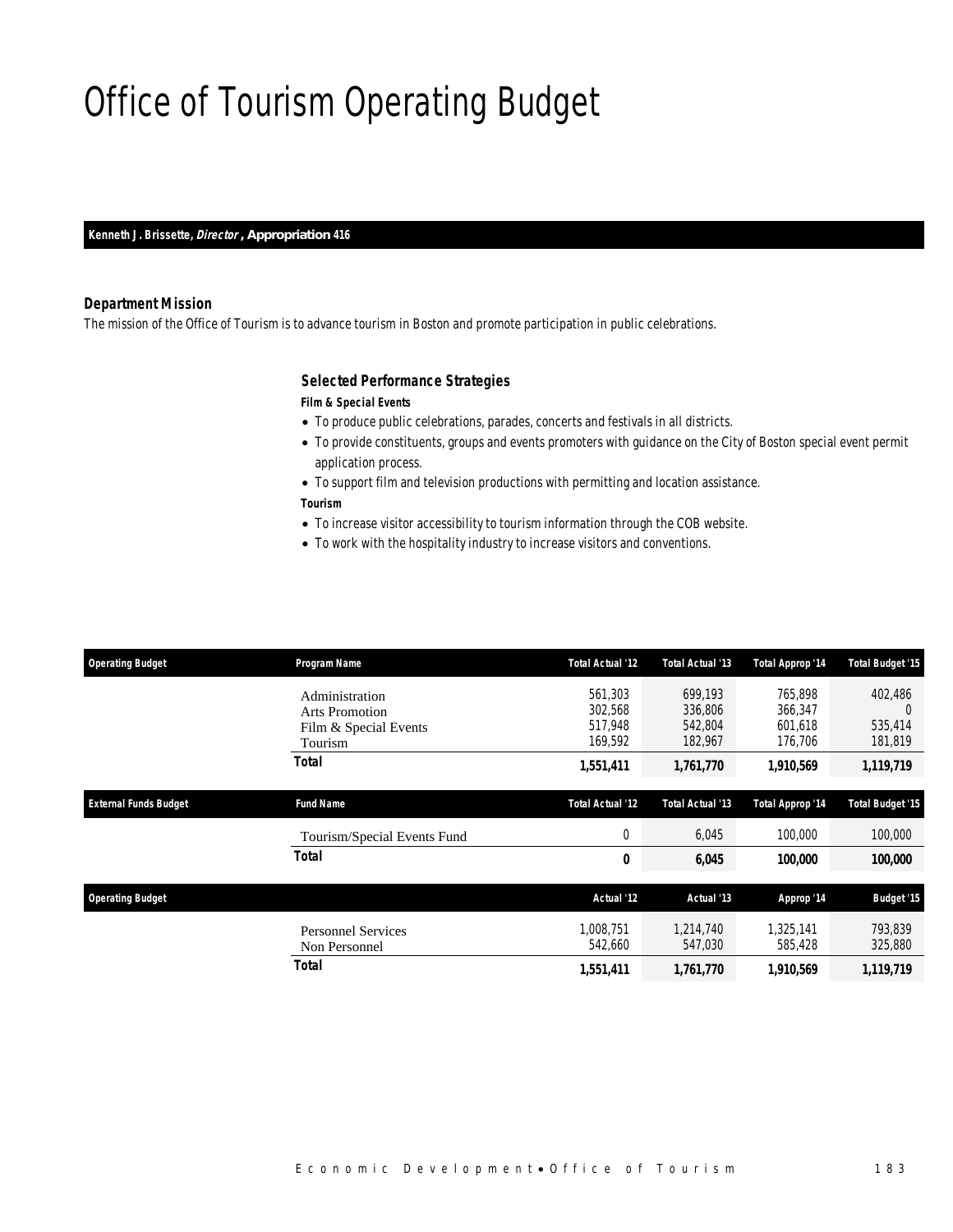# Office of Tourism Operating Budget



#### *Authorizing Statutes*

• Enabling Legislation, CBC Ord. §§ 15-3.1-15-3.2.

## *Description of Services*

The Office of Tourism serves Boston's residents, visitors, and the tourism industry in the following ways: producing year-round events including festivals, concerts, exhibitions, and public celebrations both downtown and in Boston's neighborhoods; supporting film and television production through Boston Film Bureau with permitting, location assistance, and coordination with local and state agencies; providing technical assistance to neighborhood based groups with event production; promoting Boston as a desirable destination for visitors, conventions, and familyoriented sporting events such as amateur collegiate, and Olympic tournaments; fostering international relations through its Sister City and Distinguished Guest Programs.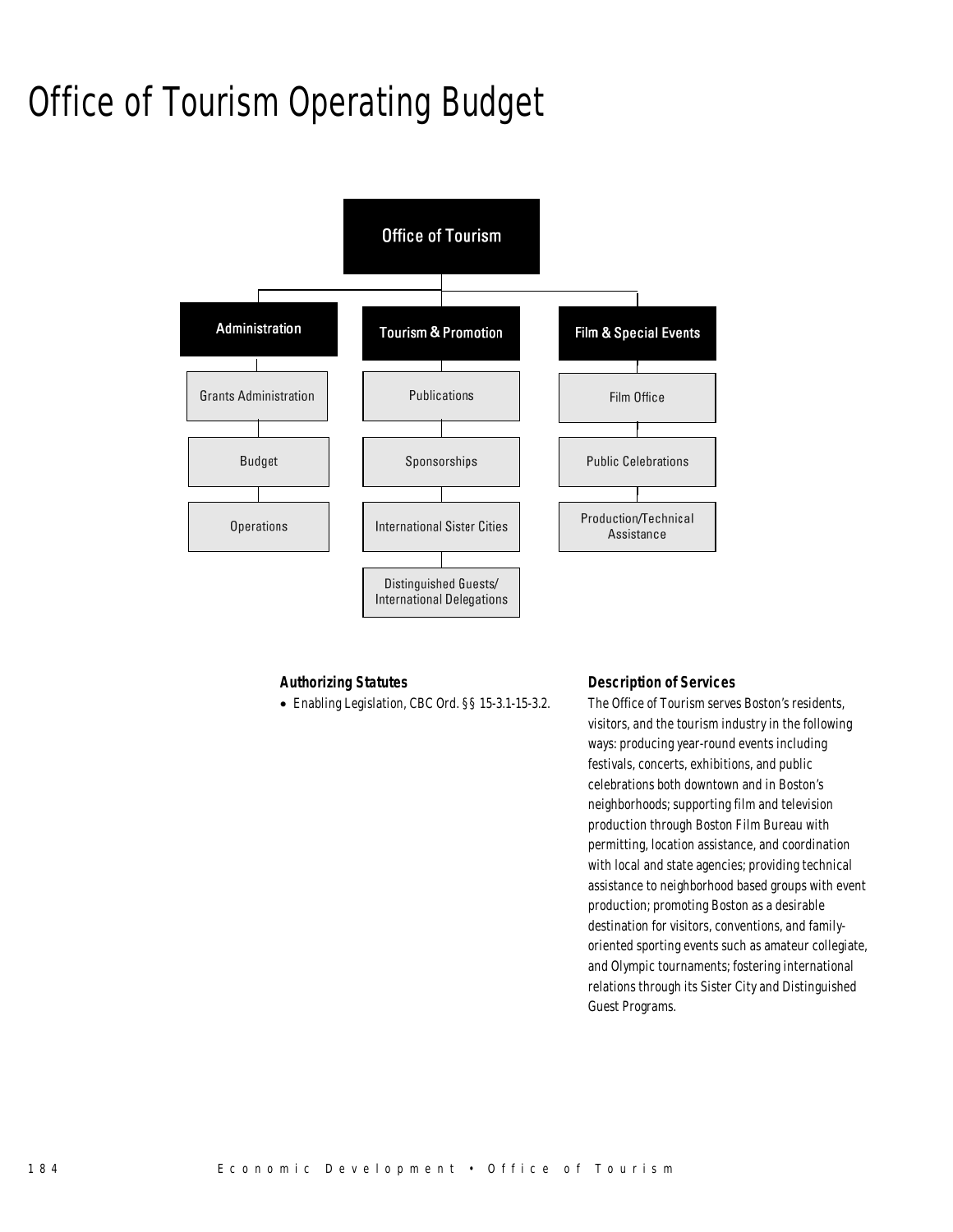# Department History

| <b>Personnel Services</b>       |                                                                                                                                                                                                                                                                                                      | <b>FY12 Expenditure</b>                                                             | <b>FY13 Expenditure</b>                                                                           | <b>FY14 Appropriation</b>                                                                             | FY15 Adopted                                                                                      | Inc/Dec 14 vs 15                                                                                                     |
|---------------------------------|------------------------------------------------------------------------------------------------------------------------------------------------------------------------------------------------------------------------------------------------------------------------------------------------------|-------------------------------------------------------------------------------------|---------------------------------------------------------------------------------------------------|-------------------------------------------------------------------------------------------------------|---------------------------------------------------------------------------------------------------|----------------------------------------------------------------------------------------------------------------------|
|                                 | 51000 Permanent Employees<br>51100 Emergency Employees<br>51200 Overtime<br>51600 Unemployment Compensation<br>51700 Workers' Compensation<br><b>Total Personnel Services</b>                                                                                                                        | 1,008,751<br>0<br>0<br>0<br>0<br>1,008,751                                          | 1,145,592<br>69,148<br>0<br>0<br>0<br>1,214,740                                                   | 1,210,982<br>114,159<br>0<br>$\mathbf{0}$<br>0<br>1,325,141                                           | 715,314<br>78,525<br>0<br>$\overline{0}$<br>$\mathbf{0}$<br>793,839                               | $-495,668$<br>$-35,634$<br>$\Omega$<br>$\overline{0}$<br>$\Omega$<br>$-531,302$                                      |
| <b>Contractual Services</b>     |                                                                                                                                                                                                                                                                                                      | <b>FY12 Expenditure</b>                                                             | <b>FY13 Expenditure</b>                                                                           | <b>FY14 Appropriation</b>                                                                             | FY15 Adopted                                                                                      | Inc/Dec 14 vs 15                                                                                                     |
|                                 | 52100 Communications<br>52200 Utilities<br>52400 Snow Removal<br>52500 Garbage/Waste Removal<br>52600 Repairs Buildings & Structures<br>52700 Repairs & Service of Equipment<br>52800 Transportation of Persons<br>52900 Contracted Services<br><b>Total Contractual Services</b>                    | 20,800<br>144,651<br>0<br>$\boldsymbol{0}$<br>0<br>1,353<br>0<br>165,768<br>332,572 | 16,608<br>185,245<br>0<br>0<br>0<br>730<br>2,004<br>40,780<br>245,367                             | 21,900<br>179,603<br>0<br>$\mathbf 0$<br>$\mathbf{0}$<br>2,250<br>$\overline{0}$<br>83,470<br>287,223 | 11,480<br>$\mathbf 0$<br>$\Omega$<br>$\mathbf 0$<br>$\mathbf 0$<br>1,750<br>0<br>19,650<br>32,880 | $-10,420$<br>$-179,603$<br>$\Omega$<br>$\mathbf{0}$<br>$\mathbf{0}$<br>$-500$<br>$\theta$<br>$-63,820$<br>$-254,343$ |
| <b>Supplies &amp; Materials</b> |                                                                                                                                                                                                                                                                                                      | FY12 Expenditure                                                                    | FY13 Expenditure                                                                                  | <b>FY14 Appropriation</b>                                                                             | FY15 Adopted                                                                                      | Inc/Dec 14 vs 15                                                                                                     |
|                                 | 53000 Auto Energy Supplies<br>53200 Food Supplies<br>53400 Custodial Supplies<br>53500 Med, Dental, & Hosp Supply<br>53600 Office Supplies and Materials<br>53700 Clothing Allowance<br>53800 Educational Supplies & Mat<br>53900 Misc Supplies & Materials<br><b>Total Supplies &amp; Materials</b> | 1,567<br>0<br>0<br>0<br>3,743<br>0<br>$\overline{0}$<br>7,590<br>12,900             | 1,864<br>12,576<br>0<br>$\mathbf{0}$<br>4,918<br>$\mathbf 0$<br>$\overline{0}$<br>8,040<br>27,398 | 2,330<br>14,750<br>0<br>$\boldsymbol{0}$<br>5,250<br>0<br>$\overline{0}$<br>10,050<br>32,380          | 3,738<br>27,500<br>0<br>$\mathbf 0$<br>2,200<br>0<br>$\mathbf{0}$<br>$\mathbf{0}$<br>33,438       | 1,408<br>12,750<br>$\mathbf{0}$<br>$\Omega$<br>$-3,050$<br>$\mathbf{0}$<br>$\overline{0}$<br>$-10,050$<br>1,058      |
| <b>Current Chgs &amp; Oblig</b> |                                                                                                                                                                                                                                                                                                      | <b>FY12 Expenditure</b>                                                             | <b>FY13 Expenditure</b>                                                                           | <b>FY14 Appropriation</b>                                                                             | <b>FY15 Adopted</b>                                                                               | Inc/Dec 14 vs 15                                                                                                     |
|                                 | 54300 Workers' Comp Medical<br>54400 Legal Liabilities<br>54500 Aid To Veterans<br>54600 Current Charges H&I<br>54700 Indemnification<br>54900 Other Current Charges<br>Total Current Chgs & Oblig                                                                                                   | 0<br>0<br>0<br>0<br>$\overline{0}$<br>1,025<br>1,025                                | 0<br>$\overline{0}$<br>0<br>$\overline{0}$<br>$\theta$<br>70,792<br>70,792                        | $\mathbf 0$<br>$\overline{0}$<br>0<br>0<br>$\Omega$<br>64,365<br>64,365                               | 0<br>$\mathbf 0$<br>$\mathbf{0}$<br>$\mathbf{0}$<br>$\Omega$<br>50,065<br>50,065                  | 0<br>$\mathbf{0}$<br>$\overline{0}$<br>$\Omega$<br>$\theta$<br>$-14,300$<br>$-14,300$                                |
| Equipment                       |                                                                                                                                                                                                                                                                                                      | <b>FY12 Expenditure</b>                                                             | <b>FY13 Expenditure</b>                                                                           | <b>FY14 Appropriation</b>                                                                             | FY15 Adopted                                                                                      | Inc/Dec 14 vs 15                                                                                                     |
|                                 | 55000 Automotive Equipment<br>55400 Lease/Purchase<br>55600 Office Furniture & Equipment<br>55900 Misc Equipment<br><b>Total Equipment</b>                                                                                                                                                           | $\mathbf 0$<br>$\boldsymbol{0}$<br>$\boldsymbol{0}$<br>2,216<br>2,216               | 0<br>0<br>$\boldsymbol{0}$<br>3,920<br>3,920                                                      | $\boldsymbol{0}$<br>$\mathbf{0}$<br>$\boldsymbol{0}$<br>$\mathbf 0$<br>0                              | 0<br>16,962<br>0<br>$\mathbf 0$<br>16,962                                                         | $\mathbf 0$<br>16,962<br>$\mathbf 0$<br>$\mathbf 0$<br>16,962                                                        |
| <b>Other</b>                    |                                                                                                                                                                                                                                                                                                      | FY12 Expenditure                                                                    | FY13 Expenditure                                                                                  | <b>FY14 Appropriation</b>                                                                             | FY15 Adopted                                                                                      | Inc/Dec 14 vs 15                                                                                                     |
|                                 | 56200 Special Appropriation<br>57200 Structures & Improvements<br>58000 Land & Non-Structure<br><b>Total Other</b>                                                                                                                                                                                   | 193,947<br>0<br>$\mathbf 0$<br>193,947                                              | 199,553<br>0<br>$\mathbf 0$<br>199,553                                                            | 201,460<br>0<br>$\boldsymbol{0}$<br>201,460                                                           | 192,535<br>0<br>$\mathbf{0}$<br>192,535                                                           | $-8,925$<br>0<br>$\theta$<br>$-8,925$                                                                                |
|                                 | <b>Grand Total</b>                                                                                                                                                                                                                                                                                   | 1,551,411                                                                           | 1,761,770                                                                                         | 1,910,569                                                                                             | 1,119,719                                                                                         | -790,850                                                                                                             |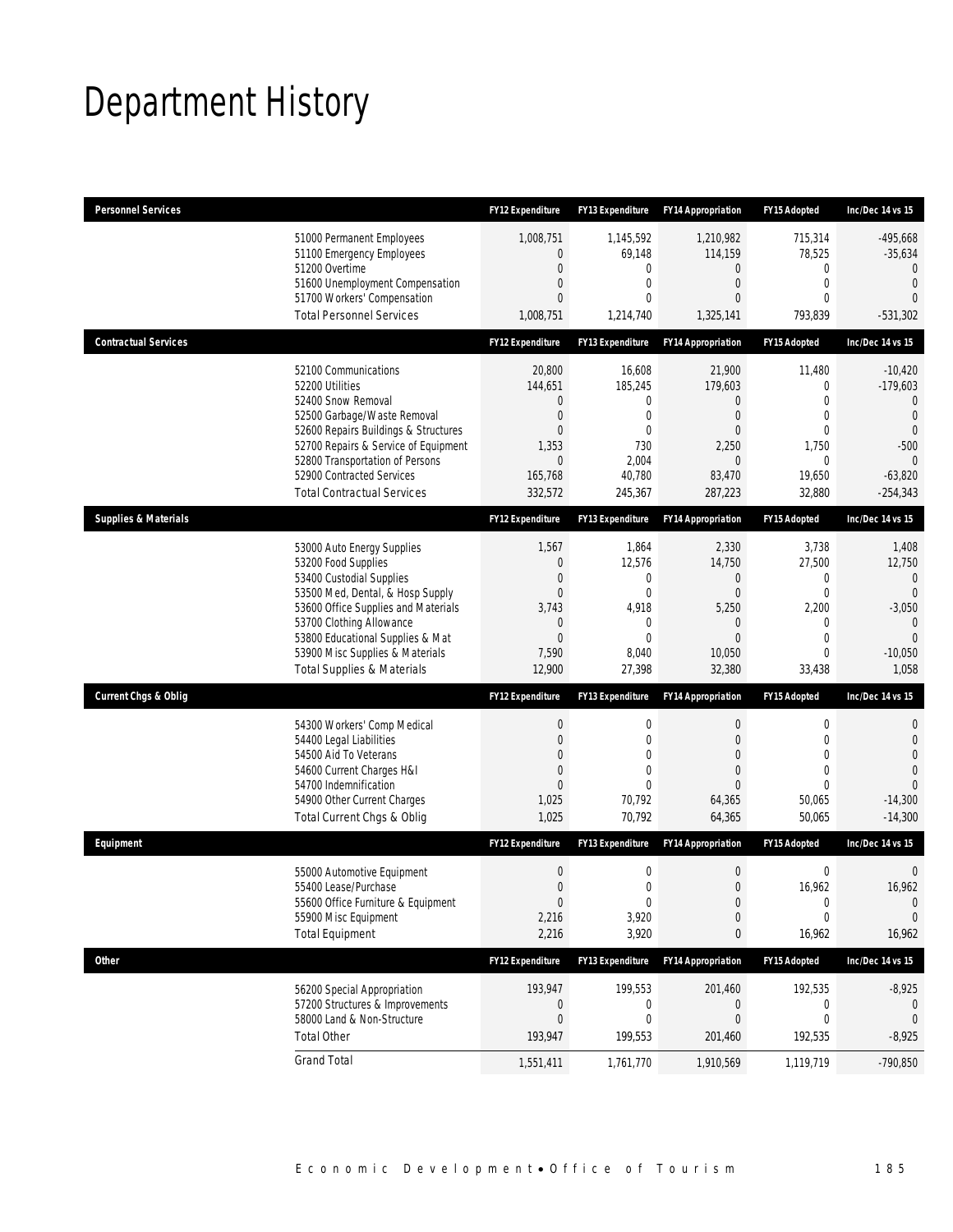# Department Personnel

| Title               | Union<br>Code   | Grade     | Position | FY15 Salary | Title                        | Union<br>Code | Grade | Position | FY15 Salary  |
|---------------------|-----------------|-----------|----------|-------------|------------------------------|---------------|-------|----------|--------------|
|                     |                 |           |          |             |                              |               |       |          |              |
| Director            | CDH             | <b>NG</b> | 1.00     | 96,115      | Staff Asst II                | MY0           | 05    | 2.00     | 105,439      |
| <b>Staff Assist</b> | MY <sub>0</sub> | 03        | 1.00     | 46,991      | Staff Asst II                | MY0           | 06    | 1.00     | 62,306       |
| Staff Assist I      | MY <sub>0</sub> | 04        | 1.00     | 50,599      | Staff Asst III               | MY0           | 07    | 1.00     | 68,598       |
| <b>Staff Asst</b>   | <b>MYN</b>      | NG        | 3.00     | 131,793     | Staff Asst IV                | MYO           | 09    | 1.00     | 71,524       |
|                     |                 |           |          |             | Staff Asst IV                | MY0           | 12    | 1.00     | 96,498       |
|                     |                 |           |          |             | <b>Total</b>                 |               |       | 12       | 729,864      |
|                     |                 |           |          |             | <b>Adjustments</b>           |               |       |          |              |
|                     |                 |           |          |             | <b>Differential Payments</b> |               |       |          | $\mathbf{0}$ |
|                     |                 |           |          |             | Other                        |               |       |          | 8,277        |
|                     |                 |           |          |             | Chargebacks                  |               |       |          | $\mathbf 0$  |
|                     |                 |           |          |             | <b>Salary Savings</b>        |               |       |          | $-22,826$    |
|                     |                 |           |          |             | <b>FY15 Total Request</b>    |               |       |          | 715,315      |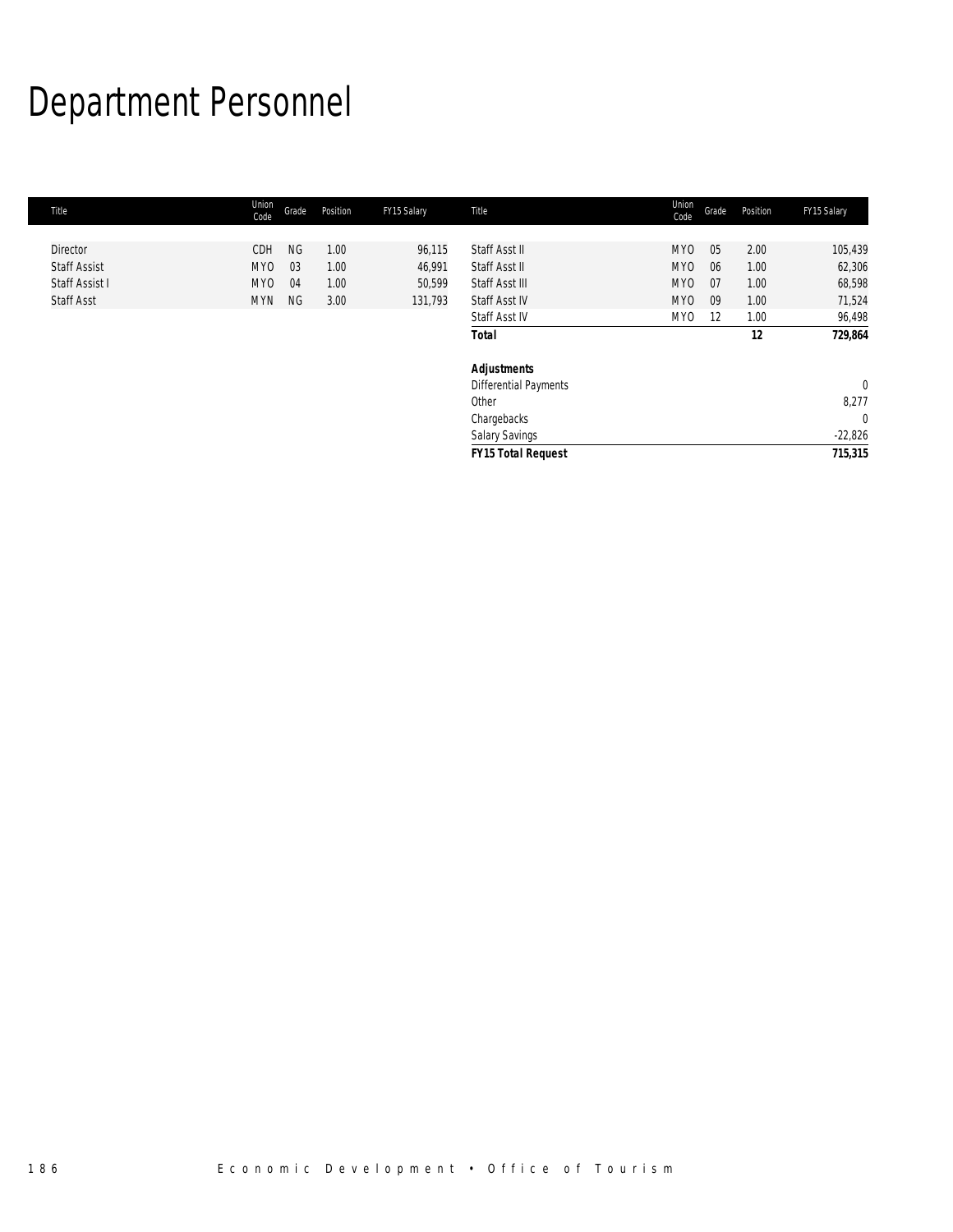# External Funds History

| <b>Personnel Services</b>       |                                                                                                                                                                                                                                                                                                            | <b>FY12 Expenditure</b>                                                                | <b>FY13 Expenditure</b>                                                                                         | <b>FY14 Appropriation</b>                                                                                    | FY15 Adopted                                                                             | Inc/Dec 14 vs 15                                                                                                                    |
|---------------------------------|------------------------------------------------------------------------------------------------------------------------------------------------------------------------------------------------------------------------------------------------------------------------------------------------------------|----------------------------------------------------------------------------------------|-----------------------------------------------------------------------------------------------------------------|--------------------------------------------------------------------------------------------------------------|------------------------------------------------------------------------------------------|-------------------------------------------------------------------------------------------------------------------------------------|
|                                 | 51000 Permanent Employees<br>51100 Emergency Employees<br>51200 Overtime<br>51300 Part Time Employees<br>51400 Health Insurance<br>51500 Pension & Annunity<br>51600 Unemployment Compensation<br>51700 Workers' Compensation<br>51800 Indirect Costs<br>51900 Medicare<br><b>Total Personnel Services</b> | $\boldsymbol{0}$<br>$\overline{0}$<br>0<br>0<br>$\Omega$<br>0<br>0<br>0<br>0<br>0<br>0 | $\boldsymbol{0}$<br>$\boldsymbol{0}$<br>$\mathbf 0$<br>0<br>0<br>0<br>0<br>$\mathbf 0$<br>0<br>0<br>$\mathbf 0$ | $\boldsymbol{0}$<br>$\mathbf{0}$<br>0<br>0<br>0<br>0<br>$\Omega$<br>$\overline{0}$<br>0<br>0<br>$\mathbf{0}$ | $\mathbf 0$<br>$\overline{0}$<br>0<br>0<br>$\theta$<br>0<br>$\theta$<br>0<br>0<br>0<br>0 | $\overline{0}$<br>$\mathbf 0$<br>$\Omega$<br>$\Omega$<br>$\bigcap$<br>$\Omega$<br>$\mathbf 0$<br>$\bigcap$<br>$\bigcap$<br>$\Omega$ |
| <b>Contractual Services</b>     |                                                                                                                                                                                                                                                                                                            | <b>FY12 Expenditure</b>                                                                | <b>FY13 Expenditure</b>                                                                                         | <b>FY14 Appropriation</b>                                                                                    | FY15 Adopted                                                                             | Inc/Dec 14 vs 15                                                                                                                    |
|                                 | 52100 Communications<br>52200 Utilities<br>52400 Snow Removal<br>52500 Garbage/Waste Removal<br>52600 Repairs Buildings & Structures<br>52700 Repairs & Service of Equipment<br>52800 Transportation of Persons<br>52900 Contracted Services<br><b>Total Contractual Services</b>                          | $\boldsymbol{0}$<br>0<br>0<br>0<br>0<br>0<br>0<br>0<br>0                               | 0<br>$\boldsymbol{0}$<br>0<br>$\overline{0}$<br>$\mathbf 0$<br>$\mathbf 0$<br>$\overline{0}$<br>6,045<br>6,045  | $\boldsymbol{0}$<br>$\boldsymbol{0}$<br>0<br>0<br>0<br>0<br>0<br>0<br>$\mathbf{0}$                           | $\mathbf 0$<br>$\mathbf 0$<br>0<br>$\overline{0}$<br>0<br>0<br>$\overline{0}$<br>0<br>0  | $\mathbf 0$<br>$\mathbf{0}$<br>$\bigcap$<br>$\bigcap$<br>$\Omega$<br>$\bigcap$<br>$\Omega$<br>$\Omega$                              |
| <b>Supplies &amp; Materials</b> |                                                                                                                                                                                                                                                                                                            | <b>FY12 Expenditure</b>                                                                | FY13 Expenditure                                                                                                | <b>FY14 Appropriation</b>                                                                                    | FY15 Adopted                                                                             | Inc/Dec 14 vs 15                                                                                                                    |
|                                 | 53000 Auto Energy Supplies<br>53200 Food Supplies<br>53400 Custodial Supplies<br>53500 Med, Dental, & Hosp Supply<br>53600 Office Supplies and Materials<br>53700 Clothing Allowance<br>53800 Educational Supplies & Mat<br>53900 Misc Supplies & Materials<br><b>Total Supplies &amp; Materials</b>       | 0<br>0<br>0<br>0<br>$\Omega$<br>0<br>0<br>0<br>0                                       | 0<br>$\boldsymbol{0}$<br>0<br>0<br>0<br>0<br>0<br>$\mathbf 0$<br>0                                              | $\boldsymbol{0}$<br>$\boldsymbol{0}$<br>0<br>0<br>0<br>$\overline{0}$<br>0<br>0<br>$\theta$                  | $\mathbf 0$<br>$\overline{0}$<br>0<br>0<br>0<br>0<br>$\overline{0}$<br>0<br>0            | $\mathbf 0$<br>$\overline{0}$<br>$\bigcap$<br>$\bigcap$<br>$\Omega$<br>$\Omega$                                                     |
| <b>Current Chgs &amp; Oblig</b> |                                                                                                                                                                                                                                                                                                            | <b>FY12 Expenditure</b>                                                                | <b>FY13 Expenditure</b>                                                                                         | <b>FY14 Appropriation</b>                                                                                    | FY15 Adopted                                                                             | Inc/Dec 14 vs 15                                                                                                                    |
|                                 | 54300 Workers' Comp Medical<br>54400 Legal Liabilities<br>54600 Current Charges H&I<br>54700 Indemnification<br>54900 Other Current Charges<br>Total Current Chgs & Oblig                                                                                                                                  | $\boldsymbol{0}$<br>$\boldsymbol{0}$<br>0<br>0<br>0<br>0                               | $\boldsymbol{0}$<br>$\boldsymbol{0}$<br>$\mathbf 0$<br>0<br>$\boldsymbol{0}$<br>0                               | $\boldsymbol{0}$<br>$\boldsymbol{0}$<br>0<br>0<br>0<br>$\mathbf{0}$                                          | $\mathbf 0$<br>$\mathbf 0$<br>0<br>$\theta$<br>0<br>0                                    | $\mathbf 0$<br>$\overline{0}$<br>C<br>$\Omega$                                                                                      |
| Equipment                       |                                                                                                                                                                                                                                                                                                            | FY12 Expenditure                                                                       | FY13 Expenditure                                                                                                | <b>FY14 Appropriation</b>                                                                                    | FY15 Adopted                                                                             | Inc/Dec 14 vs 15                                                                                                                    |
|                                 | 55000 Automotive Equipment<br>55400 Lease/Purchase<br>55600 Office Furniture & Equipment<br>55900 Misc Equipment<br><b>Total Equipment</b>                                                                                                                                                                 | $\boldsymbol{0}$<br>0<br>0<br>0<br>0                                                   | 0<br>$\boldsymbol{0}$<br>$\boldsymbol{0}$<br>0<br>0                                                             | $\boldsymbol{0}$<br>$\boldsymbol{0}$<br>$\boldsymbol{0}$<br>0<br>$\bf{0}$                                    | $\boldsymbol{0}$<br>$\mathbf 0$<br>$\overline{0}$<br>0<br>0                              | 0<br>$\mathbf{0}$<br>$\overline{0}$<br>$\mathbf 0$<br>$\mathbf 0$                                                                   |
| <b>Other</b>                    |                                                                                                                                                                                                                                                                                                            | FY12 Expenditure                                                                       | FY13 Expenditure                                                                                                | <b>FY14 Appropriation</b>                                                                                    | FY15 Adopted                                                                             | Inc/Dec 14 vs 15                                                                                                                    |
|                                 | 56200 Special Appropriation<br>57200 Structures & Improvements<br>58000 Land & Non-Structure<br><b>Total Other</b>                                                                                                                                                                                         | $\boldsymbol{0}$<br>0<br>0<br>0                                                        | $\boldsymbol{0}$<br>$\boldsymbol{0}$<br>0<br>0                                                                  | 100,000<br>$\boldsymbol{0}$<br>$\boldsymbol{0}$<br>100,000                                                   | 100,000<br>$\mathbf 0$<br>0<br>100,000                                                   | $\boldsymbol{0}$<br>$\mathbf 0$<br>$\mathbf 0$<br>$\bf{0}$                                                                          |
|                                 | <b>Grand Total</b>                                                                                                                                                                                                                                                                                         | $\boldsymbol{0}$                                                                       | 6,045                                                                                                           | 100,000                                                                                                      | 100,000                                                                                  | 0                                                                                                                                   |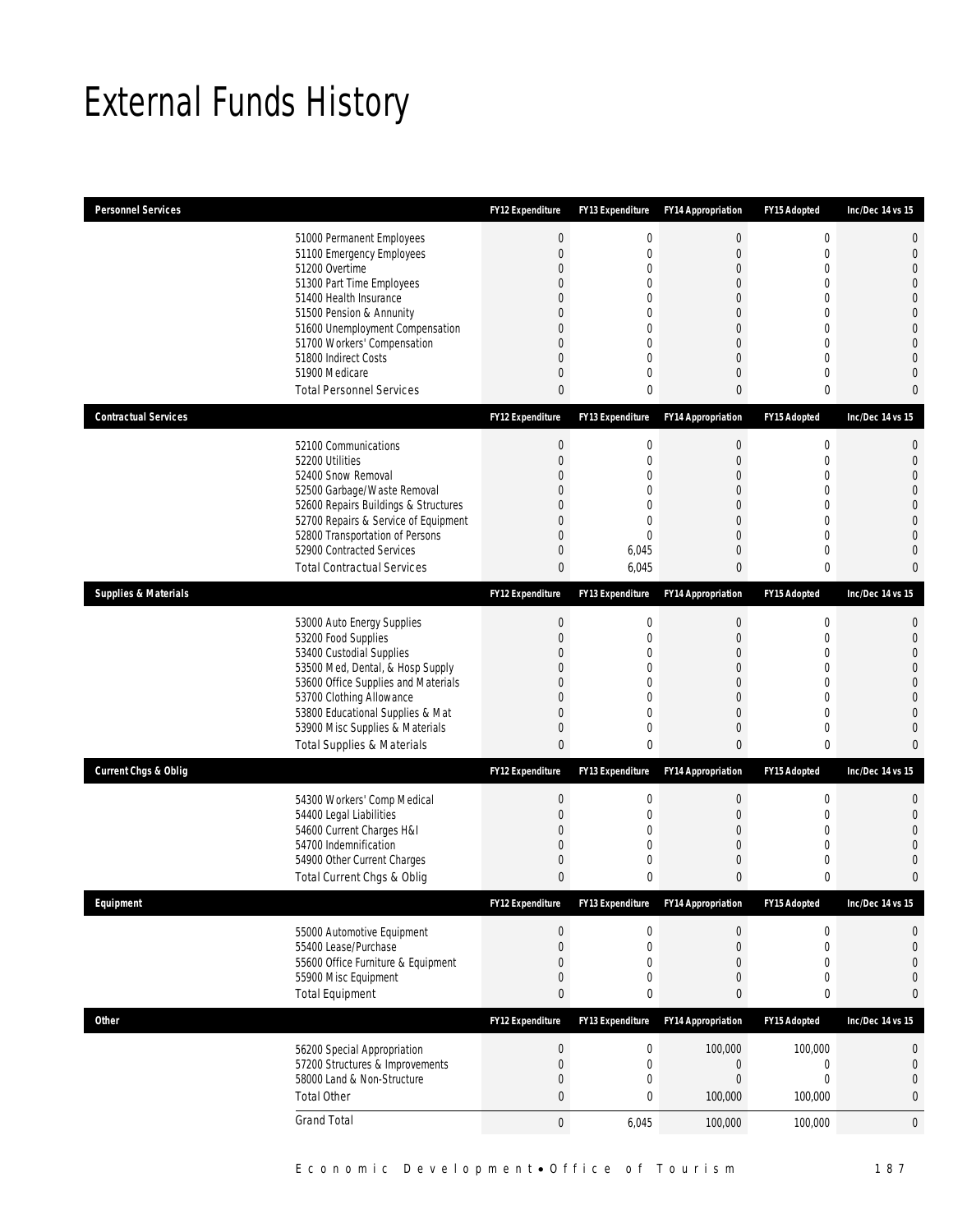# Program 1. Administration

## *Catherine Davis, Manager , Organization 416100*

## *Program Description*

The Administration Program provides administrative, financial, and personnel support for the department. The Program builds partnerships to support and strengthen the City's cultural life.

| <b>Operating Budget</b> |                                            | Actual '12         | Actual '13         | Approp '14         | <b>Budget '15</b> |
|-------------------------|--------------------------------------------|--------------------|--------------------|--------------------|-------------------|
|                         | <b>Personnel Services</b><br>Non Personnel | 391,503<br>169.800 | 462,431<br>236.762 | 512.220<br>253.678 | 357,268<br>45,218 |
|                         | Total                                      | 561,303            | 699,193            | 765,898            | 402,486           |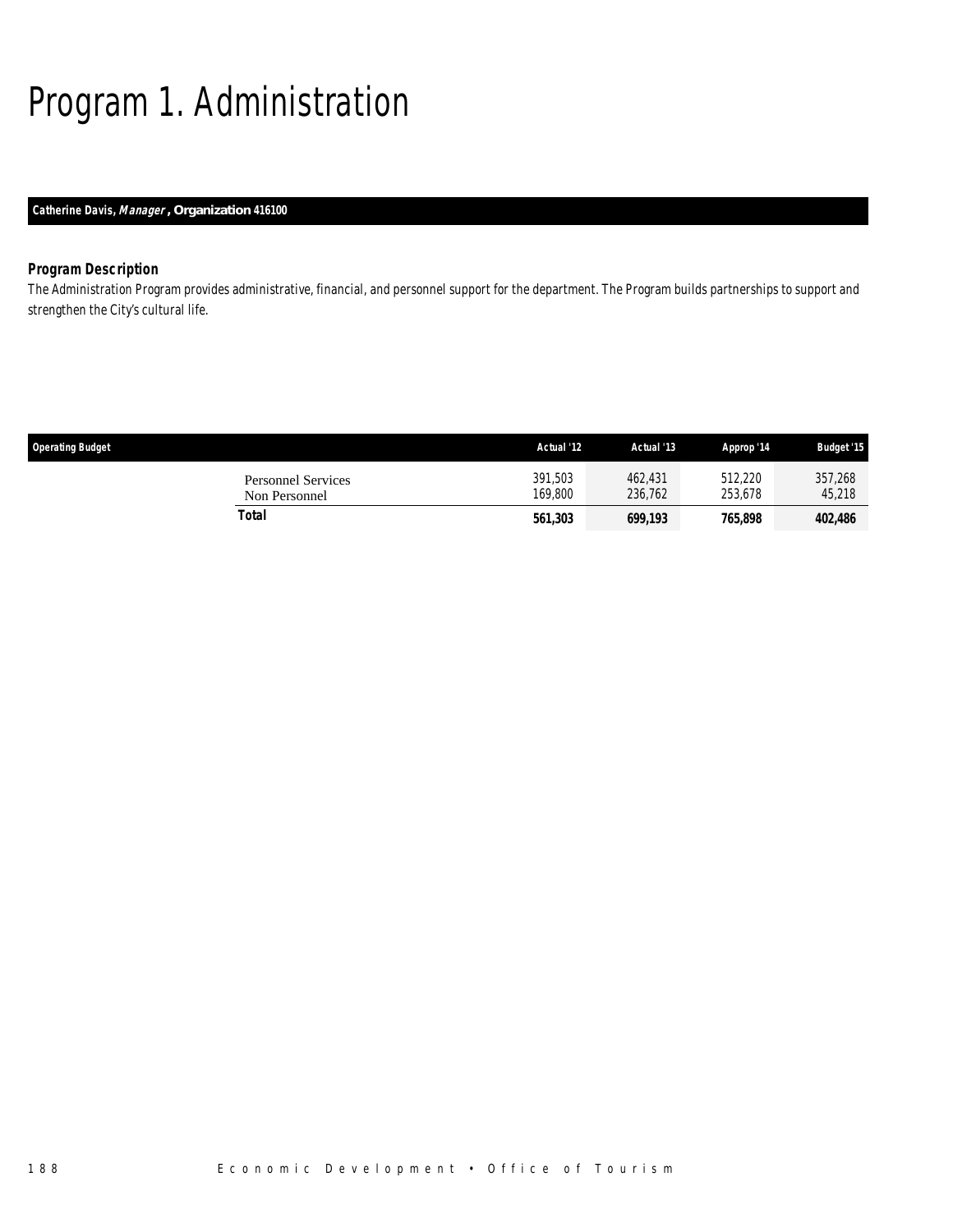# Program 2. Arts Promotion

## *Vacant, Manager , Organization 416200*

### *Program Description*

The Arts Promotion program oversees the Office of Tourism's efforts to support the visual and performing arts and outreach to new audiences in Boston. In FY15 the budget for this program was transferred to the Office of Arts and Culture.

| <b>Operating Budget</b>                    | Actual '12        | Actual '13        | Approp '14        | <b>Budget '15</b> |
|--------------------------------------------|-------------------|-------------------|-------------------|-------------------|
| <b>Personnel Services</b><br>Non Personnel | 287,492<br>15.076 | 320,443<br>16,363 | 326,772<br>39.575 |                   |
| Total                                      | 302,568           | 336,806           | 366,347           |                   |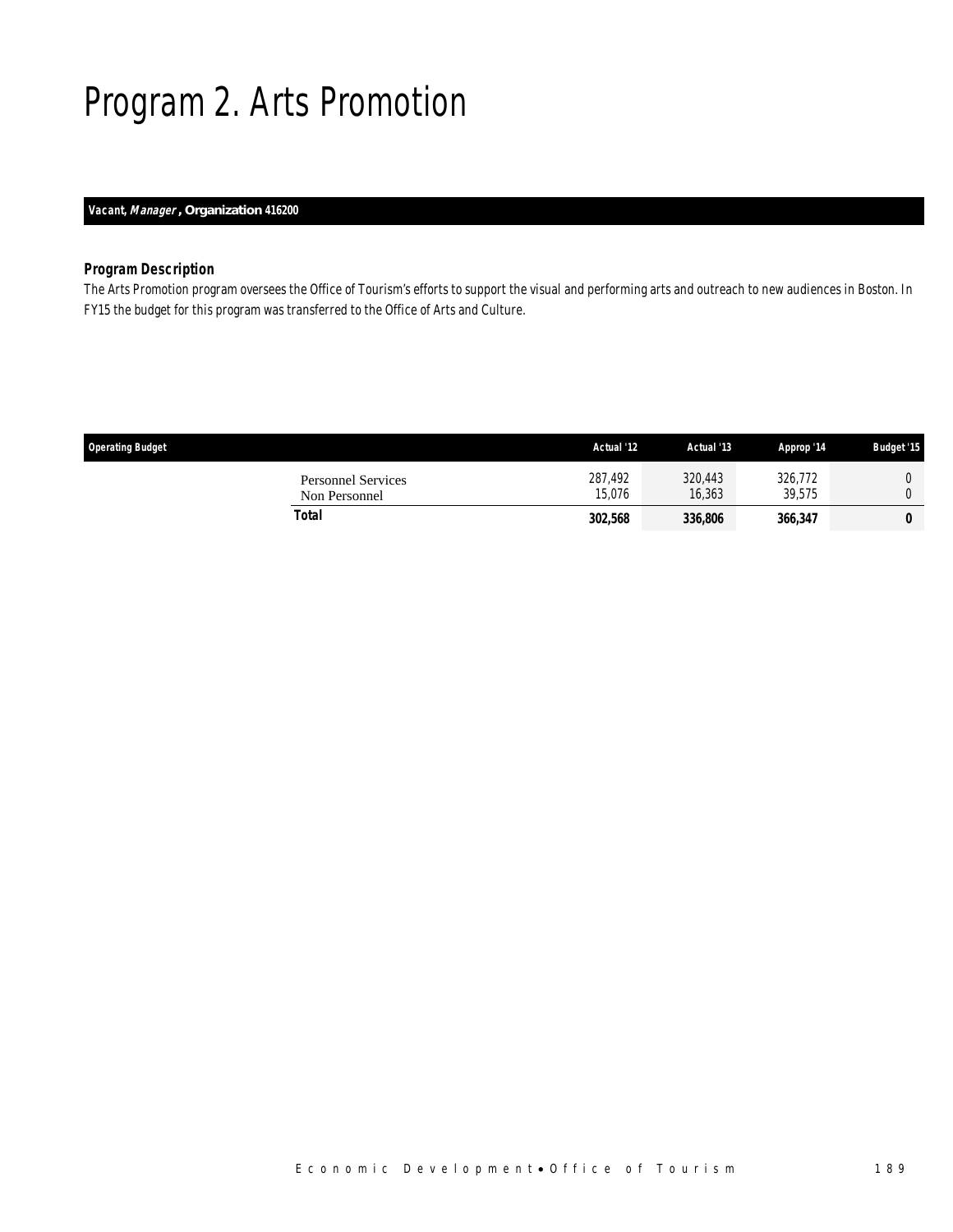# Program 3. Film & Special Events

## *Patricia A. Papa, Manager , Organization 416300*

#### *Program Description*

The Film and Special Events program oversees the annual production of special events and public celebrations that celebrate and promote the City's cultural and ethnic diversity along with Boston's rich history and promotes Boston as a location for film and video productions by supporting the film and television industry's work in the City.

| <b>Operating Budget</b> |                                            | Actual '12         | Actual '13         | Approp '14         | <b>Budget '15</b>  |
|-------------------------|--------------------------------------------|--------------------|--------------------|--------------------|--------------------|
|                         | <b>Personnel Services</b><br>Non Personnel | 193.425<br>324,523 | 289,401<br>253,403 | 344.283<br>257,335 | 288.917<br>246,497 |
|                         | Total                                      | 517,948            | 542,804            | 601,618            | 535,414            |
| Performance             |                                            |                    |                    |                    |                    |

### **Strategy:** To produce public celebrations, parades, concerts and festivals in all districts.

| <b>Performance Measures</b>                           | Actual '12 | Actual '13 | <b>Projected '14</b> | Target '15 |
|-------------------------------------------------------|------------|------------|----------------------|------------|
| Number of events produced by the Office of<br>Tourism | 94         | 125        | 87                   | 150        |

**Strategy:** To provide constituents, groups and events promoters with guidance on the City of Boston special event permit application process.

| <b>Performance Measures</b> | Actual '12 | Actual '13 | Projected '14 | Target '15 |
|-----------------------------|------------|------------|---------------|------------|
| Number of special events    | 410        | 497        | 555           | 500        |

Strategy: To support film and television productions with permitting and location assistance.

| <b>Performance Measures</b>           | Actual '12 | Actual '13 | <b>Projected '14</b> | Target '15 |
|---------------------------------------|------------|------------|----------------------|------------|
| Total number of productions permitted | 357        | 106        | 396                  | 100        |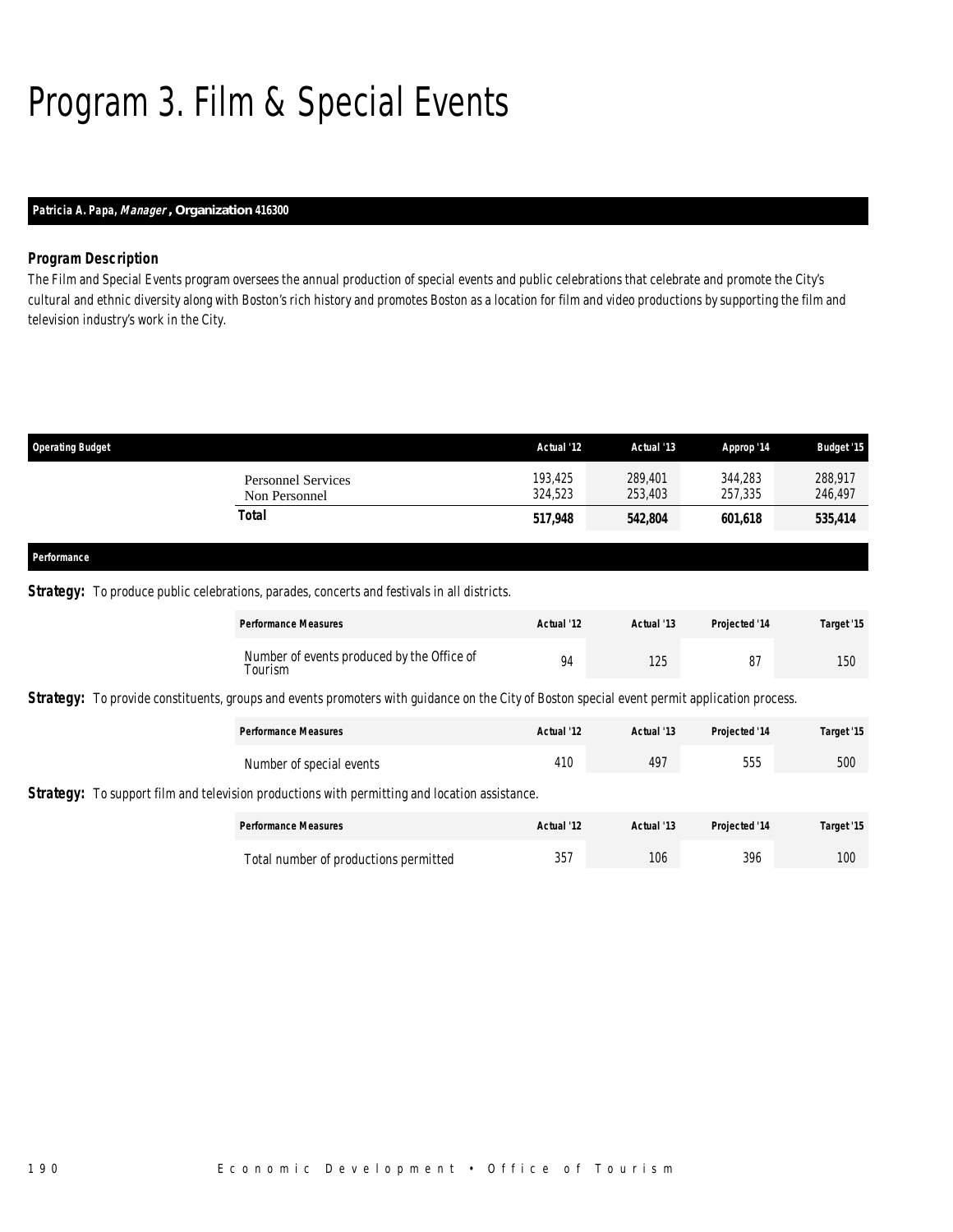# Program 4. Tourism

*Kenneth J. Brissette, Manager , Organization 416400* 

## *Program Description*

The Tourism program oversees the department's promotional efforts, its sponsorships and its international relations.

| <b>Operating Budget</b>                    | Actual '12        | Actual '13        | Approp '14        | <b>Budget '15</b> |
|--------------------------------------------|-------------------|-------------------|-------------------|-------------------|
| <b>Personnel Services</b><br>Non Personnel | 136,331<br>33,261 | 142.465<br>40.502 | 141,866<br>34,840 | 147,654<br>34,165 |
| Total                                      | 169,592           | 182,967           | 176,706           | 181,819           |
|                                            |                   |                   |                   |                   |

#### *Performance*

**Strategy:** To increase visitor accessibility to tourism information through the COB website.

|                                                                                              | <b>Performance Measures</b>                                                                           | Actual '12          | Actual '13           | Projected '14       | Target '15           |
|----------------------------------------------------------------------------------------------|-------------------------------------------------------------------------------------------------------|---------------------|----------------------|---------------------|----------------------|
|                                                                                              | Number of hits on visitor page                                                                        | 3.280.774           | 911.211              | 478.640             | 500,000              |
| <b>Strategy:</b> To work with the hospitality industry to increase visitors and conventions. |                                                                                                       |                     |                      |                     |                      |
|                                                                                              | <b>Performance Measures</b>                                                                           | Actual '12          | Actual '13           | Projected '14       | Target '15           |
|                                                                                              | Number of conventions<br>Number of future hotel rooms booked<br>Number of targeted special promotions | 97<br>198.690<br>29 | 107<br>204.109<br>36 | 99<br>330.189<br>16 | 100<br>200,000<br>30 |